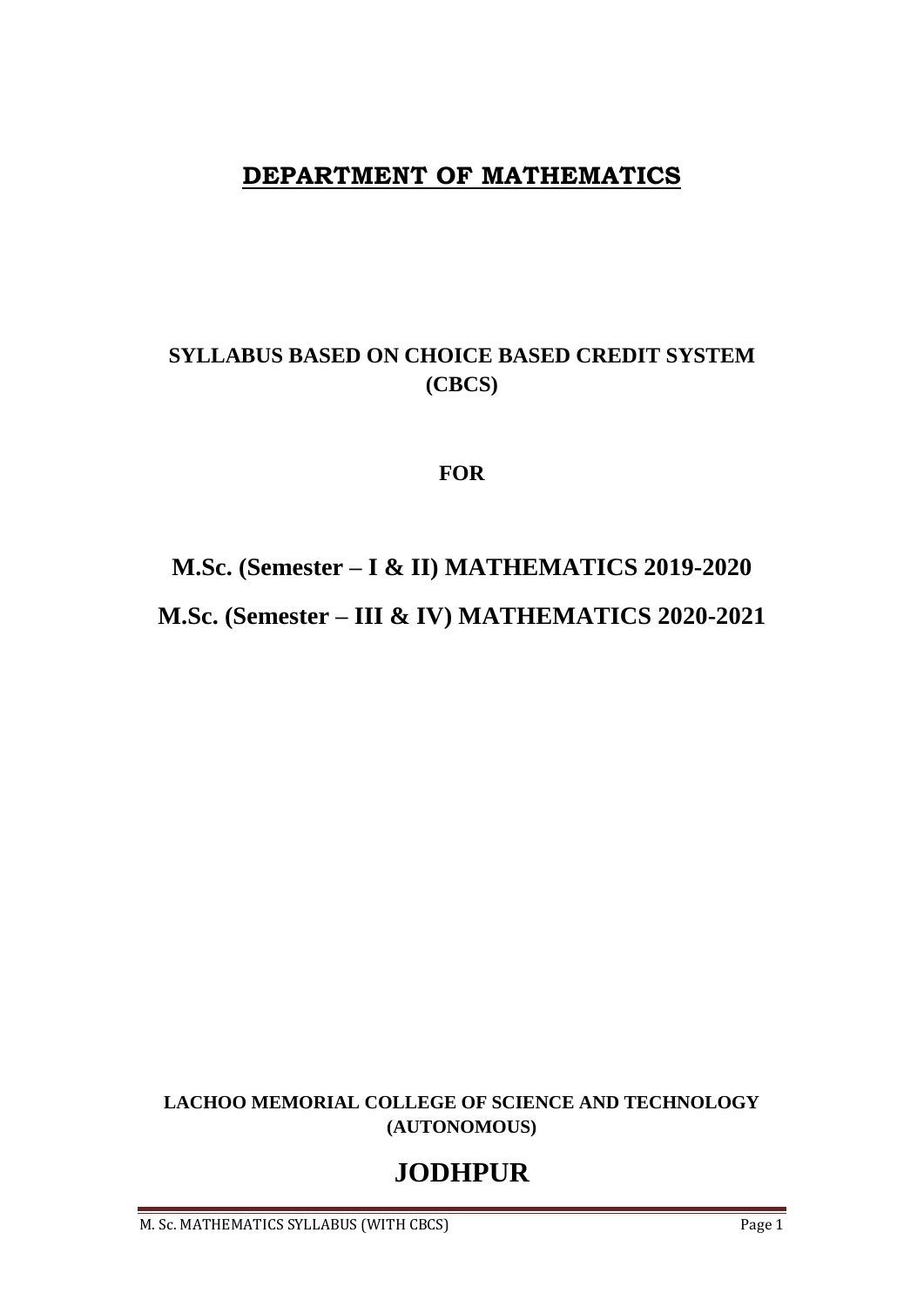# **M.Sc. (Mathematics) Semester-wise course description:**

The academic program at M.Sc. level is through a semester examination scheme. The course work includes lectures, seminars and quiz/laboratory activities.

The full course is of **FOUR SEMESTERS** spread for **TWO YEARS** duration. A semester-wise list of courses to be offered is given below:

# **SEMESTER- I**

MSMT-111: Algebra – I MSMT-112: Advanced Real Analysis MSMT- 113: Differential Equations MSMT-114: Special Functions MSMT-115: Analytical Dynamics and Numerical Analysis - I

# **SEMESTER – II**

MSMT- 211: Algebra – II MSMT- 212: Measure Theory and Integration MSMT- 213: Hydrodynamics MSMT- 214: Classical Polynomials and Integral Transforms MSMT- 215: Analytical Dynamics and Numerical Analysis - II

# **SEMESTER - III**

MSMT- 311: Complex Analysis MSMT- 312: Tensor Analysis MSMT- 313: Functional Analysis – I MSMT-314: Any one from Elective Course from **Group – A\*** MSMT-315: Any one from Elective Courses from **Group – B\***

# **SEMESTER – IV**

MSMT-411: Topology MSMT- 412: Differential Geometry MSMT- 413: Functional Analysis – II MSMT-414: Any one from Elective Courses from **Group – A\*** MSMT-415: Any one from Elective Courses from **Group – B\***

# **List of Skill Courses (SC) in Mathematics**

MSM SC – 1 : Knowledge of Basic software- I

MSM SC – 2: Knowledge of Basic software –II

MSM SC – 3 : Knowledge of SPSS – I

MSM SC – 4 : Knowledge of SPSS – II

MSM  $SC - 5$ : Sampling and test of Significance – I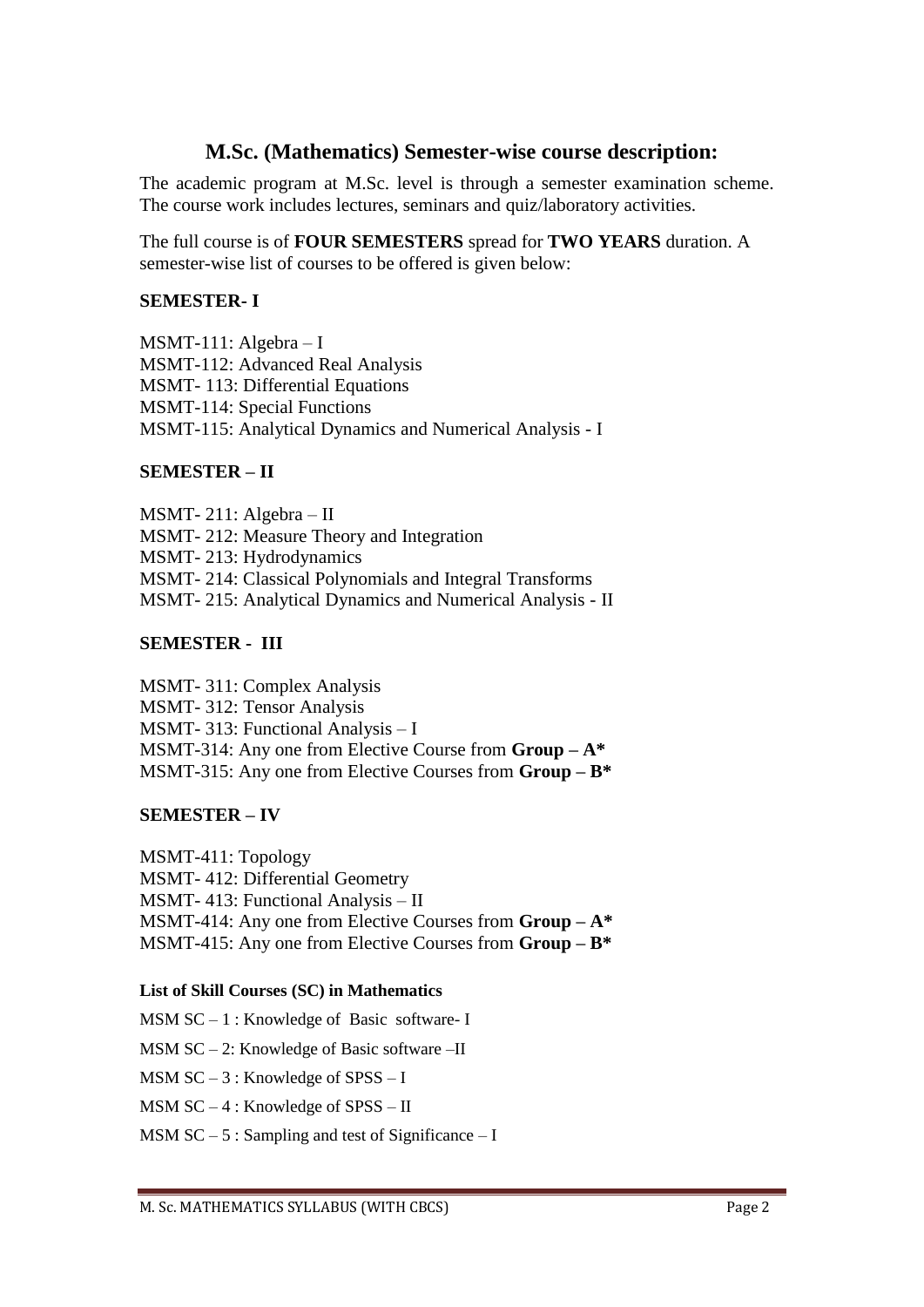# **\*List of Elective Papers 314 & 315 (for Semester – III)**

### $Group-A$  **Group – A**

314(a) Magnetofluid Dynamics - I 315(a) Generalized Functions - I 314(b) Linear Operators in Hilbert Space-I 315(b)Fundamental of Operations Research-I 314(c) Laminar Viscous Flow Theory-I 315(c)Integral Equations and Boundary Value Problems-I

314(d) Probability and Statistical Distributions-I 315(d) Advanced Numerical Analysis – I

# **\*List of Elective Papers 414 & 415 (for Semester – IV)**

 $Group - A$  **Group** – **B** 

414(a)Magnetofluid Dynamics - II 415(a) Generalized Functions - II

414(b)Linear Operators in Hilbert Space-II 415(b) Fundamental of Operations Research-II 414(c)Laminar Viscous Flow Theory-II 415(c) Integral Equations and Boundary Value

Problems-I

414(d).Probability and Statistical Distributions-II 415(d) Advanced Numerical Analysis - II

Not more than 33% of the total admitted students of M.A./M.Sc. (Final) Mathematics will be allowed in any elective paper.

Selection of these elective papers will be strictly on merit, obtained in M.A./M.Sc. (Previous) Mathematics Examinations.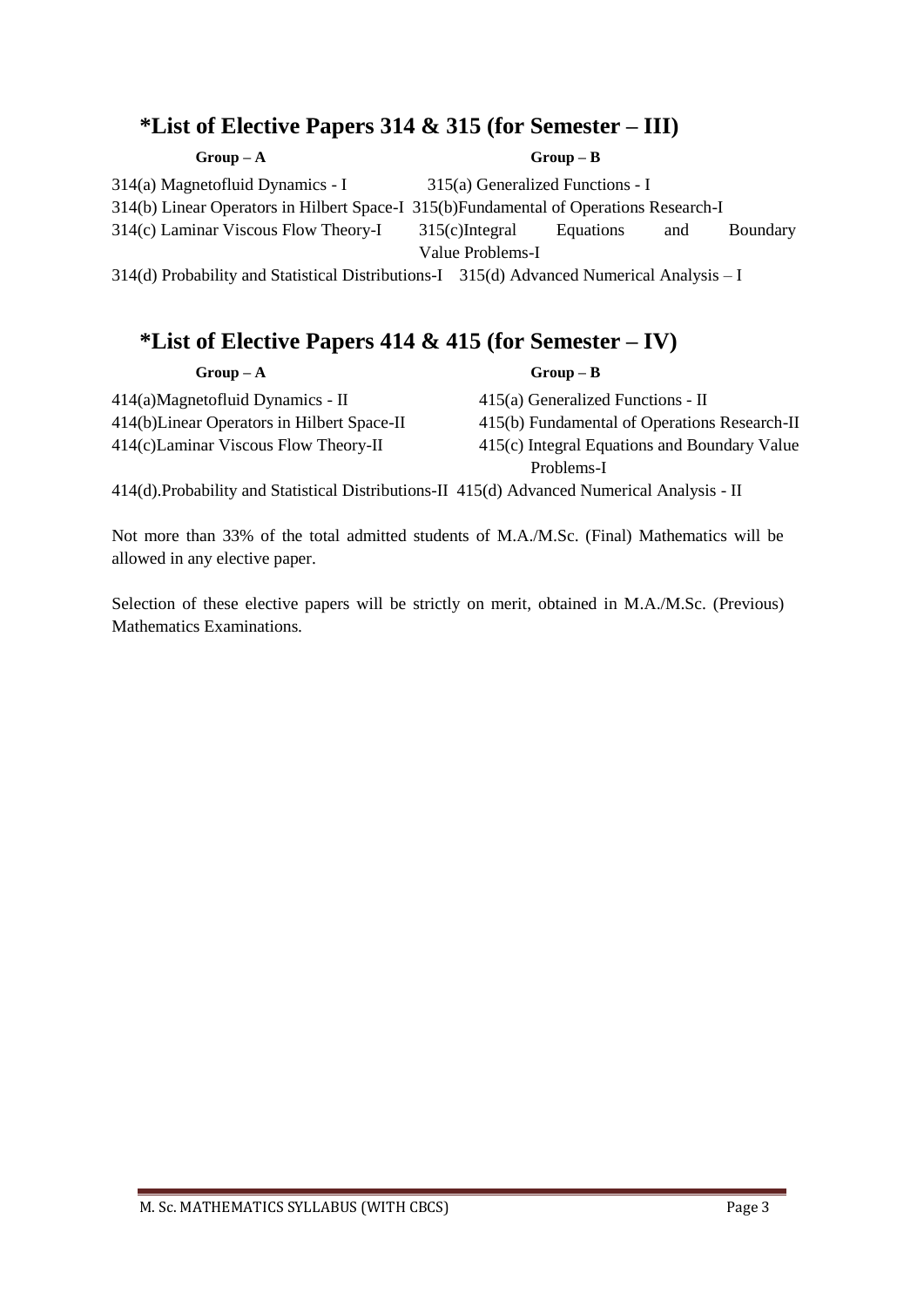# **GUIDELINES FOR CHOICE BASED CREDIT SYSTEM**:

### **Definitions of Key Words:**

- 1. **Academic Year**: Two consecutive (one odd + one even) semesters constitute one academic year.
- **2. Choice Based Credit System (CBCS):** The CBCS provides choice for students to select from the prescribed elective and skill courses. A student need to select **two elective papers** offered by the Department in which he/she is doing core course this shall be part of core programme during third and fourth semester. **Each student has to complete four skill courses: two within the department ant two from other department within LMCST**
- 3. **Course**: Usually referred to, as 'papers' is a component of a programme. All courses need not carry the same weight. The courses should define learning objectives and learning outcomes. A course may be designed to comprise lectures/ tutorials/laboratory work/ field work/ project work/ self-study etc. or a combination of some of these.
- **4. Credit Based Semester System (CBSS)**: Under the CBSS, the requirement for awarding a degree is prescribed in terms of **number of credits to be completed by the students.**
- **5. Credit Point**: It is the **product of grade point and number of credits for a course.**
- 6. **Credit**: **A unit by which the course work is measured.** It determines the number of hours of instructions required per week. **One credit is equivalent to one period of teaching** (lecture or tutorial) or two periods of practical work/field work per week.
- 7. **Cumulative Grade Point Average (CGPA)**: It is a measure of overall cumulative performance of a student over all semesters. The CGPA is the ratio of total credit points secured by a student in various courses in all semesters and the sum of the total credits of all courses in all the semesters. It is expressed up to two decimal places.
- 8. **Grade Point**: It is a numerical weight allotted to each letter grade on a 10-point scale.
- 9. **Letter Grade:** It is an index of the performance of students in a said course. Grades are denoted by letters O, A+, A, B+, B, C, P and F.
- 10. **Programme**: An educational programme leading to award of the Postgraduate Degree in the Core subject in which he/she is admitted.
- 11. **Semester Grade Point Average (SGPA)**: It is a measure of performance of work done in a semester. **It is ratio of total credit**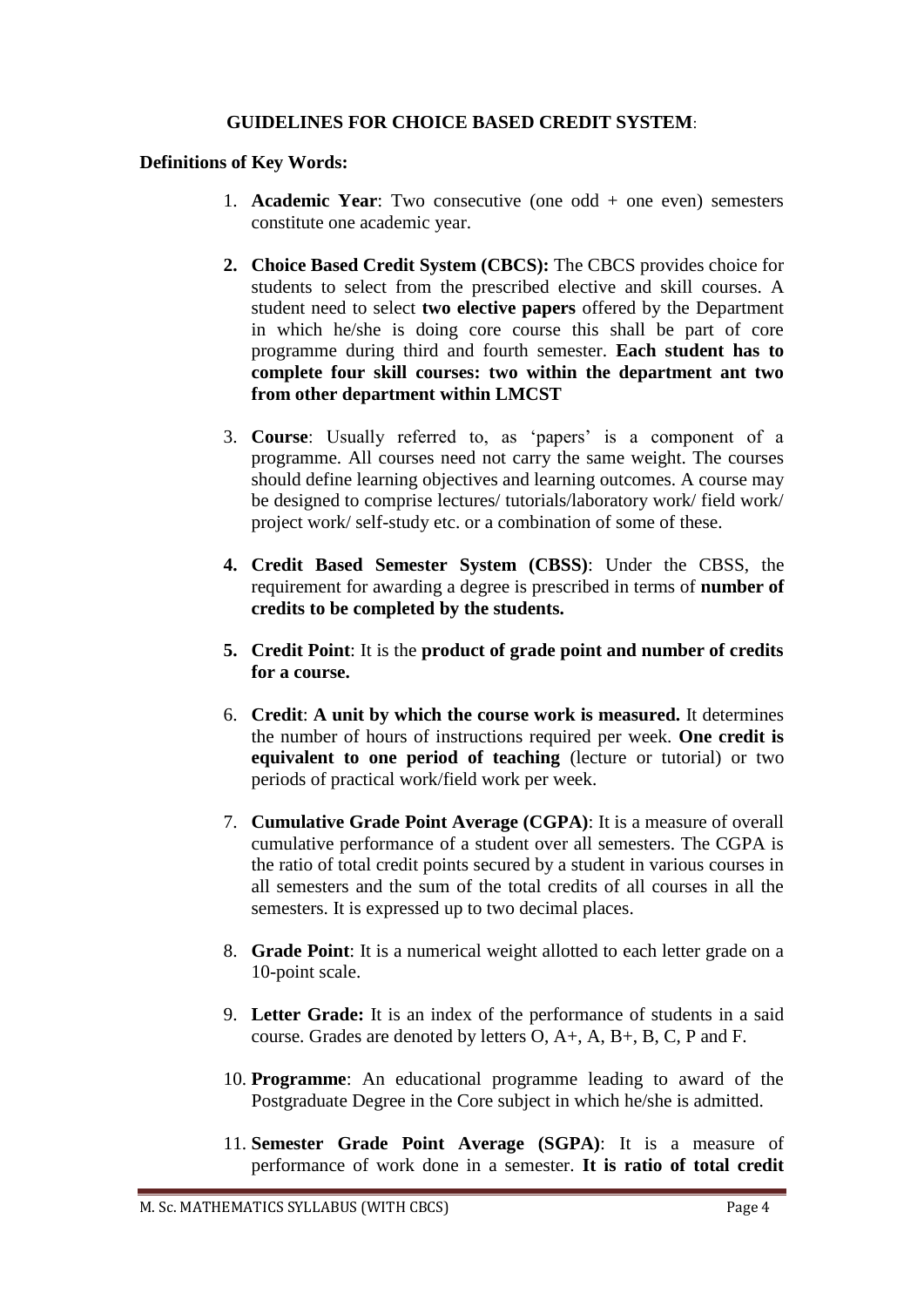**points secured by a student** in various courses registered in a semester and the total course credits taken during that semester. It shall be expressed up to two decimal places.

- 12. **Semester**: Each semester will consist of 15-18 weeks of academic work **equivalent to 90 actual teaching days.** The odd semester may be scheduled from **July to November/ December and even semester from December/January to May**.
- 13. **Transcript or Grade Card or Certificate:** Based on the grades earned, a statement of grades obtained shall be issued to all the **registered students after every semester.** This statement will display the course details (**code, title, number of credits, grade secured)** along with SGPA of that semester and **CGPA earned** till that semester

# **Fairness in Assessment**

Assessment is an integral part of system of education as it is instrumental in identifying and certifying the academic standards accomplished by a student and projecting them far and wide as an objective and impartial indicator of a student's performance. Accordingly the Faculty of Science resolves the following:

- **a.** All internal assessments shall be open assessment system only and that are based on Quizzes, Subjective test and seminar**.**
- **b.** Attendance shall carry the prescribed marks in all papers and Practical examination CCA (Continuous Comprehensive Assessment).
- **c.** In each semester **three out of four theoretical component College examinations shall be undertaken by external examiners from outside the college** conducting examination, who may be appointed by the competent authority.

### **Grievances and Redressal Mechanism**

- a) The students will have the right to make an appeal against any component of evaluation. Such appeal has to be made to the Head/Principal of the College or the Chairperson of the University Department concerned as the case may be clearly stating in writing the reason(s) for the complaint / appeal.
- b) The appeal will be assessed by the Chairman and he/she shall place before the **Grievance Redressal Committee (GRC),** Chaired by the Dean, Faculty of Science comprising all HODs of the Faculty and if need be Course Teacher(s) be called for suitable explanation; GRC shall meet at least once in a semester and prior to CCA finalization.
- c) The Committee will consider the case and may give a personal hearing to the appellant before deciding the case. The decision of the Committee will be final.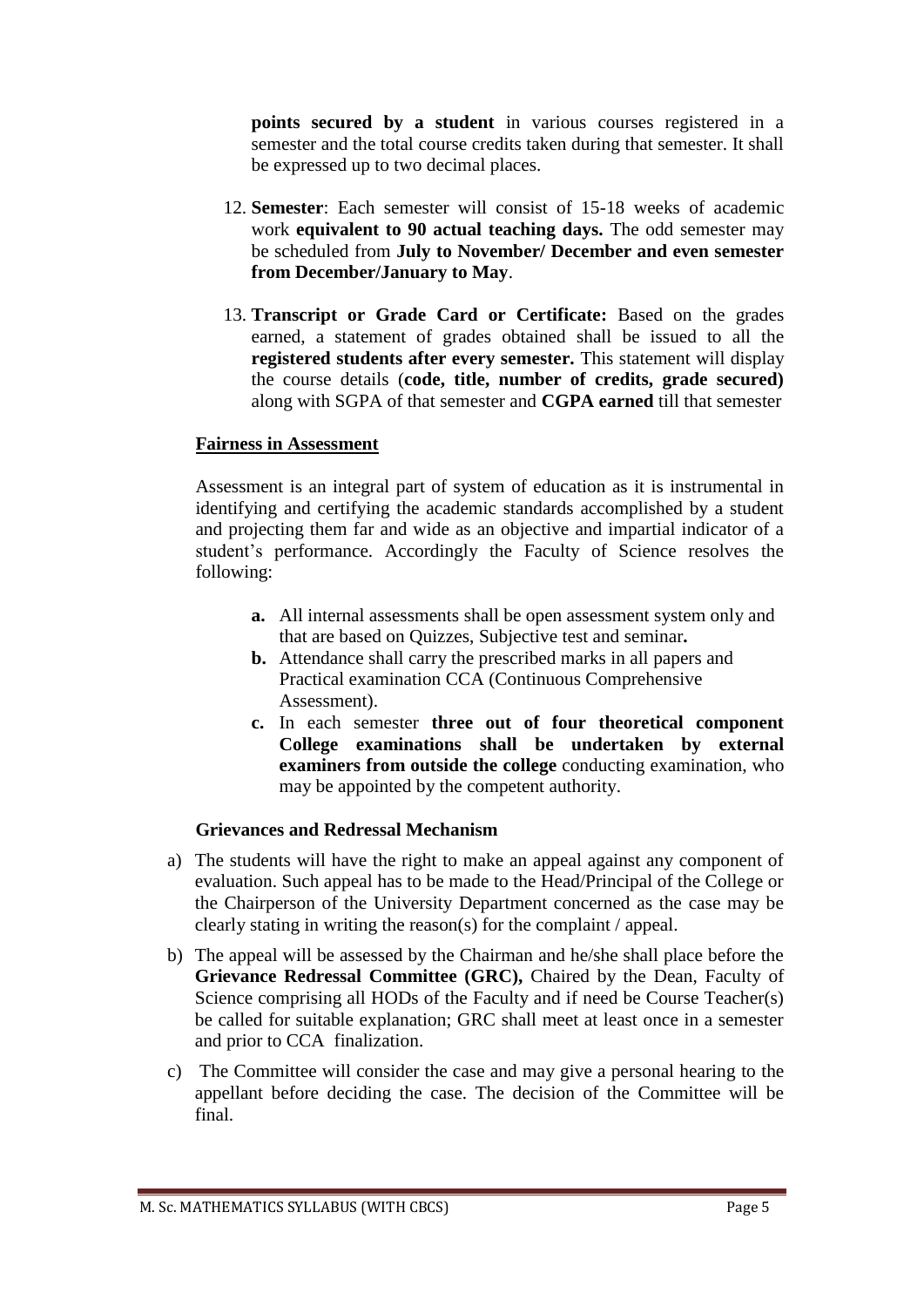### Table 1: Grades and Grade Points

| S.No.         | Letter Grade        | Meaning       | Grade Point |
|---------------|---------------------|---------------|-------------|
|               | $^{\circ}$ $\Omega$ | Outstanding   |             |
| $\mathcal{D}$ | $A +$               | Excellent     |             |
| 3             | A                   | Very Good     |             |
|               | $B+$                | Good          |             |
|               | $\Delta$            | Above Average |             |
| 6             | $\cdot$ C'          | Average       |             |
|               | $\mathbf{P}$        | Pass          |             |
| 8             | $\lq F$             | Fail          |             |
| $\Omega$      | 'Ab'                | Absent        |             |

- i. A student obtaining Grade F in a paper shall be **considered failed and will be required to reappear in the University End Semester examination.**
- ii. For **noncredit courses** (Skill Courses) '**Satisfactory' or "Unsatisfactory**' shall be indicated instead of the letter grade and this will not be counted for the computation of SGPA/CGPA

# **Grade Point assignment**

 $=$  and  $> 95$  % marks Grade Point 10.0 90 to less than 95 % marks Grade Point 9.5 85 to less than 90 % marks Grade Point 9.0 80 to less than 85 % marks Grade Point 8.5 75 to less than 80 % marks Grade Point 8.0 70 to less than 75 % marks Grade Point 7.5 65 to less than 70 % marks Grade Point 7.0 60 to less than 65 % marks Grade Point 6.5 55 to less than 60 % marks Grade Point 6.0 50 to less than 55 % marks Grade Point 5.5 45to less than 50 % marks Grade Point 5.0 40 to less than 45 % marks Grade Point 4.5 35 to less than 40 % marks Grade Point 4.0

# **Computation of SGPA and CGPA:**

i. The SGPA is the ratio of sum of the product of the number of credits with the grade points scored by a student in all the courses taken by a student and the sum of the number of credits of all the courses undergone by a student, i.e.

**SGPA**  $(Si) = \sum (Ci \times Gi) / \sum Ci$ 

Where Ci is the number of credits of the ith course and Gi is the grade point scored by the student in the ith course.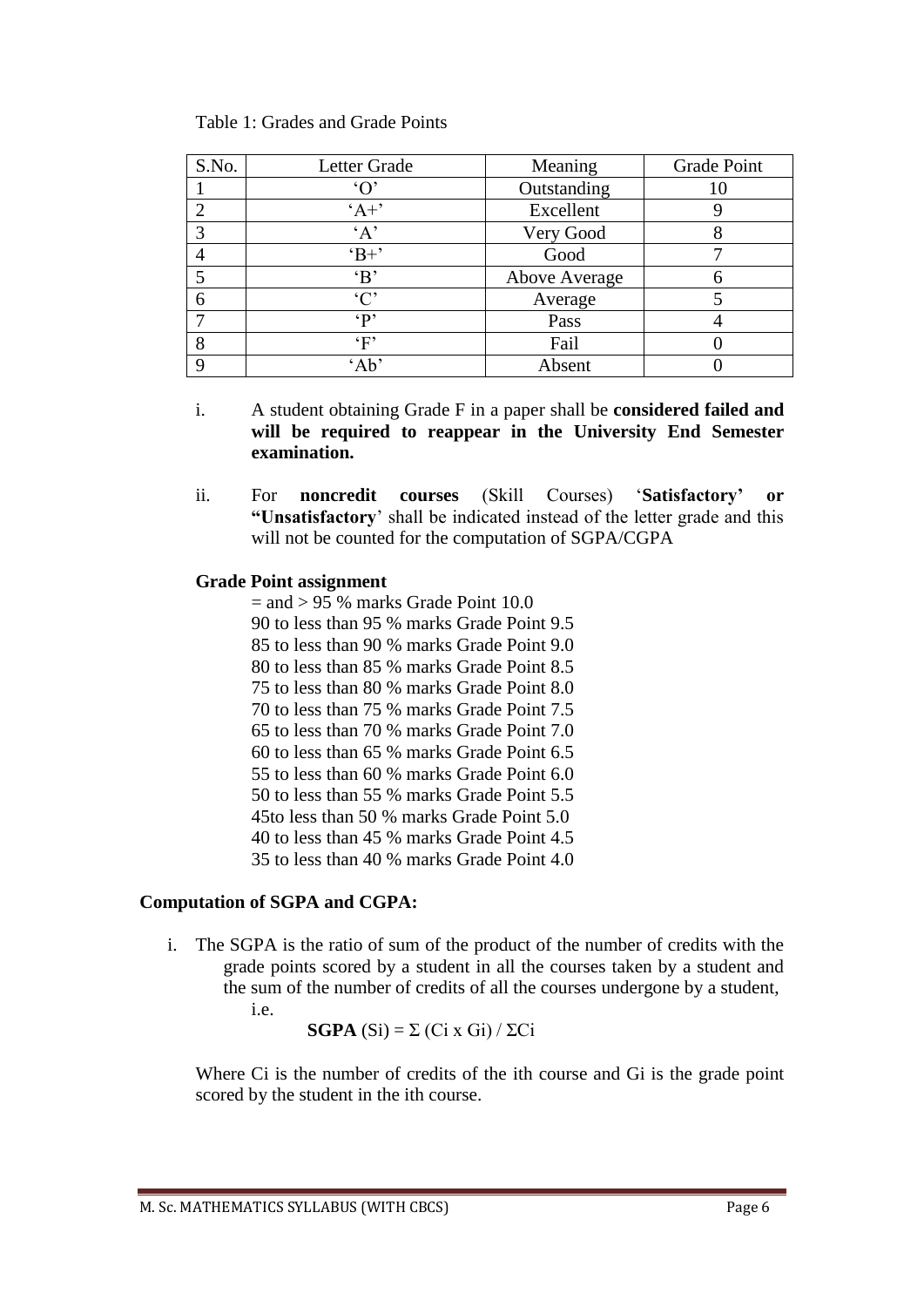ii. The CGPA is also calculated in the same manner taking into account all the courses undergone by a student over all the semesters of a programme, i.e.

$$
CGPA = \Sigma (Ci \times Si) / \Sigma Ci
$$

where Si is the SGPA of the ith semester and Ci is the total number of credits in that semester.

iii. The SGPA and CGPA shall be rounded off to 2 decimal points and reported in the transcripts.

| S.No.        | <b>Course</b> | <b>Credit</b> | <b>Grade</b><br>letter | <b>Grade</b><br>point | <b>Credit Point</b><br>(Credit x Grade) |
|--------------|---------------|---------------|------------------------|-----------------------|-----------------------------------------|
|              | Course 1      | 6             | B                      | 6                     | $6x6 = 36$                              |
| $\mathbf{2}$ | Course 2      | 6             | $B+$                   | 7                     | $6 X 7 = 42$                            |
| 3            | Course 3      | 6             | B                      | 6                     | $6 X 6 = 36$                            |
| 4            | Course 4      | 6             | O                      | 10                    | $6 X 10 = 60$                           |
| 5            | Course 5      | 6             | $\mathbf C$            | 5                     | $6 X 5 = 30$                            |
|              | Total         | 30            |                        |                       | 204                                     |

### *Illustration for SGPA*

Thus,  $SGPA = 204 / 30 = 6.8$ 

*Illustration* **for CGPA**

|             | <b>Semester-I</b> | <b>Semester-II</b> | <b>Semester-III</b> | <b>Semester-IV</b> |
|-------------|-------------------|--------------------|---------------------|--------------------|
| Credit      | 30                | 30                 | 30                  | 30                 |
| <b>SGPA</b> | 6.67              | 7.25               |                     | 6.25               |

**CGPA = (30X6.67+ 30X 7.25 + 30X7 + 30 X 6.25)/120**

**815.1/120 = 6.79**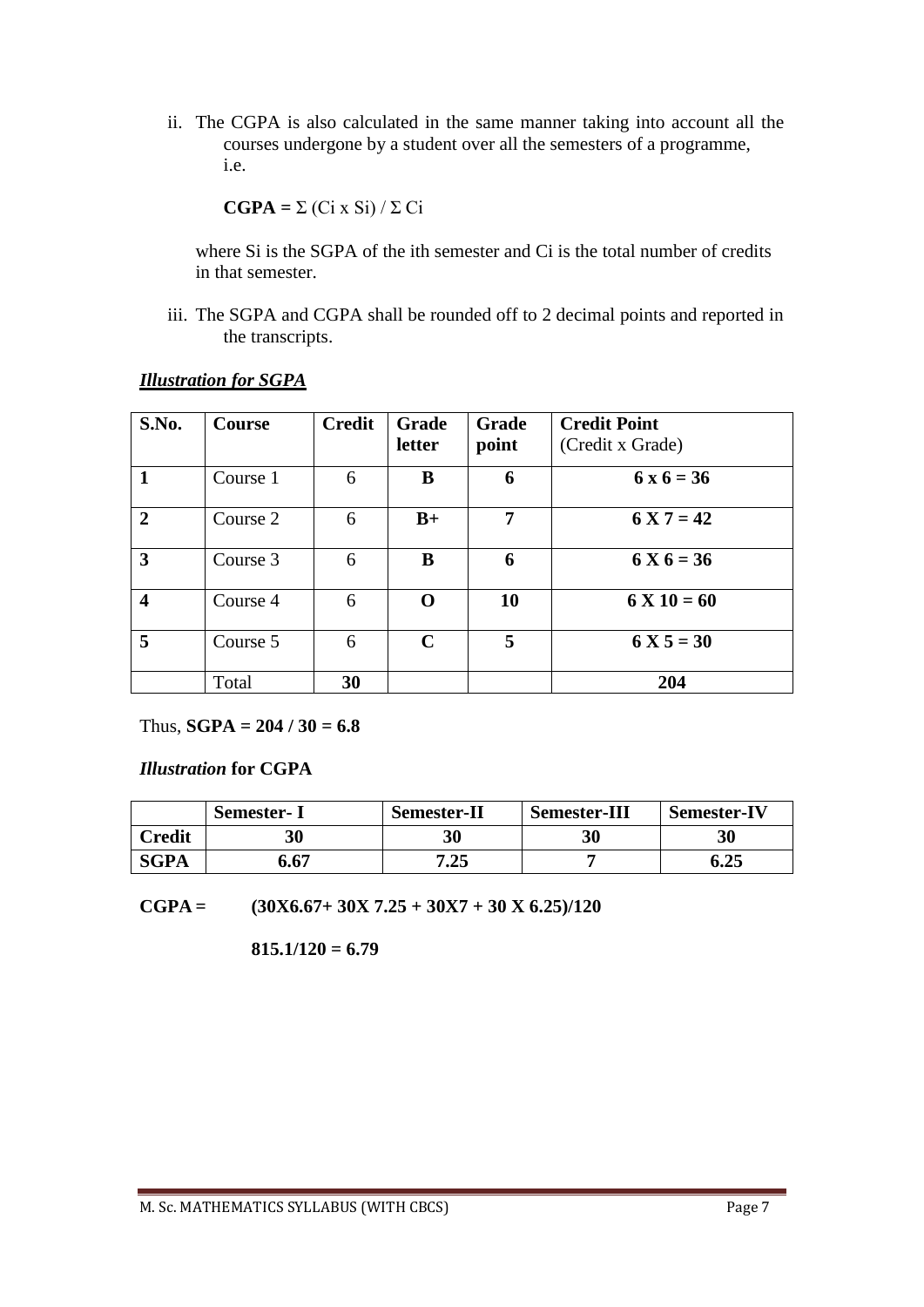# **SEMESTER-WISE THEORY PAPERS / SKILL COMPONENT:**

| Core<br>Courses                          | Course<br>code  | Title of the<br>Course                                     | Lecture-<br>Tutorial-<br>Practical/Wee<br>${\bf k}$ | No. of<br>credits   | Continuous<br>Comprehensive<br>Assessment<br>(CCA) | End-Semester<br>Examination (ESE)<br>[University<br>Examination] | Total |
|------------------------------------------|-----------------|------------------------------------------------------------|-----------------------------------------------------|---------------------|----------------------------------------------------|------------------------------------------------------------------|-------|
|                                          |                 |                                                            |                                                     | <b>Semester I</b>   |                                                    |                                                                  |       |
| Course-1                                 | <b>MSMT-111</b> | $Algebra - I$                                              | $6 - 0 - 0$                                         | 6                   | 30                                                 | 70                                                               | 100   |
| Course-2                                 | <b>MSMT-112</b> | <b>Advanced Real</b><br>Analysis                           | $6 - 0 - 0$                                         | 6                   | $\overline{30}$                                    | 70                                                               | 100   |
| Course-3                                 | <b>MSMT-113</b> | Differential<br>Equations                                  | $6 - 0 - 0$                                         | $\overline{6}$      | $\overline{30}$                                    | 70                                                               | 100   |
| Course-4                                 | <b>MSMT-114</b> | Special<br>Functions                                       | $6 - 0 - 0$                                         | 6                   | 30                                                 | 70                                                               | 100   |
| Course-5                                 | <b>MSMT-115</b> | Analytical<br>Dynamics and<br>Numerical<br>Analysis-I      | $6 - 0 - 0$                                         | 6                   | 30                                                 | 70                                                               | 100   |
| <b>Skill Course</b><br>$I^*$             | As per the list |                                                            | $2 - 0 - 2$                                         |                     |                                                    |                                                                  |       |
|                                          |                 | Total                                                      |                                                     | 30                  | 150                                                | 350                                                              | 500   |
|                                          |                 |                                                            |                                                     | <b>Semester II</b>  |                                                    |                                                                  |       |
| Course-6                                 | <b>MSMT-211</b> | Algebra - II                                               | $6 - 0 - 0$                                         | 6                   | $\overline{30}$                                    | 70                                                               | 100   |
| Course- $7$                              | <b>MSMT-212</b> | Measure Theory<br>and Integration                          | $6 - 0 - 0$                                         | 6                   | 30                                                 | 70                                                               | 100   |
| Course-8                                 | <b>MSMT-213</b> | Hydrodynamics                                              | $6 - 0 - 0$                                         | 6                   | 30                                                 | 70                                                               | 100   |
| Course-9                                 | <b>MSMT-214</b> | Classical<br>Polynomials and<br>Integral<br>Transforms     | $6 - 0 - 0$                                         | $\overline{6}$      | 30                                                 | 70                                                               | 100   |
| Course-10                                | <b>MSMT-215</b> | Analytical<br>Dynamics and<br>Numerical<br>Analysis-II     | $6 - 0 - 0$                                         | 6                   | 30                                                 | 70                                                               | 100   |
| Skill course<br>$\rm II*$                | As per the list |                                                            | $2 - 0 - 2$                                         |                     |                                                    |                                                                  |       |
|                                          |                 | Total                                                      |                                                     | 30                  | 150                                                | 350                                                              | 500   |
|                                          |                 |                                                            |                                                     | <b>Semester III</b> |                                                    |                                                                  |       |
| Course-11                                | <b>MSMT-311</b> | Complex<br>Analysis                                        | $6 - 0 - 0$                                         | 6                   | 30                                                 | $70\,$                                                           | 100   |
| Course-12                                | <b>MSMT-312</b> | Tensor<br>Analysis                                         | $6 - 0 - 0$                                         | $\overline{6}$      | $\overline{30}$                                    | $\overline{70}$                                                  | 100   |
| Course-13                                | <b>MSMT-313</b> | Functional<br>Analysis - I                                 | $6 - 0 - 0$                                         | 6                   | 30                                                 | 70                                                               | 100   |
| Course-14                                | <b>MSMT-314</b> | Any one from<br>Elective<br>Courses from<br>$Group-A^{**}$ | $6 - 0 - 0$                                         | $\overline{6}$      | $\overline{30}$                                    | 70                                                               | 100   |
| Course-15                                | <b>MSMT-315</b> | Any one from<br>Elective<br>Courses from<br>$Group-B**$    | $6 - 0 - 0$                                         | $6\,$               | $\overline{30}$                                    | $70\,$                                                           | 100   |
| Skill course<br>$\overline{\phantom{a}}$ | As per the list |                                                            | $2 - 0 - 2$                                         |                     |                                                    |                                                                  |       |
|                                          |                 | Total                                                      |                                                     | $30\,$              | 150                                                | 350                                                              | 500   |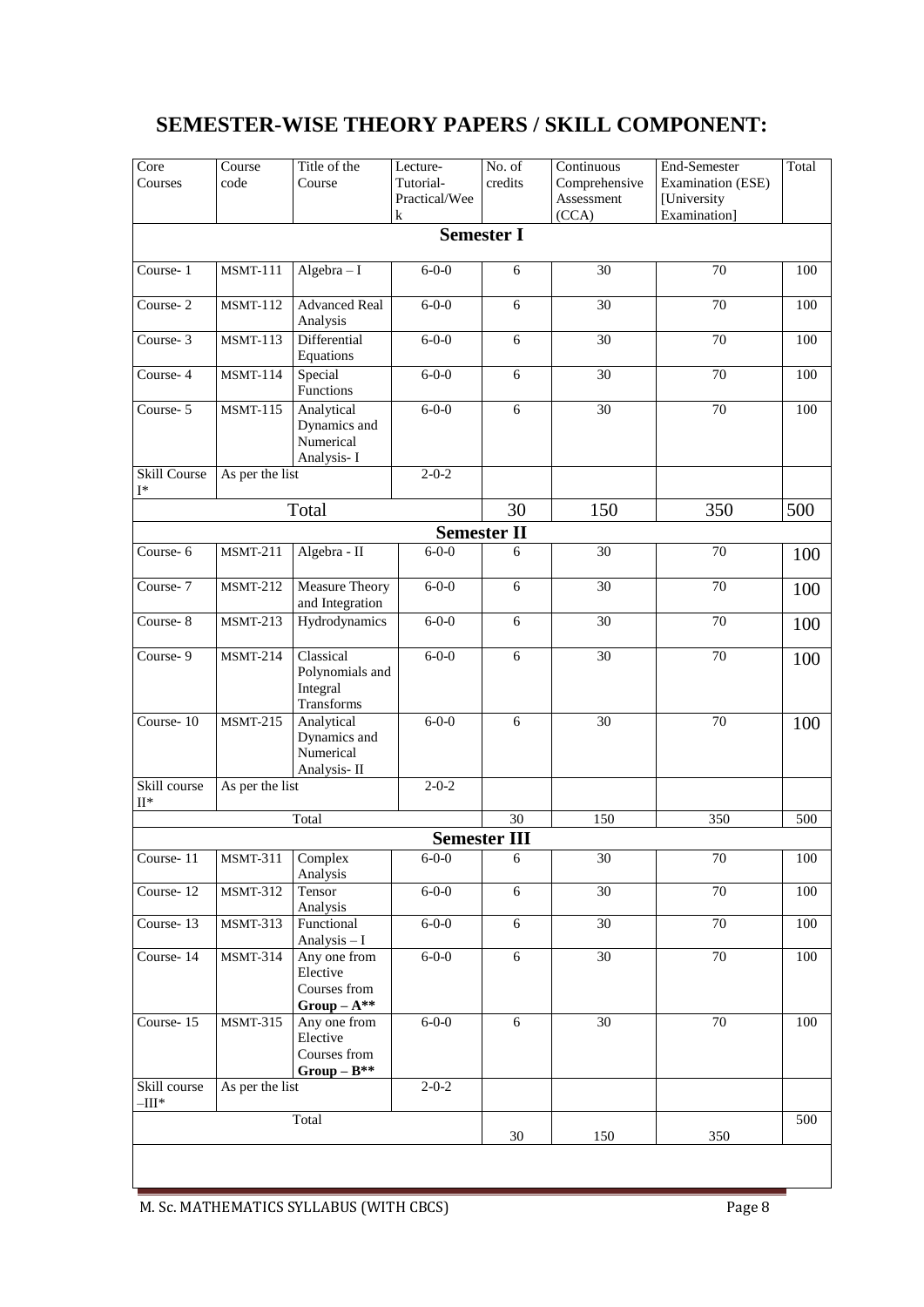| <b>Semester IV</b>      |                 |                                                            |             |     |     |     |     |
|-------------------------|-----------------|------------------------------------------------------------|-------------|-----|-----|-----|-----|
| Course-16               | MSMT-411        | Topology                                                   | $6 - 0 - 0$ | 6   | 30  | 70  | 100 |
| Course-17               | $MSMT-412$      | Differential<br>Geometry                                   | $6 - 0 - 0$ | 6   | 30  | 70  | 100 |
| Course-18               | $MSMT-413$      | Functional<br>Analysis $-$ II                              | $6 - 0 - 0$ | 6   | 30  | 70  | 100 |
| Course-19               | MSMT-414        | Any one from<br>Elective<br>Courses from<br>$Group-A^{**}$ | $6 - 0 - 0$ | 6   | 30  | 70  | 100 |
| Course-20               | $MSMT-415$      | Any one from<br>Elective<br>Courses from<br>$Group-B^{**}$ | $6 - 0 - 0$ | 6   | 30  | 70  | 100 |
| Skill course<br>$-IV^*$ | As per the list |                                                            | $2 - 0 - 2$ |     |     |     |     |
| Total                   |                 |                                                            | 30          | 150 | 350 | 500 |     |

# **\* The College shall offer two skill courses per semester from the list of skill courses approved for the college.**

# **Course Evaluation (Evaluation of the Students)**

All courses (Core/ Elective) involve an evaluation system of students that has the following two components:-

- (i) **Continuous Comprehensive Assessment (CCA)** accounting for 30% of the final grade that a student gets in a course; and
- (ii) **End-Semester Examination (ESE)** accounting for the remaining 70% of the final grade that the student gets in a course.
- (i) **Continuous Comprehensive Assessment (CCA)**: This would have the following components:
	- a. **Quizzes:** Two Quiz examinations of 45 minutes duration each having a maximum of 25 marks shall be arranged for each theory paper during the semester course period
	- **b. Term Test: One term test shall be arranged for each theory paper prior to End-Semester Examination; examination duration shall be of three hours; maximum marks shall be 70**
	- c. **Seminar**: Each student shall prepare and deliver a seminar per theory paper; maximum marks shall be **15**. The seminar shall commence after first quiz examination and shall be completed prior to term test for all the papers.
	- d. **Classroom Attendance –** Each student will have to attend a minimum of 75% Lectures / Tutorials / Practicals. **A student having less than 75% attendance will not be allowed to appear in the End-Semester Examination (ESE).** Attendance shall have **15 marks** and will be awarded by following the system proposed below: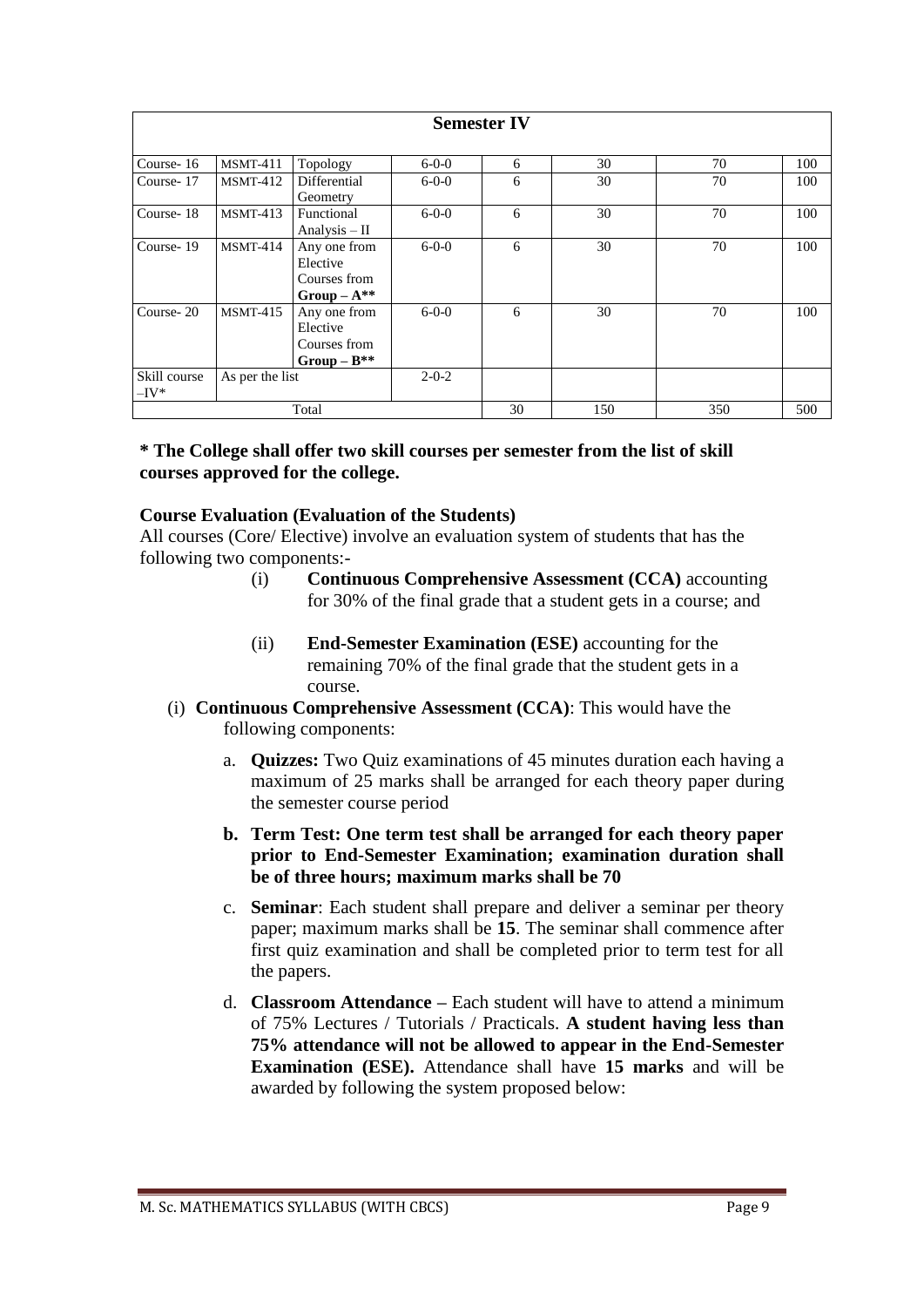Those having greater than 75% attendance (for those participating in Co-curricular activities, 25% will be added to per cent attendance) will be awarded CCA marks as follows:-

| 75% to 80%   | $=$      | 3 marks  |
|--------------|----------|----------|
| 80% to 85%   | $\equiv$ | 6 marks  |
| 85 to 90%    | $=$      | 9 marks  |
| 90\% to 95\% | $\equiv$ | 12 marks |
| >95%         | $=$      | 15 marks |

**Each student's cumulative attendance shall be displayed in the Department Notice Board every month with a copy to the Principal of the college. Condonation of shortage of attendance shall be governed by the principal which is limited upto 5% provided the student produces valid reason for the same.**

- e. CCA are based on open evaluation system without any bias to any student
- f. Any grievance received in the Department from student shall be placed before the **Grievance Redressal Committee** with adjudicated comments

Each component marks will be added without rounding and the total thus obtained is ratio by a factor of six. This value shall be rounded.

Illustration: Ouiz  $1 -$  Marks obtained  $= 20$ Ouiz  $2$  – Marks obtained = 18 Term Test Marks obtained= 50.5 Seminar Marks obtained  $= 14$ Attendance Marks obtained  $= 9$  $Total = 111.5$ Conversion  $= 111.5/5 = 22.3$ **Award (Rounded off to next integer) = 23.00** 

**Skill Course Evaluation:** Based on his/her performance and hands on practice, the respective Department shall declare the result as "Satisfactory" or "Non-Satisfactory"; each student need to get a minimum of three "Satisfactory" declaration for the course completion

**In laboratory courses (having only practical (***P***) component**), the CCA will be based on students attendance (50%); collection of plant material (25%) and hands on Practical, records, etc. (25%)

**For QUIZ** (2 quizzes per semester), 25 marks per Quiz and total of 50 marks, 45 minutes duration for each quiz:

| Types of question          | Number of | <b>Marks</b> | Total marks |
|----------------------------|-----------|--------------|-------------|
|                            | Questions | per question | per type    |
| 1. Multiple choice         |           |              |             |
| 2. Fill in the blanks      |           |              |             |
| 3. Short answer (15 words) |           |              | 05          |
| `otal                      |           |              |             |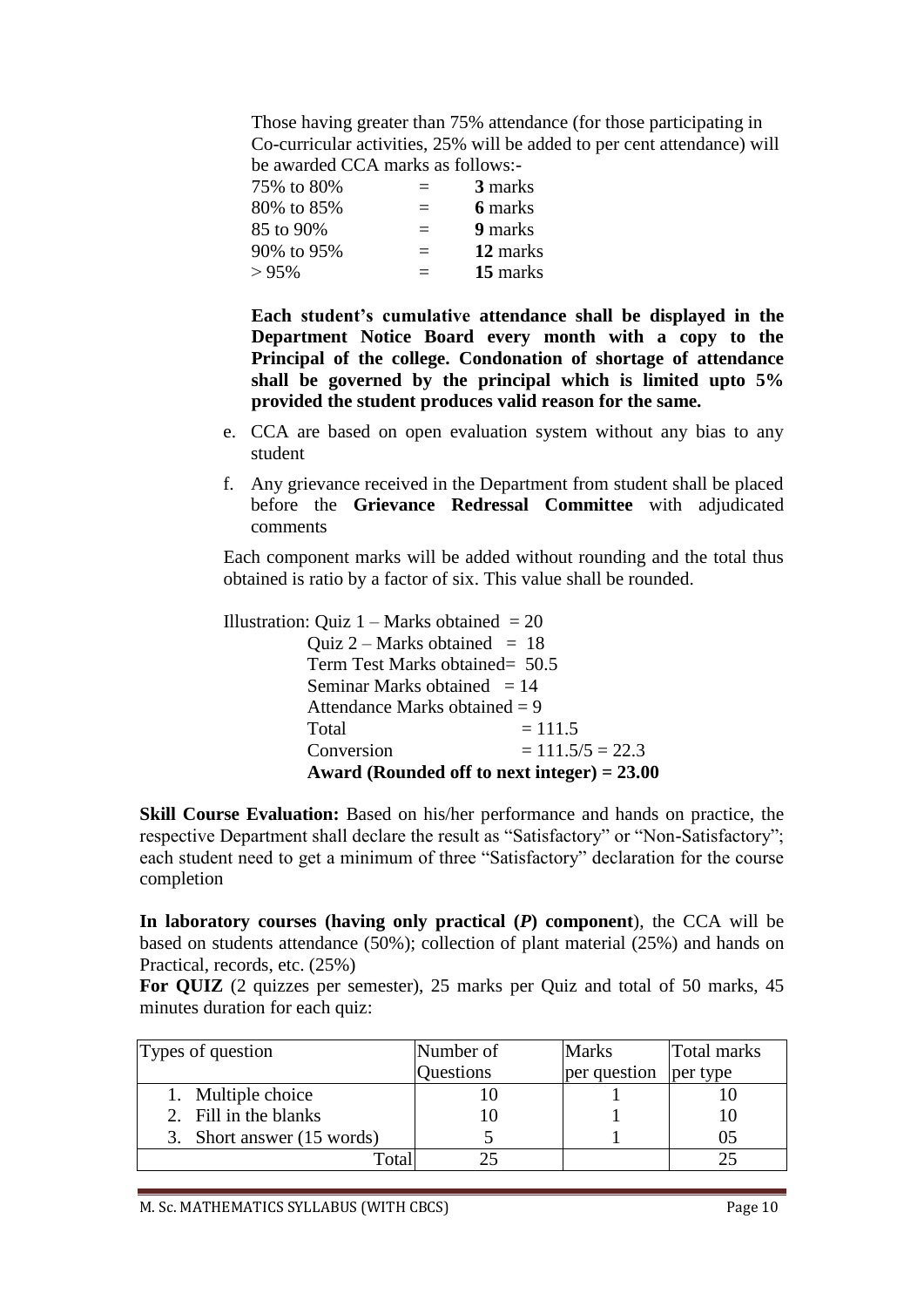# **For the Term test and ESE**:

# **Part A**

Ten short type questions (Definitions, illustrations, functions, short explanations, etc; 25-50 words) for two marks each.  $10 \times 2 = 20$  marks; two questions from each Unit; no choice in this part

# **Part B**

Five short answer (250 words) type questions for four marks each.  $5 \times 4 = 20$  marks; one question from each Unit with internal choice

# **Part C**

Five questions of long/explanatory answer (500 words) type, one drawn from each Unit; student need to answer any three; ten marks each;  $3 \times 10 = 30$  marks

# **20+20+30 = 70 marks**

# **Qualifying for Next semester**

- **1. A student acquiring minimum of 40% in total of the CCA is eligible to join next semester**.
- **2.** A student who does not pass the examination (CCA+ESE) in any course(s) (or due to some reason as he/she not able to appear in the ESE, other conditions being fulfilled, and so is considered as 'Fail'), shall be permitted to appear in such failed course(s) in the subsequent ESE to be held in the following October / November or April / May, or when the course is offered next, as the case may be.
- **3.** A student who fails in one or more papers in a semester shall get three more chances to complete the same; if he/she fails to complete the same within the prescribed time, i.e. three additional chances for each paper; the student is ineligible for the Postgraduate degree in the Subject in which he/she is admitted, for additional chances examination fee shall be on additive basis.

# **Improvement Option**:

Every student shall have the opportunity to improve Credit thorough University Examination only. Improvement opportunity for each paper is only with two additional chances; improvement examination fee shall be on additive basis; the Credit obtained in improvement examination shall be final. There shall be no improvement opportunity in Practical examinations**.**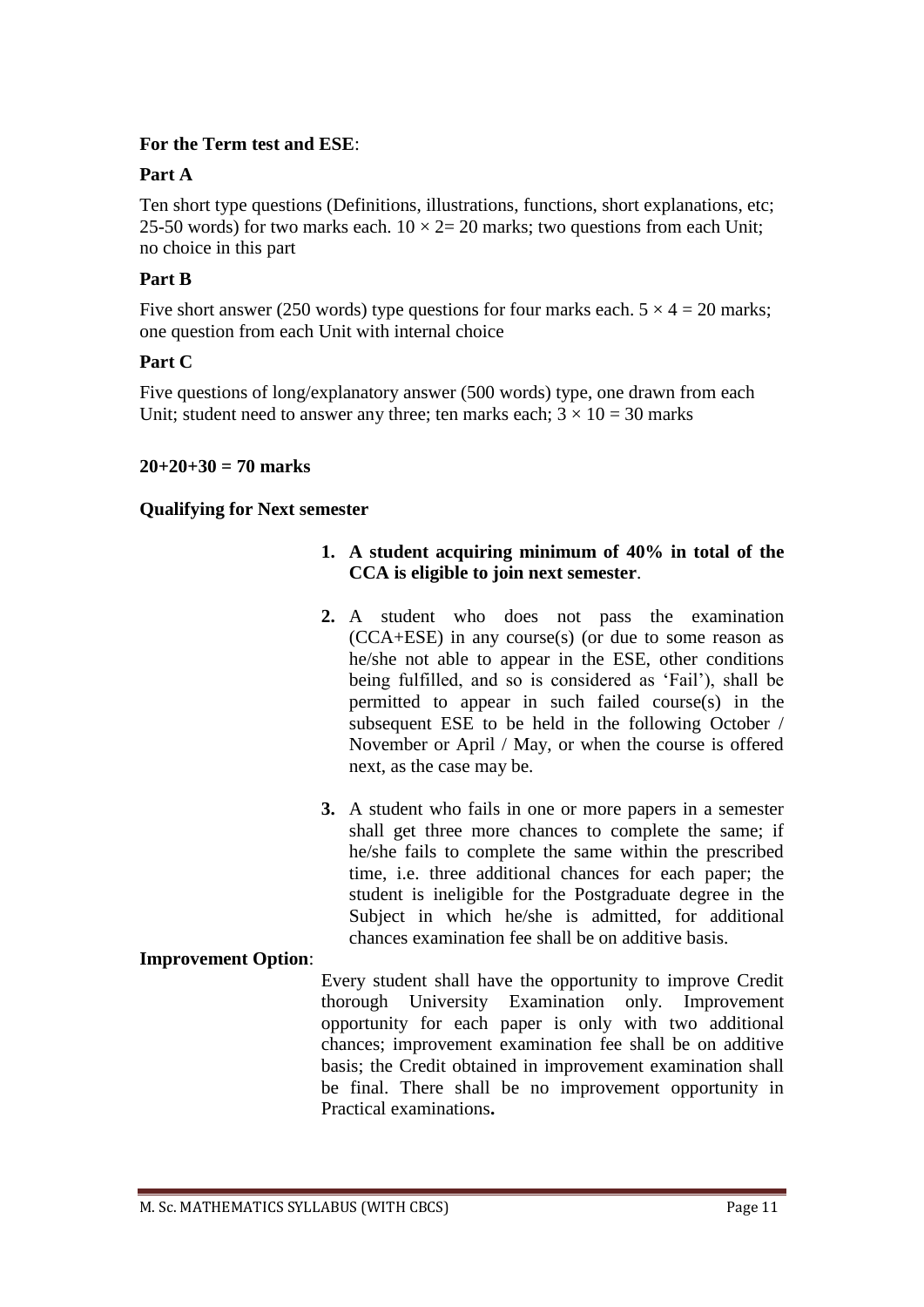### **Result Declaration:**

The ESE (End Semester Examination/University Examination) results shall be declared within twenty days of the last examination. The Theory/ Practical Classes of even semesters shall begin from the next day of ESE; whereas odd semester classes shall commence after summer vacation.

### **Students failed in CCA**

Any student declared "Not Eligible" by the department based on CCA in semester I, II, III or IV and accordingly did not appear in ESE; can be readmitted as an additional student in that semester in the following year only. Such student need to deposit the annual fee as prescribed for that academic year

# **ADMISSION**

The minimum qualification for admission to M.Sc. Course is B.Sc.  $(10+2+3)$  degree with Mathematics as a major subject. The details of eligibility conditions and admission procedure are given in the admission form. The admission will be done on the basis of merit calculated by the aggregate marks obtained at the B.Sc. leveland marks of Mathematics in B. Sc. Part I, II, III. Reservation of Scheduled Caste/Scheduled Tribes/Disabled/OBC/SBC will be as per Government rules. The candidates are required to attend minimum of a 75% of classes in both theory and practical.

# **TEACHING AND EXAMINATION SCHEME**

| Course        | Periods/Week         | Examination<br>hours | CCA | ESE | Total |  |
|---------------|----------------------|----------------------|-----|-----|-------|--|
|               | <b>Theory Papers</b> |                      |     |     |       |  |
| Course - I    | 6                    | 3                    | 30  | 70  | 100   |  |
| Course - II   | 6                    | 3                    | 30  | 70  | 100   |  |
| Course - III  | 6                    | 3                    | 30  | 70  | 100   |  |
| $Course - IV$ | 6                    | 3                    | 30  | 70  | 100   |  |
| $Course - V$  | 6                    | 3                    | 30  | 70  | 100   |  |

### **Per Semester**

Students are required to pass in each theory papers in every semester.

Skill Courses are to be passed (with satisfactory grade) in each Semester (Odd Semester from Department and Even Semester from outside Department).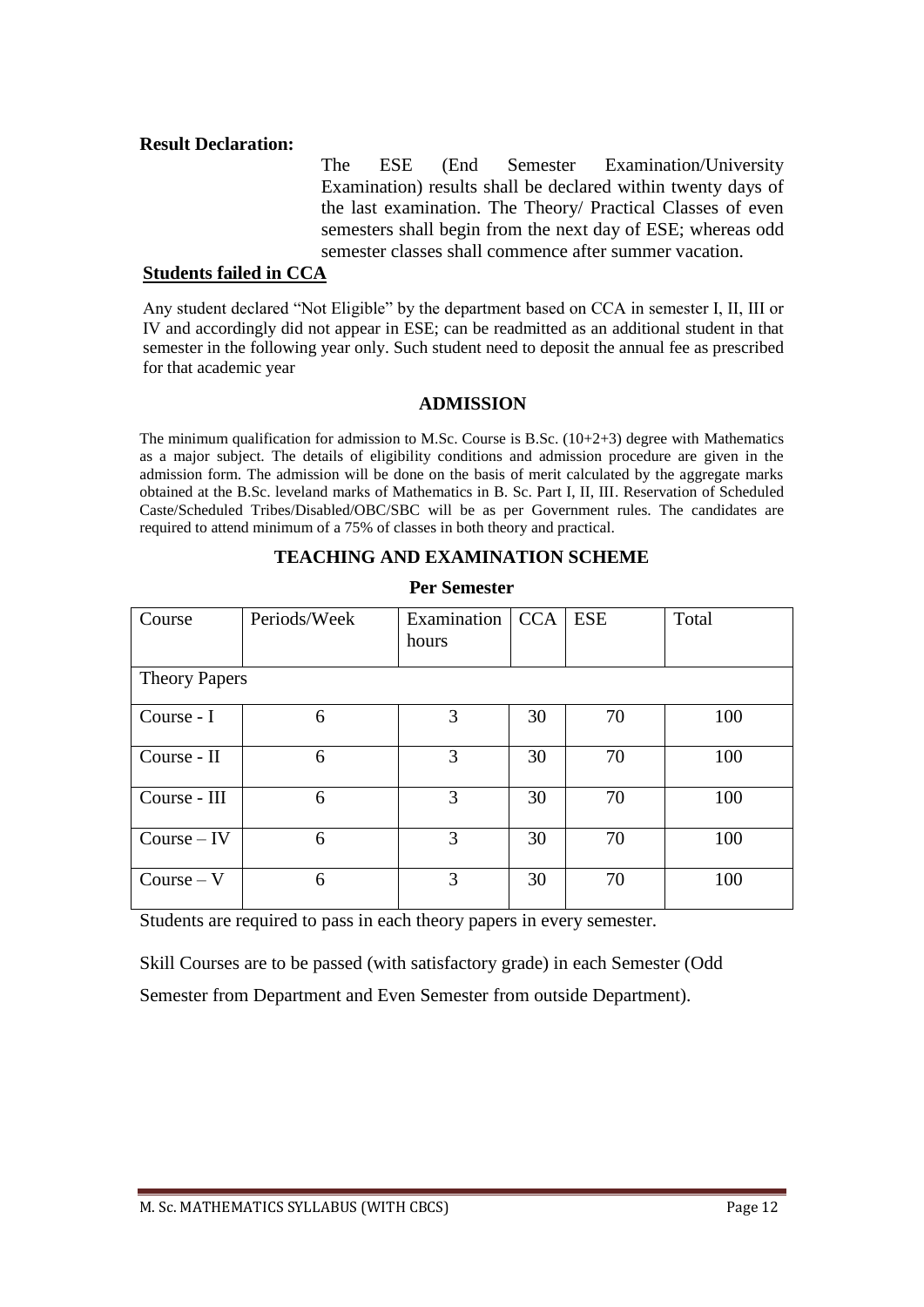# **Detailed Syllabus for M.Sc. (Semester – I & II) Mathematics Examination 2019-2020**

### **SEMESTER – I**

### **MSMT-111: ALGEBRA-I**

### **Duration of Paper: 03 Hours Max. Marks: 70**

Note: Each theory paper is divided in three parts i.e. Section – A, B and C . **Section A** will consist of 10 compulsory questions. There will be two questions from each unit and answer (30 words). Each question carries 2 marks. **Section B** will consist of 10 questions. Two questions from each unit and the examinee will

answer (250 words) one question from each Unit. Each question carries 4 marks. **Section C** will consist of 5 questions, one from each unit. The examinee will answer any 03 questions (with answer limit of 500 words). Each question carries 10 marks.

**Unit 1:** Groups: Law of isomorphism. Direct products of groups. Theorems related to composition series. Jordan-Holder theorem.

**Unit 2:** Groups :Definition of P-Group H-Conjugate Cauchy's theorems for finite Abelian and finite group. Sylow's theorems for abelian groups, solvable groups.

**Unit 3:** Rings and Fields of Extension: Theorems on endomorphism of an abelian group. Direct product of rings. Polynomials rings, Factorisation in integral domain.

**Unit 4:** Rings and Fields of Extension : Theorems related to finite and infinite extension of field. Minimal, Polynomials, Splitting field. Theorems on roots and coefficients of polynomial separable and inseparable extensions.

**Unit 5:** Canonical Forms: Jordan Matrix, Jordan canonical form, Some decomposition theorems. Jordan normal forms. Definition and examples of linear algebra. Linear transformations.

### **BOOKS RECOMMENDED :**

Surjeet Singh and Qazi Zammeruddin: Modern Algebra Aggarwal, R.S.: Modern Algebra Shanti Narain: Abstract Algebra; S. Chand & Co., New Delhi Raisinghania, N.D. : Modern Algebra Kofman, Kunj, Linear Algebra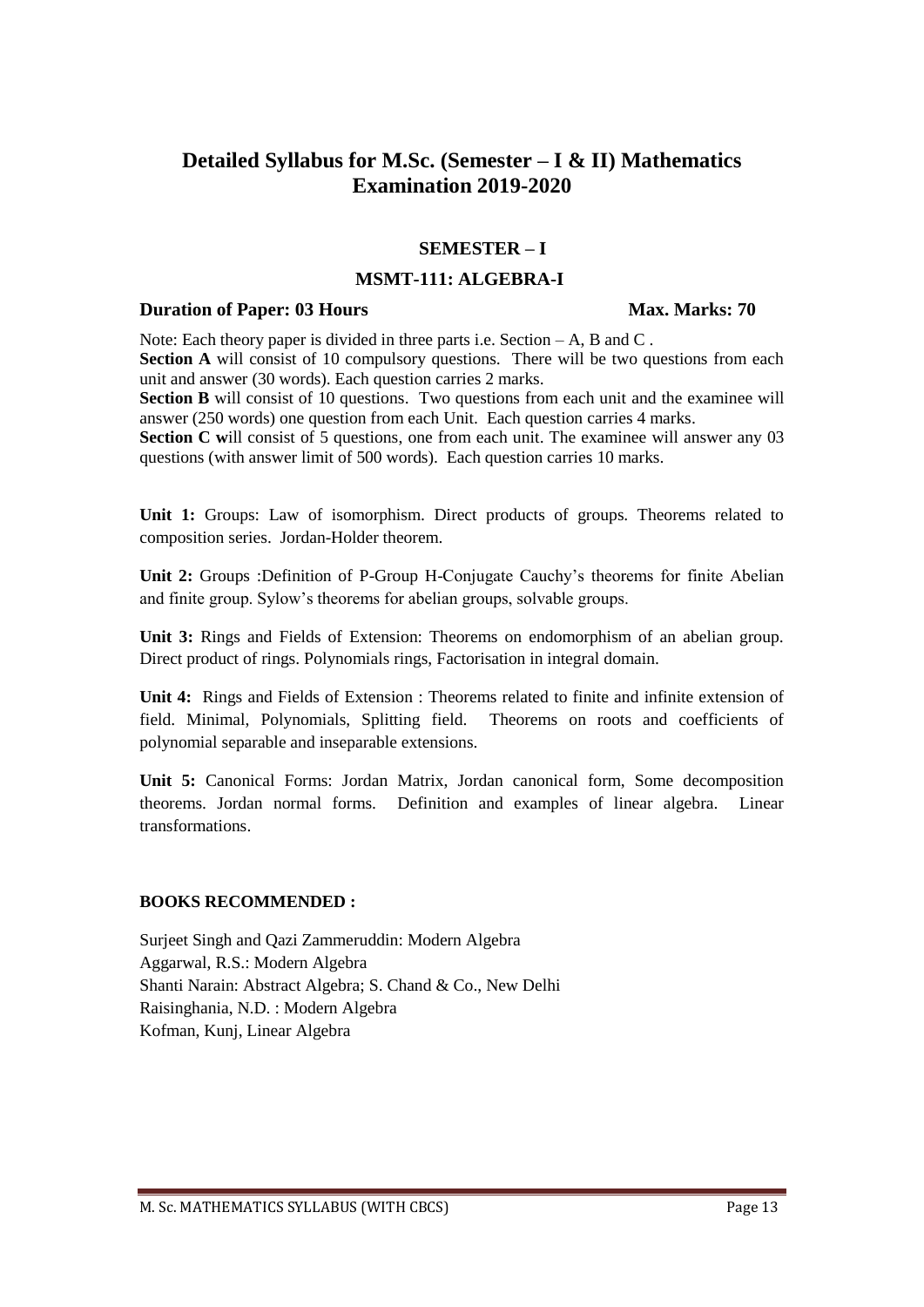# **MSMT-112: ADVANCED REAL ANALYSIS**

### **Duration of Paper: 03 Hours Max. Marks: 70**

Note: Each theory paper is divided in three parts i.e. Section – A, B and C.

**Section A** will consist of 10 compulsory questions. There will be two questions from each unit and answer (30 words). Each question carries 2 marks.

**Section B** will consist of 10 questions. Two questions from each unit and the examinee will answer (250 words) one question from each Unit. Each question carries 4 marks.

**Section C** will consist of 5 questions, one from each unit. The examinee will answer any 03 questions (with answer limit of 500 words). Each question carries 10 marks.

**Unit 1:** Real Sequences and convergence: Definition, limit point, bounds and properties of real sequences. Limit inferior and limit supirior of sequences. Bolzano – Weierstrars theorem for sequences, convergent and non-convergent sequences.

Unit 2: Cauchy's general principle of convergence. Cauchy sequence, various theorems on limit of sequences. Monotonic sequence and its convergence.

Unit 3: Cantor's set, Continuity and Discontinuity of functions of two and more variables, types of discontinuity. Jacobians.

**Unit 4:** Uniform Convergence of sequences and series of functions. Various tests for uniform convergence. Weierstrass's M – Test.

**Unit 5:** Uniform convergence and continuity. Uniform convergence and integration. Uniform convergence and differentiation.

# **BOOKS RECOMMENDED :**

Shanti Narayan: Mathematical Analysis;S. Chand & Co., New Delhi.

Royden, H.L.: Real Analysis;MacMillan Publishing Co., New York

H.K. Pathak: Real Analysis; Shiksha Sahitya Prakashan; Meerut.

Malik, S.C. and Arora, S.: Mathematical Analysis. New Age India Int. (P) Ltd., New Delhi.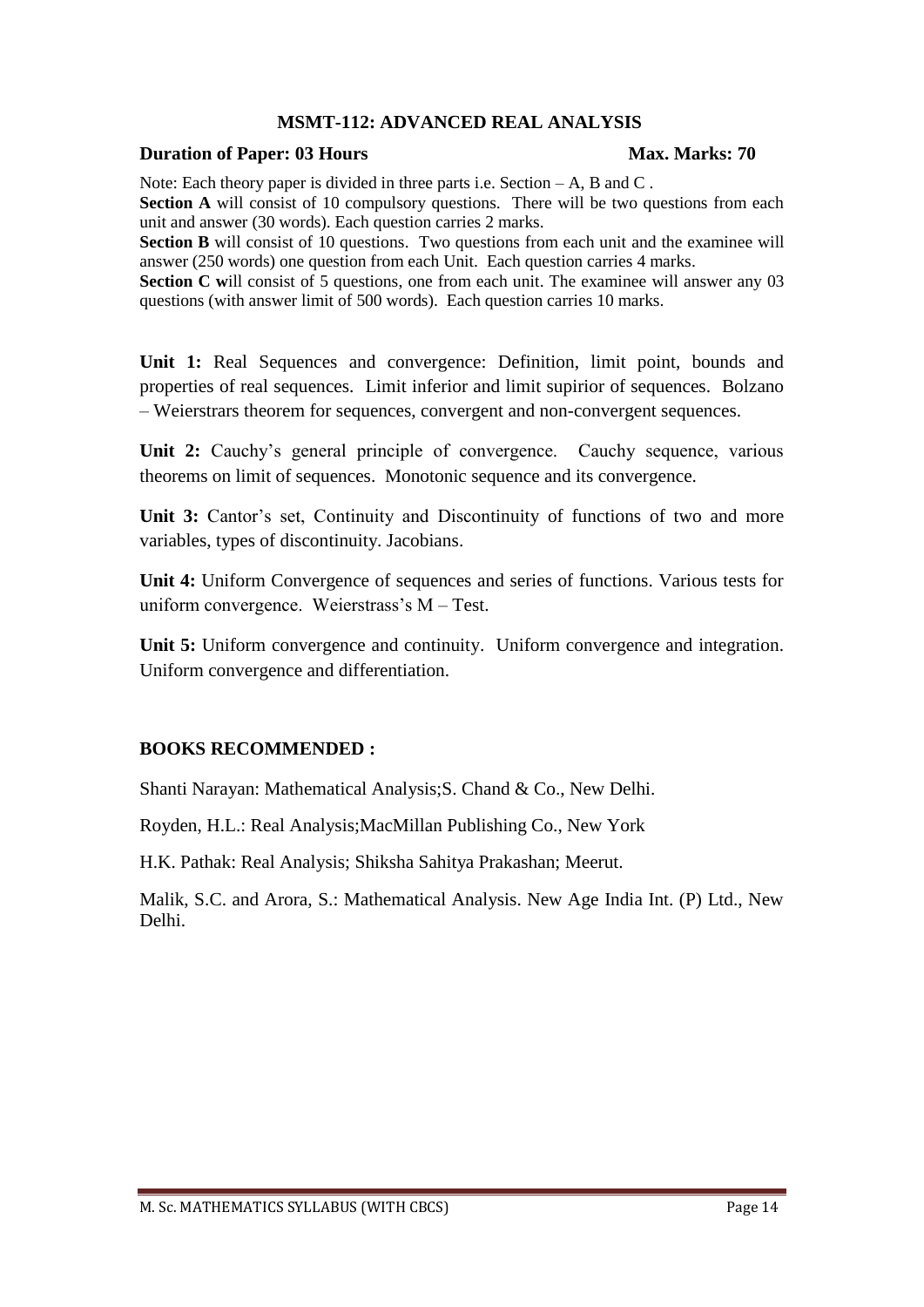# **MSMT-113: DIFFERENTIAL EQUATIONS**

### **Duration of Paper: 03 Hours Max. Marks: 70**

Note: Each theory paper is divided in three parts i.e. Section – A, B and C.

**Section A** will consist of 10 compulsory questions. There will be two questions from each unit and answer (30 words). Each question carries 2 marks.

**Section B** will consist of 10 questions. Two questions from each unit and the examinee will answer (250 words) one question from each Unit. Each question carries 4 marks.

**Section C** will consist of 5 questions, one from each unit. The examinee will answer any 03 questions (with answer limit of 500 words). Each question carries 10 marks.

**Unit 1:** Non-linear ordinary differential equations of particular forms. Riccati's equation –General solution and the solution when one, two or three particular solutions are known.

**Unit 2:** Classification of linear partial differential equation of second order, Canonical

forms.

**Unit 3:** Solutions of Laplace, Wave and Heat conduction equations, Fourier series with application to simple boundary value problems on wave and heat conduction equations.

**Unit 4:** Linear homogeneous boundary value problem, Eigen values and eigen functions, Sturm-Liouville boundary value problems, Lagrange's identity, properties of eigen functions, Periodic functions.

**Unit 5:** Non-homogeneous boundary value problems, Non-homogeneous Sturm-Liouville boundary value problems (method of eigen function expansion).

### **BOOKS RECOMMENDED :**

Chaturvedi, J.C. and Ray, M.: Differential Equations; Ram nath Kedar Nath & Co. Agra.

Bansal, J.L. and Dharmi, H.S.: Differential Equations Vol. II, An Elementary Treatise Differential Equations; Jaipur Publishing House, Jaipur

Arnold, V.I.: Ordinary Differential Equations, MIT Press, Cambridge, 1981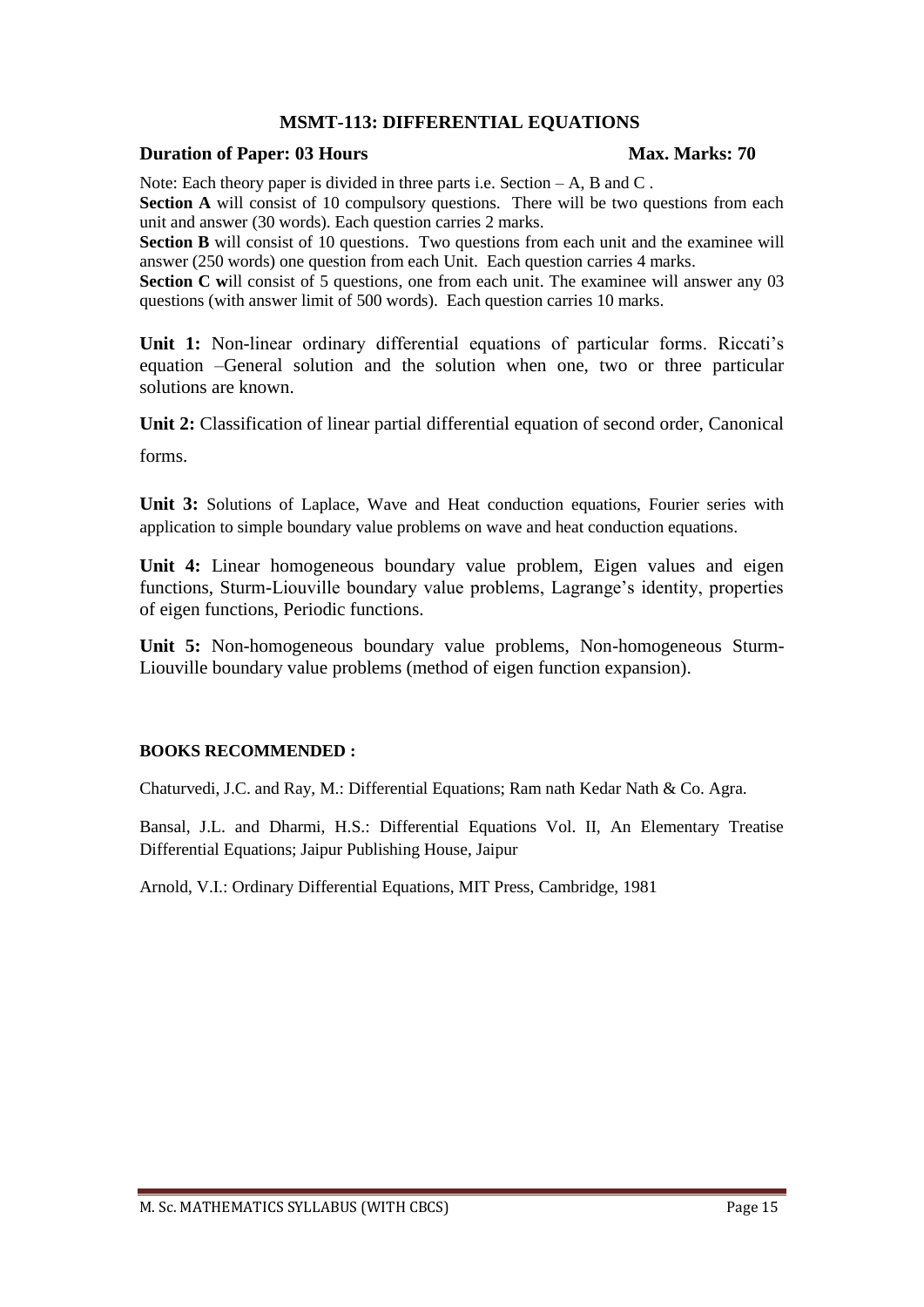# **MSMT-114: SPECIAL FUNCTIONS**

### **Duration of Paper: 03 Hours Max. Marks: 70**

Note: Each theory paper is divided in three parts i.e. Section – A, B and C.

**Section A** will consist of 10 compulsory questions. There will be two questions from each unit and answer (30 words). Each question carries 2 marks.

**Section B** will consist of 10 questions. Two questions from each unit and the examinee will answer (250 words) one question from each Unit. Each question carries 4 marks.

**Section C will consist of 5 questions, one from each unit. The examinee will answer any 03** questions (with answer limit of 500 words). Each question carries 10 marks.

**Unit 1:** Hypergeometric functions: Definition of the Hypergeometric series and function. Properties of hypergeometric functions. Integral formula for hypergeometric series, Linear transformations.

**Unit 2:** Contiguous function relations. Linear relations between the solutions of hypergeometric differential equation. Kummer's confluent hypergeometric function.

Unit 3 : Elementary properties of generalized hypergeometric function <sub>p</sub>F<sub>q</sub>.

**Unit 4 :** Legendre Polynomials : Legendre's differential equation and its series solution, Generating Function of Legendre's polynomials  $P_n(x)$ , Orthogonality, Laplace's First and Second Integral for  $P_n(x)$ , Rodrignue's formula, Recurrence Relations.

Unit 5 : Bessel's equation and its solution; Bessel function of the first kind, Generating function for  $J_n(x)$ , Recurrence relations, Integral representations for  $J_n(x)$ , Addition formula for the Bessel functions.

### **BOOKS RECOMMENDED :**

Rainville, E.D.: Special Functions, Macmillan and Co., New York 1960.

Sneddon, I.N.: Special Functions of Mathematical Physics and Chemistry,Oliver and Byod, 1961.

Watson, G.N.: A Treatise on the Theory of Bessel Functions, Cambridge University Press, 1931

Labedye, N.N.: Special Functions and their Applications, Dover, 1972.

Saxena, R.K. and Gokhroo, D.C.; Special Functions, Jaipur Publishing House.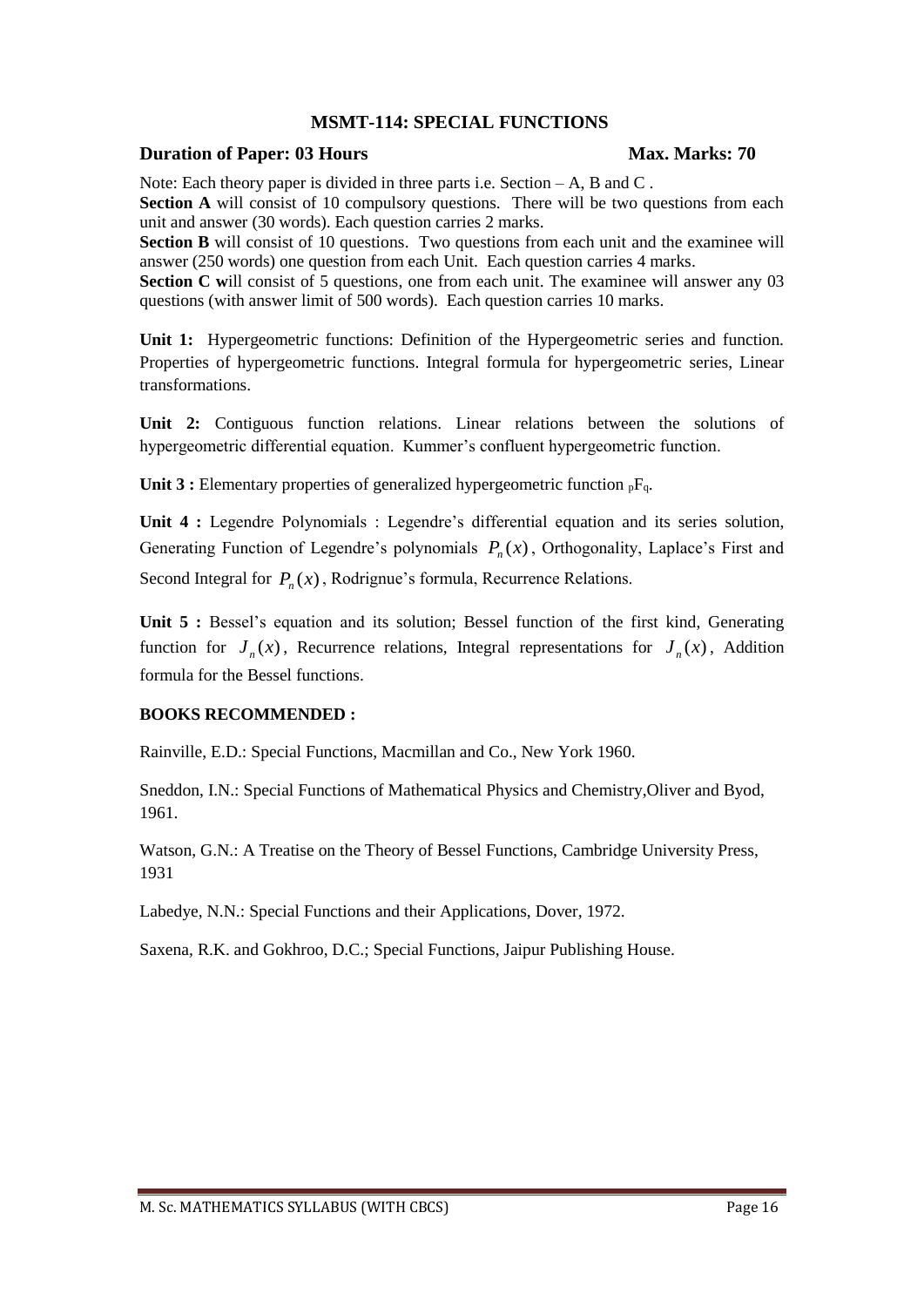# **MSMT-115: ANYLYTICAL DYNAMICS AND NUMERICAL ANALYSIS I**

### **Duration of Paper: 03 Hours Max. Marks: 70**

Note: Each theory paper is divided in three parts i.e. Section – A, B and C.

**Section A** will consist of 10 compulsory questions. There will be two questions from each unit and answer (30 words). Each question carries 2 marks.

**Section B** will consist of 10 questions. Two questions from each unit and the examinee will answer (250 words) one question from each Unit. Each question carries 4 marks.

**Section C** will consist of 5 questions, one from each unit. The examinee will answer any 03 questions (with answer limit of 500 words). Each question carries 10 marks.

**Unit-1**:- D'Alembert's Principal, General equations of motion, motion of the centre of inertia, motion relative to the centre of inertia, moment of effective forces about fixed axis of rotation, moment of momrnt about the axis of rotation, kinetic energy of a rotating body about a fixed line, equation of motion of a body about the axis of rotation, Principal of Energy and work.

**Unit-2**:-The Compound Pendulum: time of a complete oscillation of a compound pendulum, simple equivalent pendulum, centre of suspension and centre of oscillation, minimum time of oscillation of a compound pendulum.

Conservation law of Linear and Angular Momentum under Finite and Impulsive Forces, Kinetic Energy as a Sum of Kinetic Energy due to Translation and Rotation.

Unit-3 :-Calculus of variations: - linear functional, minimal functional theorem, general variation of a functional equation, another form of Euler-Lagrange equation, functional dependent on higher-order derivatives and several dependent variables.

**Unit-4**:- Various fundamental problems viz.- Shortest Distance, Shortest Time, Minimum Surface of Revolution and Isoperimetric Problem. Rayleigh-Ritz Method for Boundary Value Problem.

**Unit-5**:-Numerical solution of ordinary differential equation: - Euler method, modified Euler method Taylor series, Picard method Runge-Kutta method Milne method

### **BOOKS RECOMMENDED:**

Loney, S.L.: An Elementary Treatise on the Dynamics of a Particle and Rigid Bodies, Cambridge University Press.

Ray,M.: Dynamics of Rigid Bodies, Students Friends and Co.

Gupta, P.P.: Rigid Bodies analytic Dynamics I, II, Krishna prakashan media (P)Ltd.

Freeman, H.: Finite Differences and Mathematics for Actuarial Students

Richardson,H.C.: Calculus of Finite Differences

Elsgotts, L.E.: Calculus of Variations

Bansal, J.L.: Dynamics of a Rigid Body, Jaipur Publishing Co.,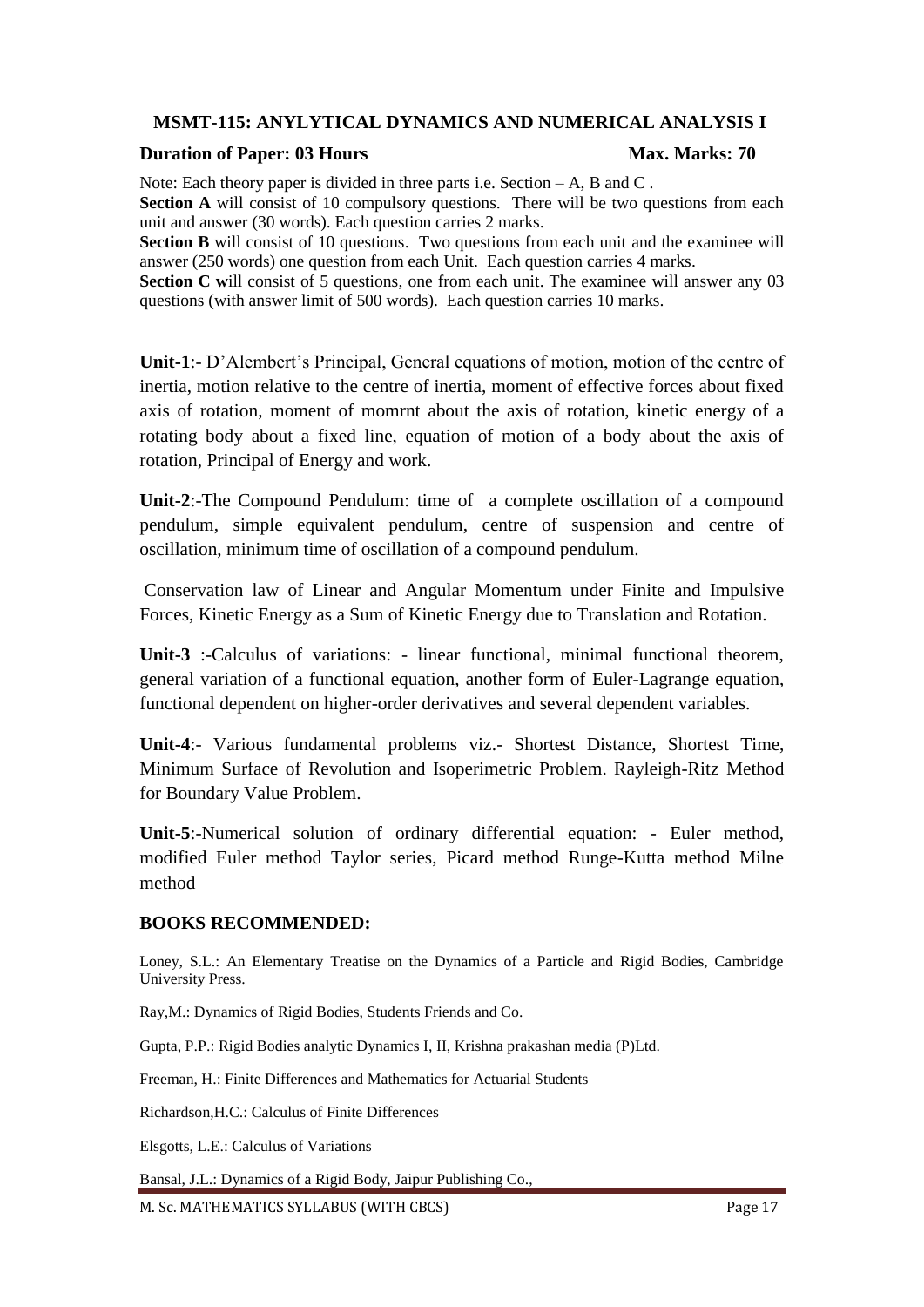# **SEMESTER – II**

# **MSMT-211: ALGEBRA-II**

### **Duration of Paper: 03 Hours Max. Marks: 70**

Note: Each theory paper is divided in three parts i.e. Section – A, B and C.

**Section A** will consist of 10 compulsory questions. There will be two questions from each unit and answer (30 words). Each question carries 2 marks.

**Section B** will consist of 10 questions. Two questions from each unit and the examinee will answer (250 words) one question from each Unit. Each question carries 4 marks.

**Section C** will consist of 5 questions, one from each unit. The examinee will answer any 03 questions (with answer limit of 500 words). Each question carries 10 marks.

**Unit 1:** Kernel and range space of a linear mapping, Rank and nullity, Singular and nonsingular mapping or transformations. Invariance and Reducibility.

**Unit 2:** Galois Theory, Monomorphism and their Linear Independence. Arten theorem on automorphism, Normal extensions and Fundamental theorem of Galois theory.

**Unit 3:** Radical extensions and solvability by Radicals. Constructions by Ruler and Compass Ring with Chain conditions. Hilbert's Bases theorem. Artinian rings.

**Unit 4:** Linear transformations and system of linear equations. Quotient transformations. Inner product. Inner product spaces. Algebra of linear operators.

**Unit 5:** Matrix representation of linear operators. Dual spaces. Unitary and normal operators. Matrices of linear transformations with respect of different bases.

### **BOOKS RECOMMENDED :**

Surjeet Singh and Qazi Zammeruddin: Modern Algebra Aggarwal, R.S.: Modern Algebra Shanti Narain: Abstract Algebra; S. Chand & Co., New Delhi Raisinghania, N.D. : Modern Algebra Kofman, Kunj, Linear Algebra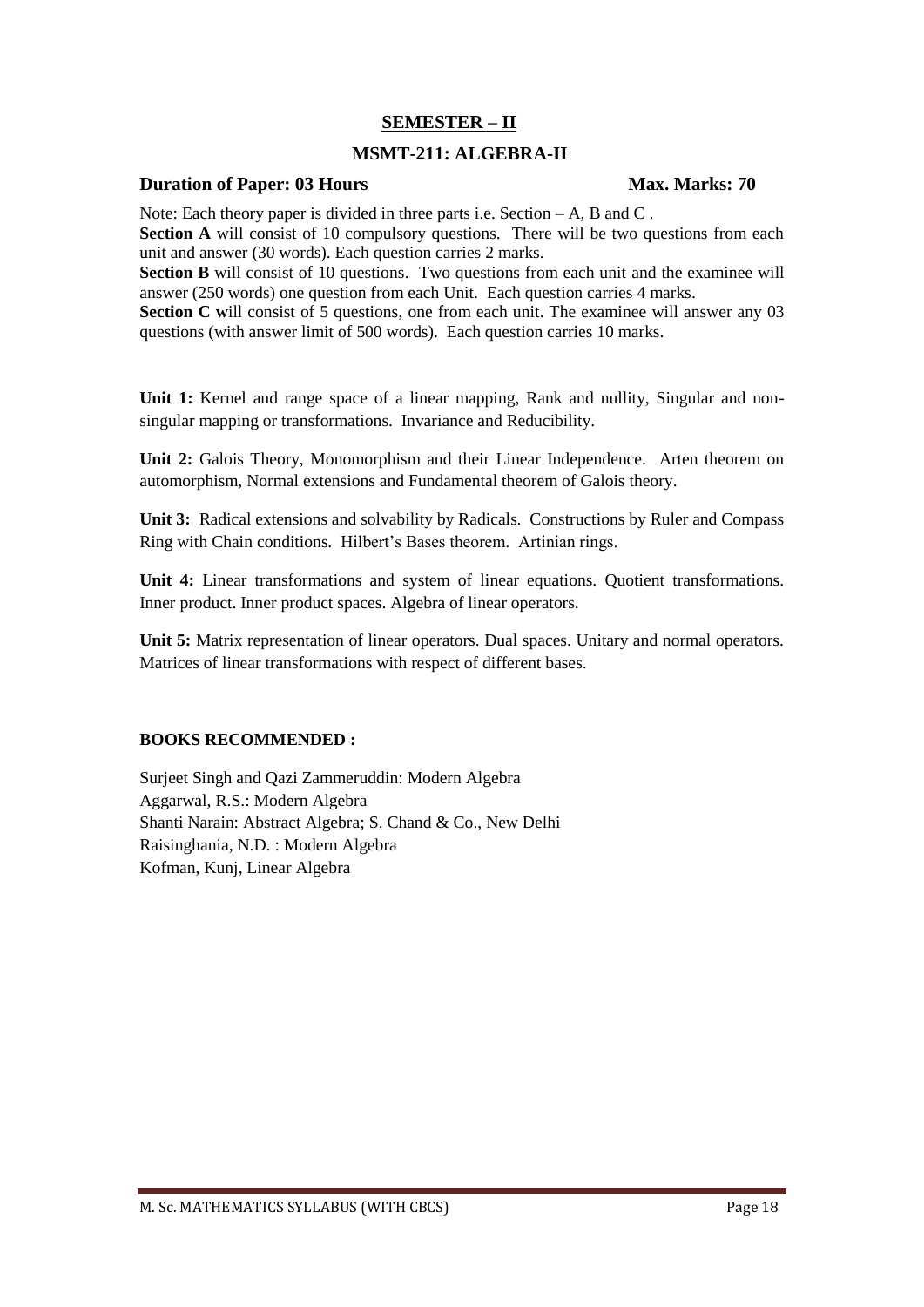# **MSMT-212: MEASURE THEORY AND INTEGRATION**

### **Duration of Paper: 03 Hours Max. Marks: 70**

Note: Each theory paper is divided in three parts i.e. Section – A, B and C.

**Section A** will consist of 10 compulsory questions. There will be two questions from each unit and answer (30 words). Each question carries 2 marks.

**Section B** will consist of 10 questions. Two questions from each unit and the examinee will answer (250 words) one question from each Unit. Each question carries 4 marks.

**Section C** will consist of 5 questions, one from each unit. The examinee will answer any 03 questions (with answer limit of 500 words). Each question carries 10 marks.

**Unit 1:** Definitions of measure, Lebesgue outer measure, Measure of sets, Nonmeasurable sets, Exterior and interior measure of sets and their simple properties, Measurable functions.

**Unit 2:** Definition of Lebesgue Integral of a bounded measurable function, Comparison of Lebesgue and Riemann Integral. Lebesgue theorem of bounded convergence, Egoroff's theorem.

**Unit 3:** Lebesgue Integral of unbounded function, Elementary properties of Integrals, Definition and simple properties of function of bounded variation.

**Unit 4:** Absolutely continuous functions. The Lebesgue set, Integration by parts, The second mean value theorem, The Lebesgue class L<sup>p</sup>, Schwarz's inequality.

**Unit 5:** Holder's inequality, Holder's inequality for sums, Minkowski's inequality. Integration of a function of  $L^p$ , mean convergence for the function of the class  $L^p$ .

### **BOOKS RECOMMENDED :**

Malik, S.C. and Arora, S.: Mathematical Analysis. New Age India Int. (P) Ltd., New Delhi.

Jain, P.K. and Gupta, V.P. Lebsegue Measure and Integration, New Age Int. (P) Ltd., New Delhi.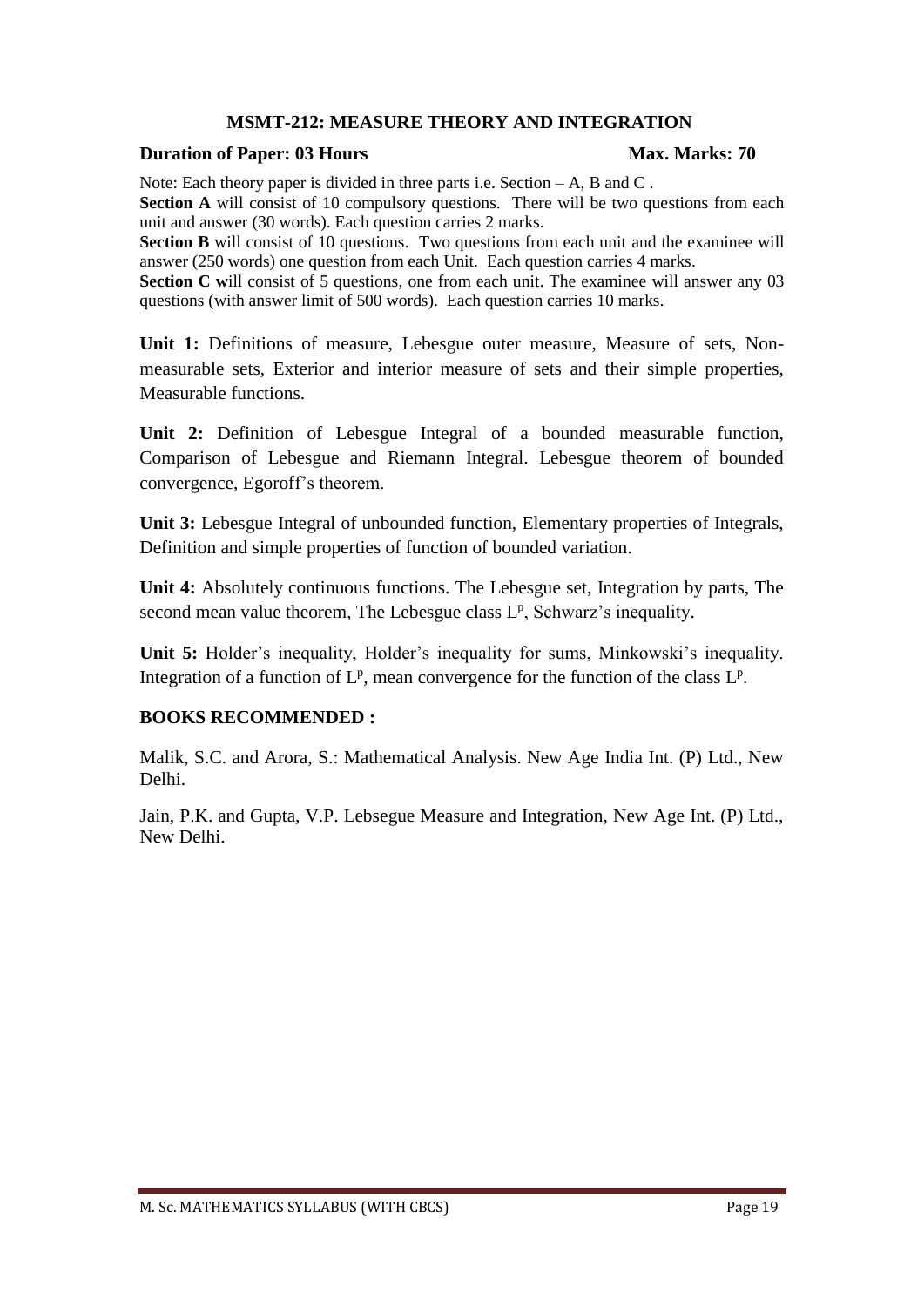# **MSMT-213: HYDRODYNAMICS**

### **Duration of Paper: 03 Hours Max. Marks: 70**

Note: Each theory paper is divided in three parts i.e. Section – A, B and C.

**Section A** will consist of 10 compulsory questions. There will be two questions from each unit and answer (30 words). Each question carries 2 marks.

**Section B** will consist of 10 questions. Two questions from each unit and the examinee will answer (250 words) one question from each Unit. Each question carries 4 marks.

**Section C** will consist of 5 questions, one from each unit. The examinee will answer any 03 questions (with answer limit of 500 words). Each question carries 10 marks.

**Unit1 :** Kinematics of fluids in motion, Lagrange's and Euler's methods, Stream lines and path lines, Velocity potential. Vorticity vector, Equation of continuity in orthogonal curvilinear, Cartesian, spherical polar and cylindrical coordinates, Boundary surface condition.

Unit 2 : Euler's equations of motion, Bernoulli's equation, Bernoulli's theorem. Impulsive motion,

**Unit 3:** Motion in two-dimensions, Stream function, Complex potential. Sources, Sinks, Doublets, Images in two-dimensions. Milne Thomson circle theorem.

**Unit 4** Viscocity, Newton's law of viscocity, Navier-stoke's, equations of motion for viscous incompressible flow **,**Vorticity and Circulation.

 **Unit 5 :** Dynamical similarity, Dimensional analysis. P-Buckimgham theorem. Physical importance of non-dimensional parameters. Renold's number, Prandtl number. Mach number, Froude Number, Nusselt number.

# **BOOKS RECOMMENDED :**

Bansi Lal: Theoretical Hydrodynamics; jaipur Publishing House, Jaipur. Milne-Thomson: Theoretical Hydrodynamics Ray, M.: A Text Book of Fluid Dynamics; S. Chand & Co., New Delhi. Chorlton, F.: Text Book of Fluid Dynamics Bansal, J.L. : Viscous Fluid Dynamics; jaipur Publishing House, Jaipur.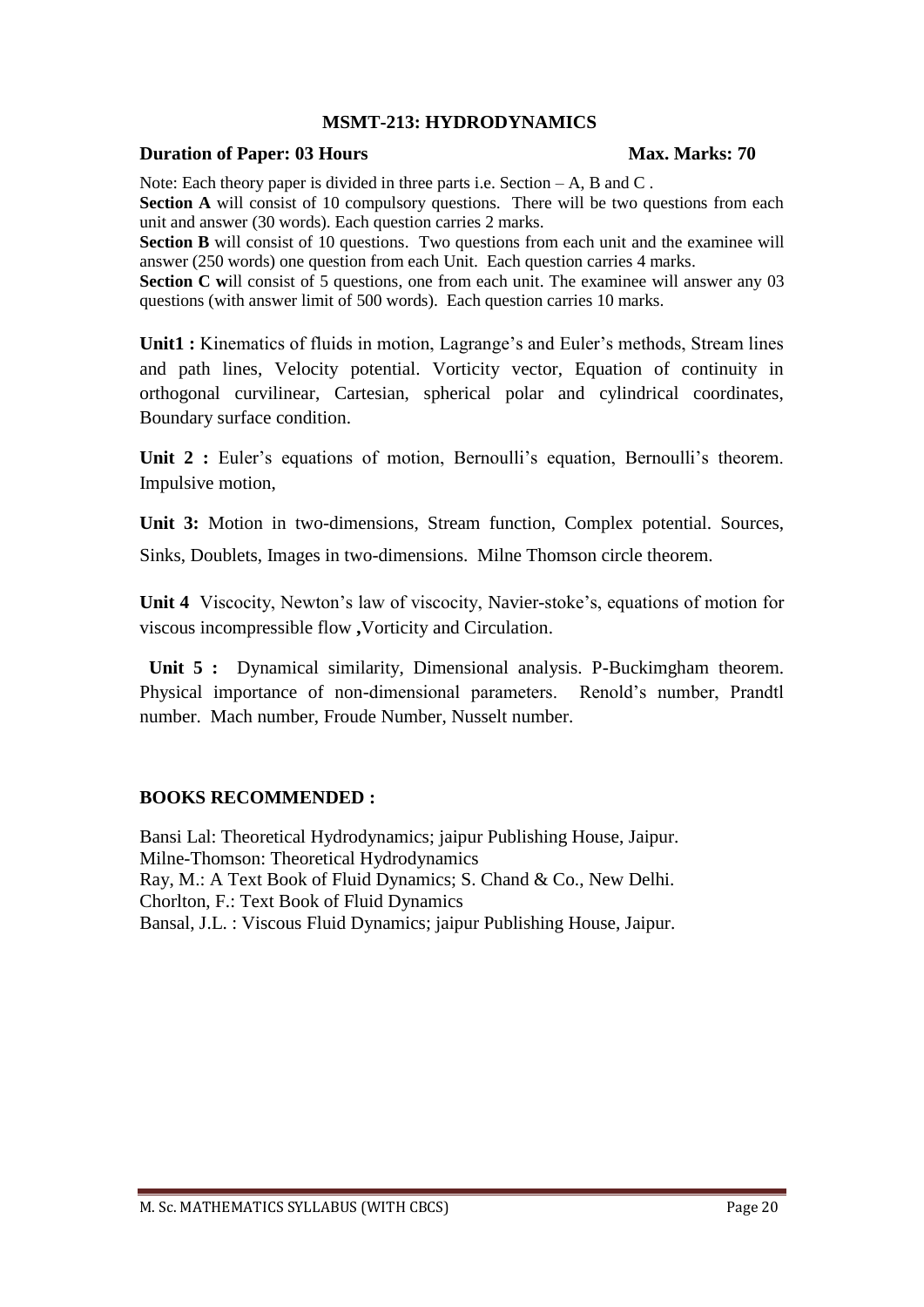### **MSMT-214: CLASSICAL POLYNOMIALS AND INTEGRAL TRANSFORMS**

### **Duration of Paper: 03 Hours Max. Marks: 70**

Note: Each theory paper is divided in three parts i.e. Section  $-A$ , B and C. **Section A** will consist of 10 compulsory questions. There will be two questions from each unit and answer (30 words). Each question carries 2 marks.

**Section B** will consist of 10 questions. Two questions from each unit and the examinee will answer (250 words) one question from each Unit. Each question carries 4 marks. **Section C** will consist of 5 questions, one from each unit. The examinee will answer any 03 questions (with answer limit of 500 words). Each question carries 10 marks.

Unit 1: Generating function and other properties associated with Hermite Polynomials.

**Unit 2:** Generating function and other properties associated with Laguerre Polynomials.

**Unit 3:** Fourier transforms and its properties. Fourier sine and consine transforms. Convolution theorem for fourier transforms. Parseval's identity for fourier transforms.

**Unit 4:** Mellin transform and their properties.

**Unit 5:** Elementary properties of Hankel transforms, relation between Hankels and laplace transform. Parseval's theorem for Hankel transforms.

### **BOOKS RECOMMENDED :**

Sneddon, I.N.: Use of Integral Transforms; Tata MacGraw-Hill, New Delhi.

Rainville, E.D.: Special Functions, Macmillan and Co., New York 1960.

Sneddon, I.N.: Special Functions of Mathematical Physics and Chemistry,Oliver and Byod, 1961.

Watson, G.N.: A Treatise on the Theory of Bessel Functions, Cambridge University Press, 1931

Labedye, N.N.: Special Functions and their Applications, Dover, 1972.

Saxena, R.K. and Gokhroo, D.C.; Special Functions, Jaipur Publishing House.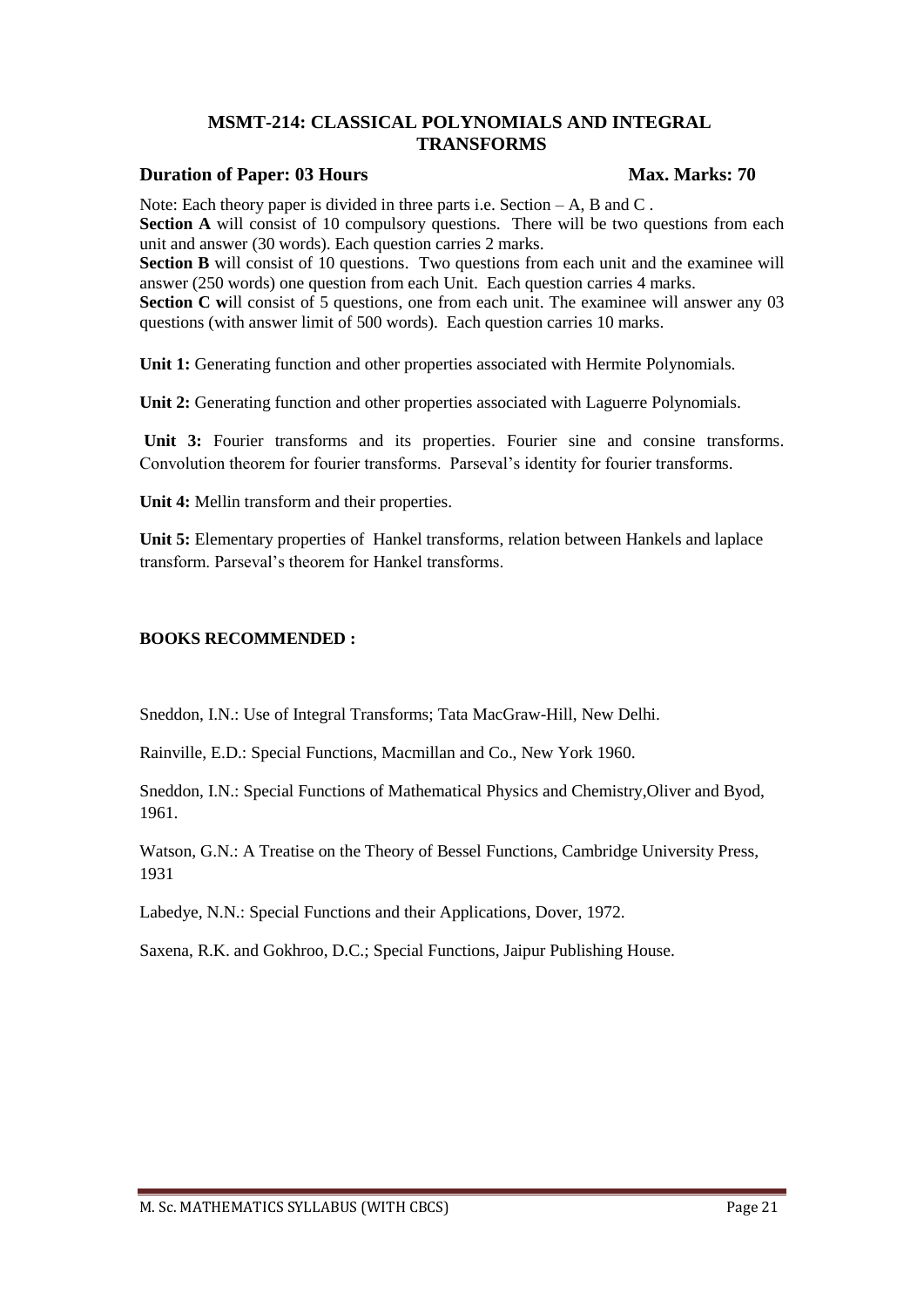# **MSMT-215: ANALYTICAL DYNAMICS AND NUMERICAL ANALYSIS-II**

# **Duration of Paper: 03 Hours Max. Marks: 70**

Note: Each theory paper is divided in three parts i.e. Section – A, B and C. **Section A** will consist of 10 compulsory questions. There will be two questions from each unit and answer (30 words). Each question carries 2 marks. **Section B** will consist of 10 questions. Two questions from each unit and the examinee will answer (250 words) one question from each Unit. Each question carries 4 marks.

**Section C** will consist of 5 questions, one from each unit. The examinee will answer any 03 questions (with answer limit of 500 words). Each question carries 10 marks.

**Unit-1**:- Generalized and Principal coordinates, Lagrange's equations for finite and impulsive forces, small oscillations.

**Unit-2**:-Motion in three dimensions. Euler's dynamical and geometrical equations for the motion of a rigid body and problems related to no external forces. Deduction of Euler equation from Lagrange's equation.

**Unit-3**:-Hamilton's canonical equations of motion. Hamilton's principle and principle of least action. Deduction of Euler equation from Hamilton's canonical equations.

**Unit-4**:-Canonical Transformations, Poisson's brackets and their properties. General equations of motion in terms of Poisson brackets. Lagrange's brackets and their properties.

**Unit-5**:-Finite Difference Scheme for Partial Difference Equation: - Difference Quotients, SFPF and DFPF. Iteration Method, Jacobi Method, Gauss-Seidel Method, Successive over Relaxation Method, Bender-Schmidt Method.

### **BOOKS RECOMMENDED:**

Loney, S.L.: An Elementary Treatise on the Dynamics of a Particle and Rigid Bodies, Cambridge University Press.

Ray,M.: Dynamics of Rigid Bodies, Students Friends and Co.

Gupta, P.P.: Rigid Bodies analytic Dynamics I, II, Krishna prakashan media (P)Ltd.

Soarborough, James, B.: Numerical Analysis

Freeman, H.: Finite Differences and Mathematics for Actuarial Students

Richardson,H.C.: Calculus of Finite Differences

Elsgotts, L.E.: Calculus of Variations

Bansal, J.L.: Dynamics of a Rigid Body, Jaipur Publishing Co.,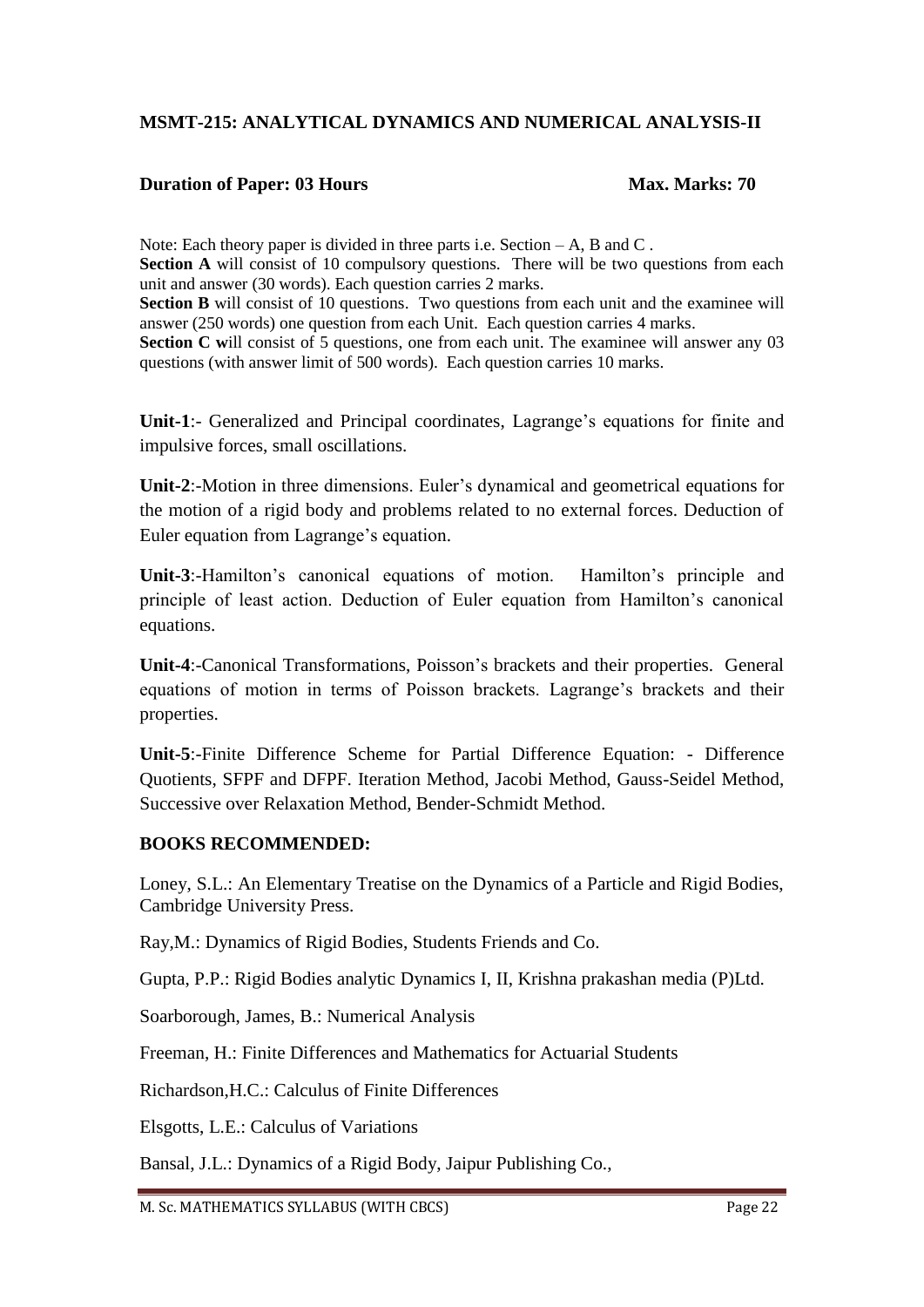# **Detailed Syllabus for M.Sc. (Semester – III & IV) Mathematics Examination 2020-2021**

# **SEMESTER – III**

# **MSMT-311: COMPLEX ANALYSIS**

### **Duration of Paper: 03 Hours Max. Marks: 70**

Note: Each theory paper is divided in three parts i.e. Section – A, B and C. **Section A** will consist of 10 compulsory questions. There will be two questions from each unit and answer (30 words). Each question carries 2 marks.

**Section B** will consist of 10 questions. Two questions from each unit and the examinee will answer (250 words) one question from each Unit. Each question carries 4 marks.

**Section C** will consist of 5 questions, one from each unit. The examinee will answer any 03 questions (with answer limit of 500 words). Each question carries 10 marks.

**Unit 1 :** Conformal transformations, bilinear transformation, cross ratios and some special transformations. Taylor's and Laurent's theorem.

**Unit 2:** Poles and Singularities. Theory of residues. Contour integration.

**Unit 3:** Principle of maximum and minimum modulus; principle of argument, Schwarz's lemma, Rouche's theorem, Fundamental theorem of Algebra.

**Unit 4:** Meromorphic function, Mittag-Leffler's theorem, Analytic continuation, definition and illustrations.

**Unit 5 :** Harmonic Functions: Definition, Basic Properties, Maximum Principle (First Version), and (second Version). Harnack's inequqality, subharmonic and superharmonic functions.

### **BOOKS RECOMMENDED :**

1. Shanti Narayan: Theory of Functions of Complex Variable; S. Chand & Co., New Delhi.

2. Mathews, J.H.: Howell, R.W. Complex analysis, Jones and Bartlet, India (2011).

3. Chouhan, J.P. Complex Analysis, (2006), Kedar Nath Ram Nath.

4. H.K. Pathak: Complex Analysis; Shiksha Sahitya, Prakashan, Meerut (2011).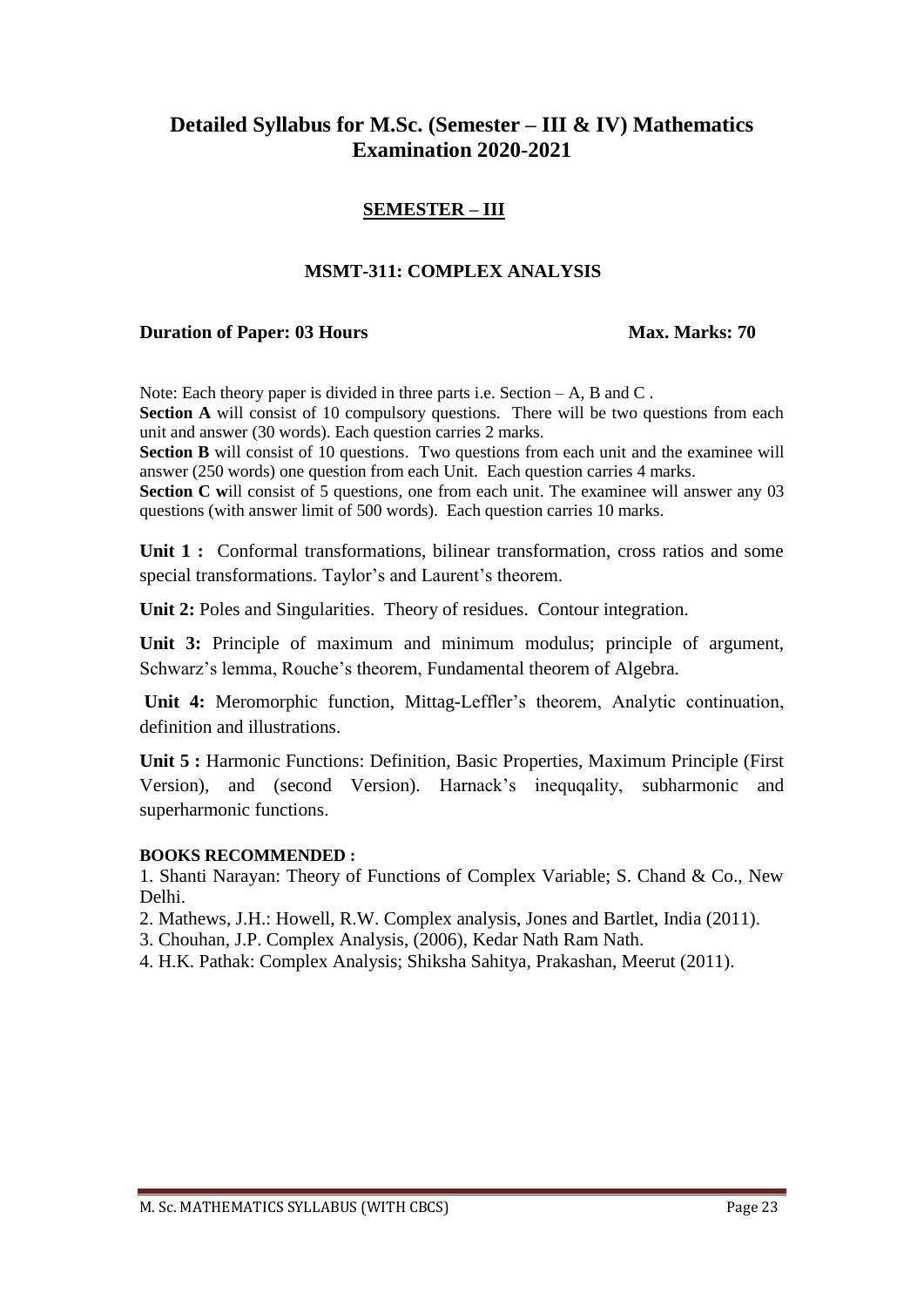# **MSMT-312: TENSOR ANALYSIS**

### **Duration of Paper: 03 Hours Max. Marks: 70**

Note: Each theory paper is divided in three parts i.e. Section  $-A$ , B and C. **Section A** will consist of 10 compulsory questions. There will be two questions from each

unit and answer (30 words). Each question carries 2 marks.

**Section B** will consist of 10 questions. Two questions from each unit and the examinee will answer (250 words) one question from each Unit. Each question carries 4 marks.

**Section C** will consist of 5 questions, one from each unit. The examinee will answer any 03 questions (with answer limit of 500 words). Each question carries 10 marks.

Unit 1: Notations and definitions of contravariant and covariant tensors of first and second order. Mixed tensors, higher order tensors. Contraction and Quotient law for tensors. Symmetric and skew symmetric tensors.

**Unit 2:** Metric [Fundamental] tensor, conjugate metric tensors. Definitions and properties of first and second kind of Christoffel's symbols. Laws of transformation of Christoffel's symbols.

Unit 3: Covariant derivatives of contravariant and covariant tensors of first and second orders. Laws of covariant differentiation. Ricci's Theorem.

**Unit 4:** Definition and properties of Riemann-Christoffel's tensor. Definition and properties of covariant curvature tensor.

**Unit 5:** Contraction of Riemann-Christoffel Tensor-Ricci tensor.

### **BOOKS RECOMMENDED:**

Bansal, J.L.: Tensor Analysis, Jaipur Publishing House, (2004).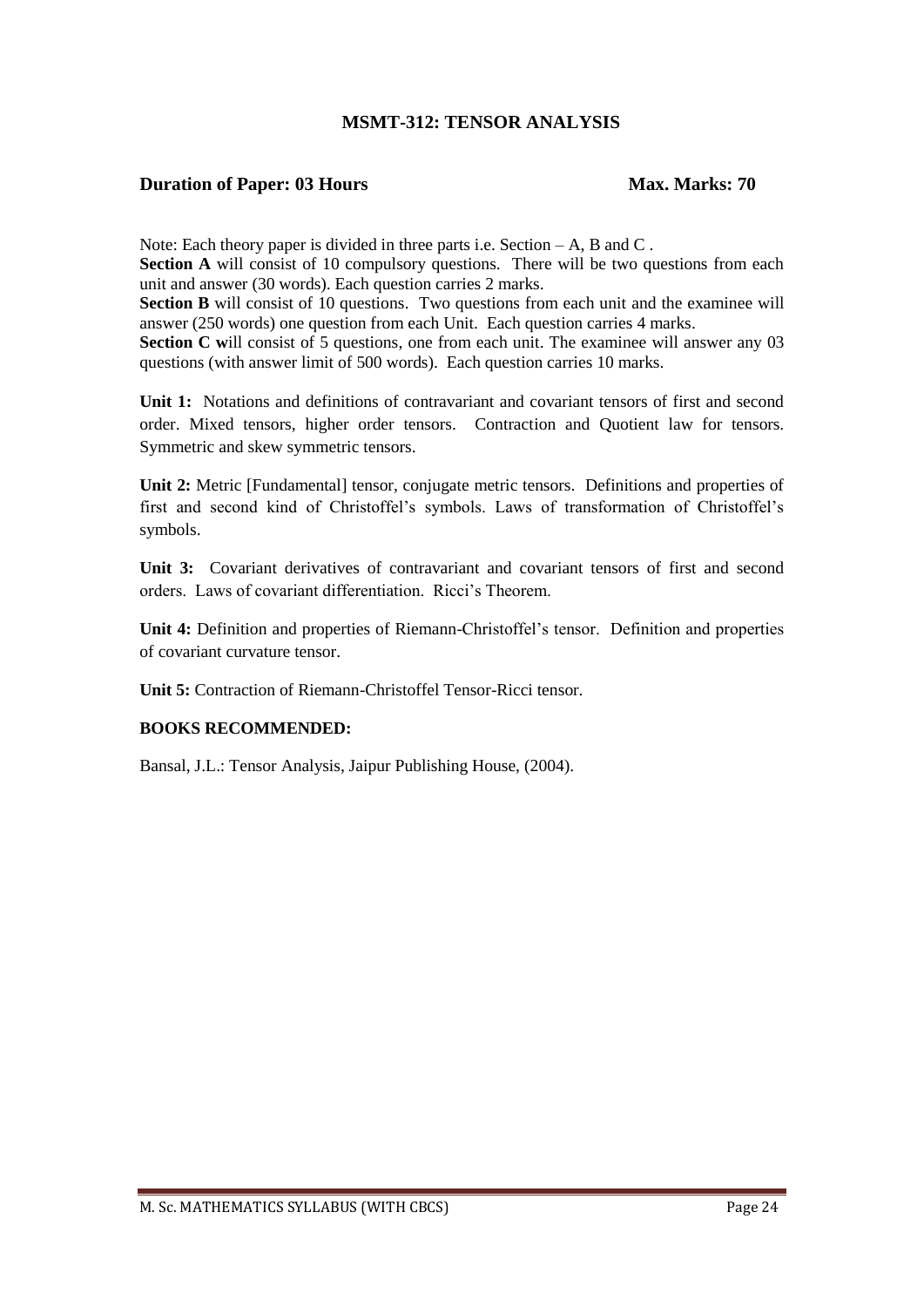# **MSMT-313: FUNCTIONAL ANALYSIS - I**

### **Duration of Paper: 03 Hours Max. Marks: 70**

Note: Each theory paper is divided in three parts i.e. Section – A, B and C. **Section A** will consist of 10 compulsory questions. There will be two questions from each unit and answer (30 words). Each question carries 2 marks.

**Section B** will consist of 10 questions. Two questions from each unit and the examinee will answer (250 words) one question from each Unit. Each question carries 4 marks.

**Section C** will consist of 5 questions, one from each unit. The examinee will answer any 03 questions (with answer limit of 500 words). Each question carries 10 marks.

**Unit 1**: Metric Spaces: Definitions and examples of the metric space, Open and Closed sets, Neighbourhood, Interior, Limit points and Isolated points, Subspace of a metric space, Product spaces. Completeness: Convergent sequence, Complete spaces,Dense sets and Separable spaces, Baire's Category theorem.

**Unit 2**: Compactness: Compact spaces and sets, Sequential compactness, Heine-Borel theorem, Equivalence of compactness and sequential compactness, Continuous mapping.

Unit 3: Normed spaces and their Properties: Banach space, Quotient space of a Banach space, Finite dimensional normed spaces and subspaces. Linear Operators, Linear operators and functionals on finite dimensional spaces. Normed spaces of operators.

**Unit 4**: Dual space : Space  $B(x,y)$ , completeness theorem. Fundamental theorem for normed spaces and Banach space: Zorn's lemma, Hahn-Banach theorem, Hahn-Banach theorem for complex vector spaces and normed spaces.

**Unit 5**: Reflexive operator, Definitions of strong convergence and weak convergence, Lemma for weak convergence, Lemma for weak convergence for the space  $l^p$ , Strong and weak convergence theorem, Open mapping theorem, Closed graph theorem.s

### **BOOKS RECOMMENDED:**

1. Kreyszig, E. Introductory Functional Analysis with Applications, John Wiley & Sons (1978).

2.Somasundaram, D.A. First Course in Functional Analysis, Narosa Publishing House, Delhi (2006).

3.Taylor, A.E. Introduction to Functional; Analysis, John Wiley & Sons (1958).

4.Choudhary, B. and Nanda, S. Functional Analysis with Applications, Wiley Eastern Limited, Delhi (1989).

5.Rudin, W. Functional Analysis, Tata McGraw-Hill Publ. Co. Ltd., Delhi (1977).

6.Jain, P.K. and Ahmad, Khalil, Metric Spaces, Narosa Publishing House (1996).

7.Copson, E.T. Metric Spaces, Universal Book Stal, Delhi (1989).

8.Berberian, S. Introduction to Hilbert Space, Oxford University Press, Oxford (1961).

9.Edwards, R.E. Functional Analysis Theory and Applications, Dover Publications, Inc. (1995).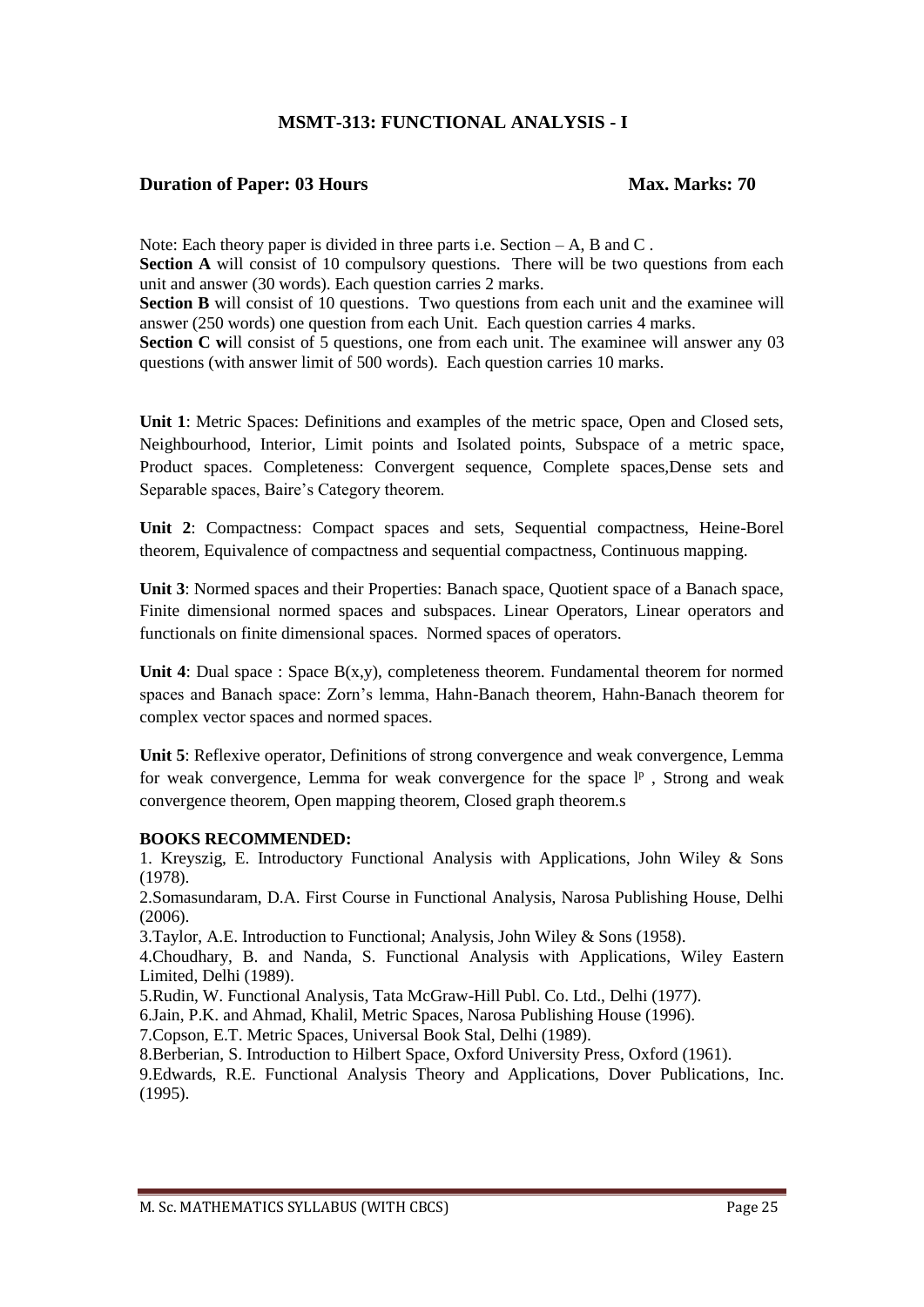# **MSMT-314(a): Magneto Fluid Dynamics - I**

### **Duration of Paper: 03 Hours Max. Marks: 70**

Note: Each theory paper is divided in three parts i.e. Section – A, B and C.

**Section A** will consist of 10 compulsory questions. There will be two questions from each unit and answer (30 words). Each question carries 2 marks.

**Section B** will consist of 10 questions. Two questions from each unit and the examinee will answer (250 words) one question from each Unit. Each question carries 4 marks.

**Section C** will consist of 5 questions, one from each unit. The examinee will answer any 03 questions (with answer limit of 500 words). Each question carries 10 marks.

**Unit 1:** Definition of MFD and MFD Phenomenon. Charge conservation equation, Maxwell's equations, constitutive equations, Generalized Ohm's law. Equation of State, Equation of continuity, Equations of motion, Equation of energy.

**Unit 2:** MFD approximations, Magnetic field equation, Magnetic Reynolds number, Alfven's theorem, Magnetic energy, Electromagnetic stresses, force-free magnetic fields.

**Unit 3:** Basic equations for MHD flow, MHD boundary conditions, MHD flow between parallel plates. Velocity distribution in Hartmann flow and Hydromagnetic Couette flow.

**Unit 4:** MHD flow in a tube of rectangular cross-section, MHD pipe flow.

**Unit 5:** MHD flow in an annular channel, MHD flow between two rotating coaxial cylinders, MHD boundary layer approximations.

### **BOOKS RECOMMENDED :**

Bansal, J.L.: Magnetofluiddynamics of Viscous fluids, Jaipur Publishing House, Jaipur, India Farraro, V.C.A. and Plumpton, C.: Magnetofluidmecbanics Jeffereys, A.; Magnetohydrodynamics

Cowing, T.G.: Magnetohydrodynamics

Cramer, K.R. and Pai S.I.: Magnetofluiddynamics for Engineers and Physicists, Scripta Publishing Company, Washington, D.C., 1973.

Pai, S.I.: Magneto Geodynamics & Plasma Dynamics, Springer-Verlag, New York, 1962. Shereliff, J.A.: Magnetohydrodynamics, Pergamon Press, London, 1965.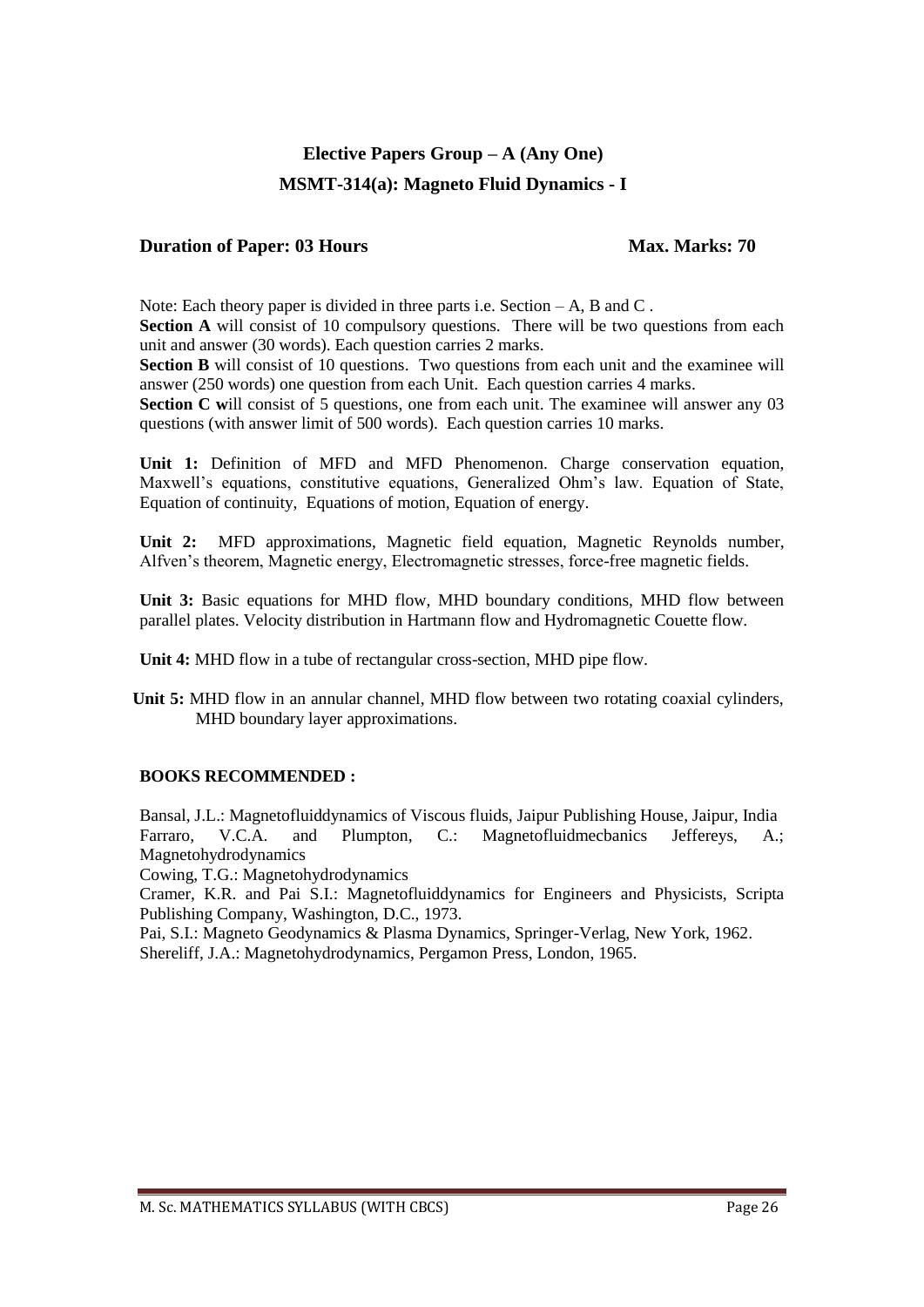# **Elective Papers Group – A (Any One) MSMT-314(b): LINEAR OPERATORS IN HILBERT SPACE - I**

### **Duration of Paper: 03 Hours Max. Marks: 70**

Note: Each theory paper is divided in three parts i.e. Section – A, B and C. **Section A** will consist of 10 compulsory questions. There will be two questions from each unit and answer (30 words). Each question carries 2 marks. **Section B** will consist of 10 questions. Two questions from each unit and the examinee will answer (250 words) one question from each Unit. Each question carries 4 marks. **Section C** will consist of 5 questions, one from each unit. The examinee will answer any 03 questions (with answer limit of 500 words). Each question carries 10 marks.

Unit 1: Linear spaces. The scalar product, Hilbert space, Linear manifolds and subspaces. The distance from a point to a subspace. Projection of a vector on a subspace.

**Unit 2:** Orthogonalization of a sequence of vectors, Complete orthonormal systems. The space  $L^2$  and complete orthonormal system in  $\mathbf{L}_1^2$ .

**Unit 3:** Linear functionals. The theories of F Riesz. A criterion for the closure in H of given system of vectors. A Lemma concerning convex functionals, Bounded linear operators.

**Unit 4:** Bilinear functions. The general form of a Bilinear functional adjoint operators. Weak convergence in H weak compactness.

Unit 5: A criterion for the boundedness of an operator, Linear operators in a separable space. Complete continuous operators. A criterion for complete continuity of an operator. Sequence of bounded Linear Operators.

### **BOOKS RECOMMENDED :**

Akhiezer, N.I. and Glazman, I.M.: Theory of Linear Operation in Hilberts Space.

Translated from the Russian by Merlyind Nestell, Vingar Pub. Co., New York.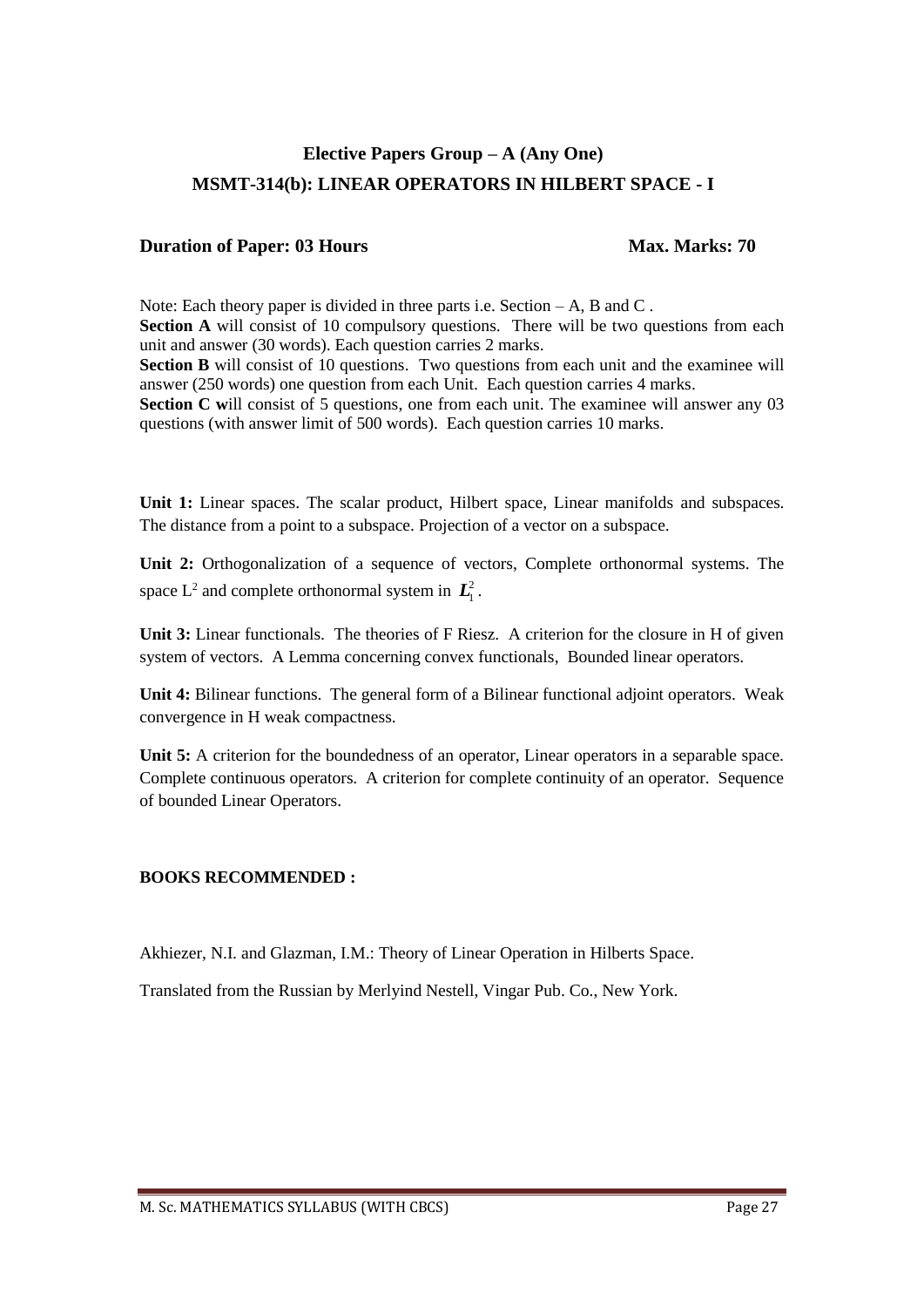# **Elective Papers Group – A (Any One) MSMT-314(c ): LAMINAR VISCOUS FLOW THEORY - I**

# **Duration of Paper: 03 Hours Max. Marks: 70**

Note: Each theory paper is divided in three parts i.e. Section – A, B and C. **Section A** will consist of 10 compulsory questions. There will be two questions from each unit and answer (30 words). Each question carries 2 marks. **Section B** will consist of 10 questions. Two questions from each unit and the examinee will answer (250 words) one question from each Unit. Each question carries 4 marks. **Section C** will consist of 5 questions, one from each unit. The examinee will answer any 03 questions (with answer limit of 500 words). Each question carries 10 marks.

**Unit 1:** Fluid, Continuum hypothesis. Constitutive equation for Newtonian fluids, Navierstoke's equations for viscous compressible flow, equation of energy for compresable flow Vorticity and Circulation.

**Unit 2:** Velocity and Temperature distributions in plane Couette flow, Plane Poissuille flow and Haigen-Poissuille flow in a circular pipe.

Unit 3: Flow in tubes of uniform cross section, flow between two concentric rotating cylinder stagnation in two dimantional flow

Unit 4: Flow due to a plane wall suddenly set in motion (Stoke's first problem). Flow due to an oscillating plane wall (Stoke's second problem), variable viscocity plane Couette flow and Plane Poissuille flow.

**Unit 5:** Theory of very slow motion: Stoke's equation of very slow motion. Stoke's flow past a sphere, stoke's stream function. Oseen equations. Lubrication theory.

### **BOOKS RECOMMENDED :**

Schliching H.: Boundary Layer Theory, McGraw Hill.

Pai, S.I.: Viscous Flow Theory, Vol.I, Laminar Flow, D.Van Nostrand Company, New York, 1956.

Bamal, J.L.: Viscous Fluid Dynamics, Oxford and IBH, 2004.

Charlton, P.: Text Book on Fluid Dynamics, CBS Publications, Delhi, 1985.

Rathy, R.K.: An Introduction to fluid dynamics Oxford & IBH Publishing Company, New Delhi, 1976.

M. Sc. MATHEMATICS SYLLABUS (WITH CBCS) Page 28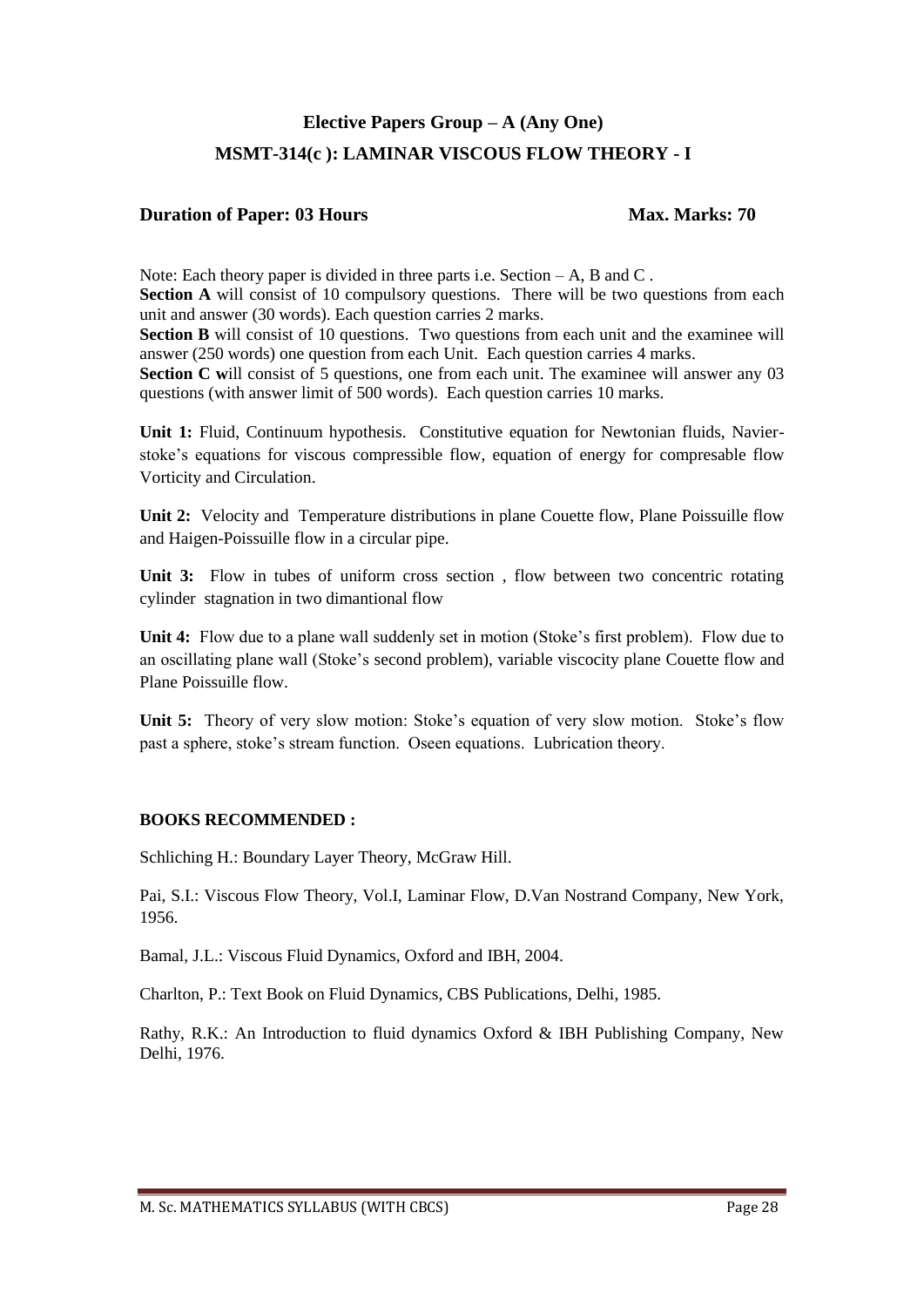# **Elective Papers Group – A (Any One) MSMT-314(d): PROBABILITY AND STATISTICAL DISTRIBUTIONS - I**

**(Only for Non-Statistics students of B.Sc. Final)**

### **Duration of Paper: 03 Hours Max. Marks: 70**

Note: Each theory paper is divided in three parts i.e. Section – A, B and C. **Section A** will consist of 10 compulsory questions. There will be two questions from each unit and answer (30 words). Each question carries 2 marks.

**Section B** will consist of 10 questions. Two questions from each unit and the examinee will answer (250 words) one question from each Unit. Each question carries 4 marks.

**Section C** will consist of 5 questions, one from each unit. The examinee will answer any 03 questions (with answer limit of 500 words). Each question carries 10 marks.

**Unit 1:** Probability, Random Variables & their probability distribution: Probability: Random Experiment, Statistical Regularity, Algebra of events. Classical, relative frequency and axiomatic approaches of probability. Additive law and Bool's inequalities. Conditional probability. Stochastic independence of events. Multiplicative law of probability and Baye's Theorem.

**Unit 2: :** Random Variable (R.V.): Discrete RV. Probability mass function (p.m.f.). continuous r.v. probability density functions (p.d.f). Cumulative distribution function (c.d.f). and its properties. Two dimensional Random Variable. Joint, marginal and conditional, p.m.f., p.d.f. and c.d.f. Independence of random variable

**Unit 3:** Expectation of Random Variable and function of r.v. Theorems on Expectation and inequalities, Moments: Factorial moments, Moments about a point A, Raw moments and Central moments. Measurers of Central tendency, Measures of Dispersion, Measures of Skewness and Kurtosis.

**Unit 4:** Moment generating function (m.g.f.), Cumalant generating function (c.g.f.) and characteristic function (c.f.) of random variables. Product moments and Joint m.g.f. of random variables. Convergence of sequence of random variables; Convergence in law (or in distribution), convergence in probability. Convergence in rth moment

**Unit 5:** Discrete Distribution. Discrete Uniform distribution. Bernoulli distribution Binomial distribution. Hypergeometric distribution.

### **BOOKS RECOMMENDED :**

01. Mathematical Statistics By Parimal Mukhopadhyay (Books and Allied (P.) Ltd.,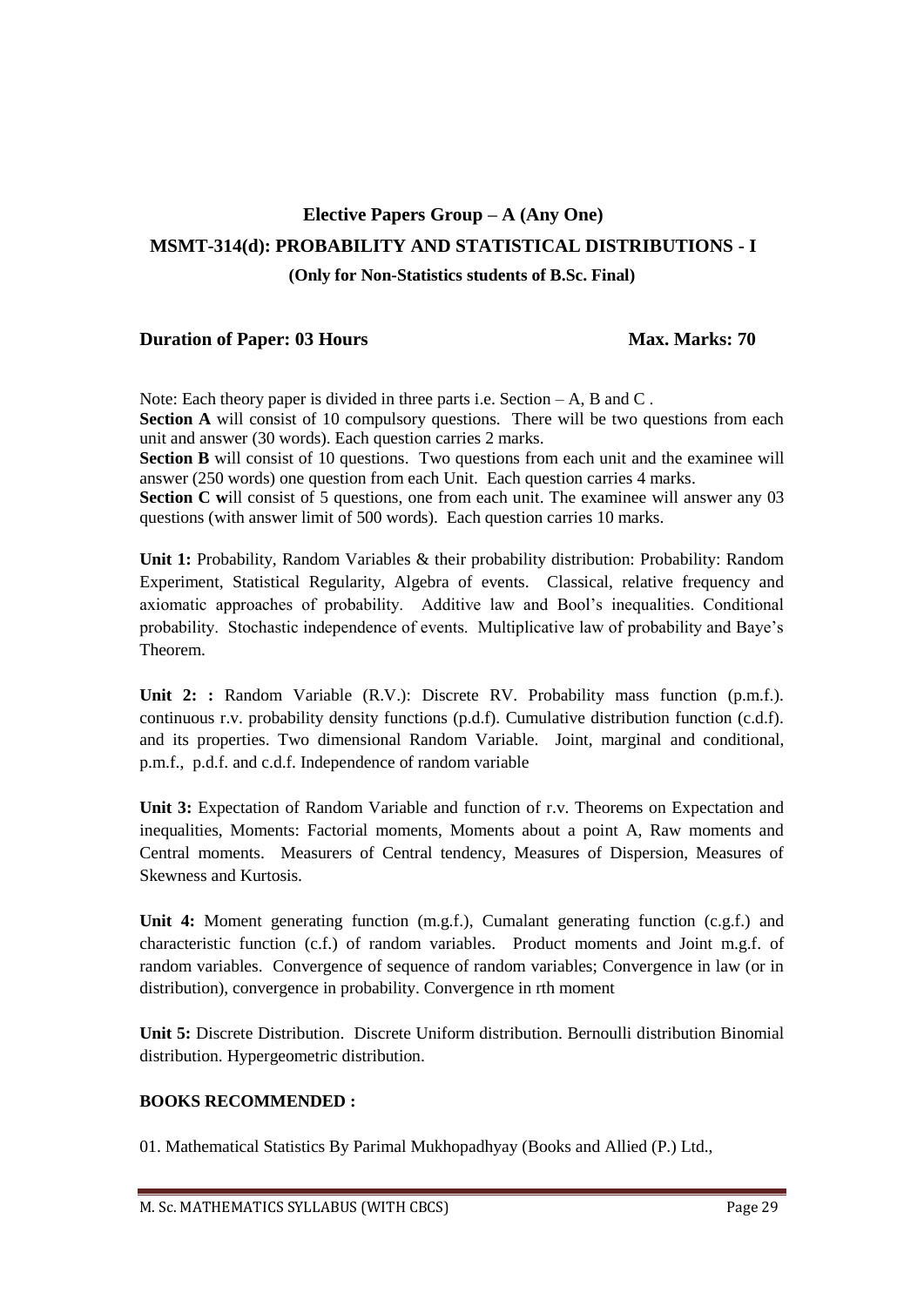- 02. An Introduction to Probability and Statistics By Vijay K. Rophtgi & A.K. Mod. Ehsanes Saleh.
- 03. Fundamental of Mathematical Statistics By S.C.Gupta and V.K. Kapoor (Sultan Chand & Sons).

questions (with answer limit of 500 words). Each question carries 10 marks.

# **Elective Papers Group – B (Any One) MSMT-315(a): GENERALIZED FUNCTIONS - I**

# **Duration of Paper: 03 Hours Max. Marks: 70**

Note: Each theory paper is divided in three parts i.e. Section  $-A$ , B and C. **Section A** will consist of 10 compulsory questions. There will be two questions from each unit and answer (30 words). Each question carries 2 marks. **Section B** will consist of 10 questions. Two questions from each unit and the examinee will answer (250 words) one question from each Unit. Each question carries 4 marks. **Section C** will consist of 5 questions, one from each unit. The examinee will answer any 03

Unit 1: Definition and simple properties of generalized functions, Functional and generalized functions.

**Unit 2:** Differentiation and integration of generalized functions, Regularization of functions of algebraic singularities.

Unit 3: Associated functions, Convolution of generalized functions, Elementary solutions of differential equations with constant coefficient.

**Unit 4:** Fourier Transforms of generalized functions. Fourier transform of test function, Fourier transforms of generalized functions of one and several variables. Fourier transform and differential equations.

Unit 5: Particular type of generalized functions: Generalized functions concentrated on smooth monifolds of lower dimension. Generalized functions associated with Quadratic form. Homogeneous functions Arbitrary functions raised to a power.

### **BOOKS RECOMMENDED :**

Gellifand, I.M. and Shilvo, G.C.: Generalized functions, Vol. I. Acad. Press. 1964.

Fredman, A.: Generalized Functions and Partial Differential Equations,

Prentice Hall. Inc., Englewood Cliffs, N.J., U.S.A., 1963.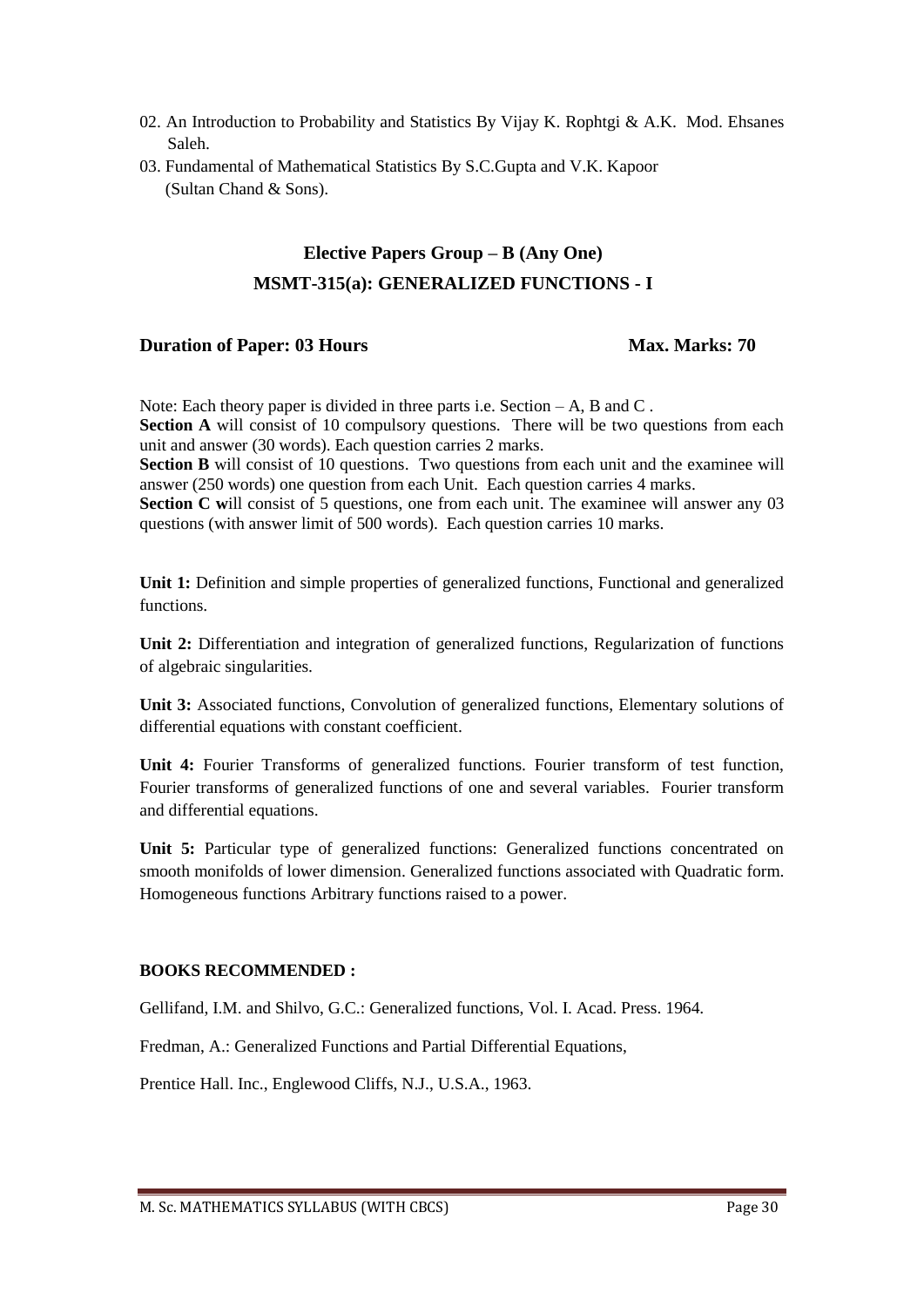# **Elective Papers Group – B (Any One) MSMT-315(b): FUNDAMENTALS OF OPERATIONS RESEARCH - I**

### **Duration of Paper: 03 Hours Max. Marks: 70**

Note: Each theory paper is divided in three parts i.e. Section – A, B and C. **Section A** will consist of 10 compulsory questions. There will be two questions from each unit and answer (30 words). Each question carries 2 marks.

**Section B** will consist of 10 questions. Two questions from each unit and the examinee will answer (250 words) one question from each Unit. Each question carries 4 marks.

**Section C** will consist of 5 questions, one from each unit. The examinee will answer any 03 questions (with answer limit of 500 words). Each question carries 10 marks.

Unit 1: Basic concepts of probability. Conditional probability, Bayes' theorem; Basic concepts of Poisson, exponential distributions.

**Unit 2:** Definition, scope and objectives of O.R., Different types of O.R. Models, basic ideas of convex sets. Linear programming problems-Simplex Method, two phase method.

Unit 3: Duality of L.P.P., Transportation and assignment problems.

**Unit 4:** Theory of games: Competitive strategies, minimax and maximin criteria, two person zero-sum games with and without saddle point, dominance, fundamental theorem of game.

**Unit 5:** Inventories: Single item deterministic inventory models with finite and infinite rates of replenishment,

### **BOOKS RECOMMENDED :**

Kanti Swaroop, Gupta, Man Mohan: Operations Research, Sultan Chand and Sons.

Goel and Mittal: Operations Research, Pragati Prakashan

Mittal, K.V.: Optimizadon Methods in O.R. and S. Analysis

Sharma, S.D.: Operations Research

Loomba, N.P.: Linear Programming

Satty, T.L.: Mathematical Methods of Operations Research.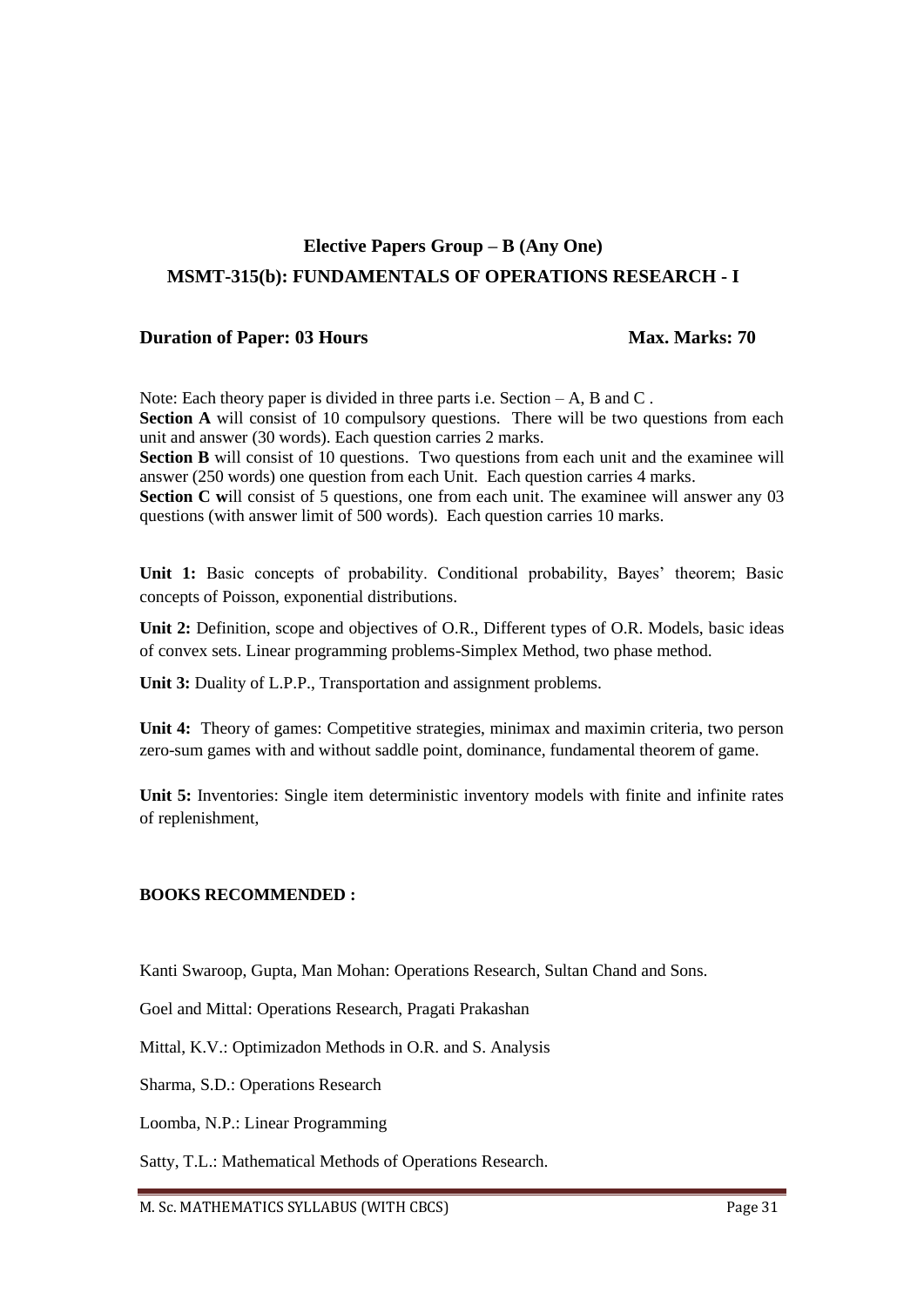# **Elective Papers Group – B (Any One) MSMT-315(c): INTEGRAL EQUATIONS - I**

# **Duration of Paper: 03 Hours Max. Marks: 70**

Note: Each theory paper is divided in three parts i.e. Section – A, B and C. **Section A** will consist of 10 compulsory questions. There will be two questions from each unit and answer (30 words). Each question carries 2 marks.

**Section B** will consist of 10 questions. Two questions from each unit and the examinee will answer (250 words) one question from each Unit. Each question carries 4 marks.

**Section C** will consist of 5 questions, one from each unit. The examinee will answer any 03 questions (with answer limit of 500 words). Each question carries 10 marks.

**Unit 1**: General concepts of integral equation. Linear integral equations of the first and second kind of Fredholm and Volterra types. Solution by successive substitution and successive approximations.

**Unit 2**: Solution of integral equation by Resolvent Kernel. Singular Integral equation. Solution of Abel's integral equation. General form of Abel Singular integral equation. Weakly Singular Kernel.

**Unit 3:** Hilbert – Schmidt theory by symmetric kernels. Riesz – Fischer theorem. Hilbert – Schmidt theorem. Hilbert's theorem.

**Unit 4**: Schmidt's solution of the non-homogeneous fredholm integral equation of second kind.

**Uni 5** Homogeneous Fredholm integral equations. Eigen values and Eigen functions.

### **BOOKS RECOMMENDED:**

W.V.Lovaitt: Linear Integral Equation, Dover Publications, 1950.

Krasnov, Kiselev and MakrankoL Problem and Exercises in Integral Equations, Translated by G. Yankovsky, Mir Publishers, Moscow, 1971.

Mikhlim, S.G.: Integral Equations, Pergamon, Oxford, 1957

Triconi, F.D.: Integral Equations, Interscience, New York, 1957.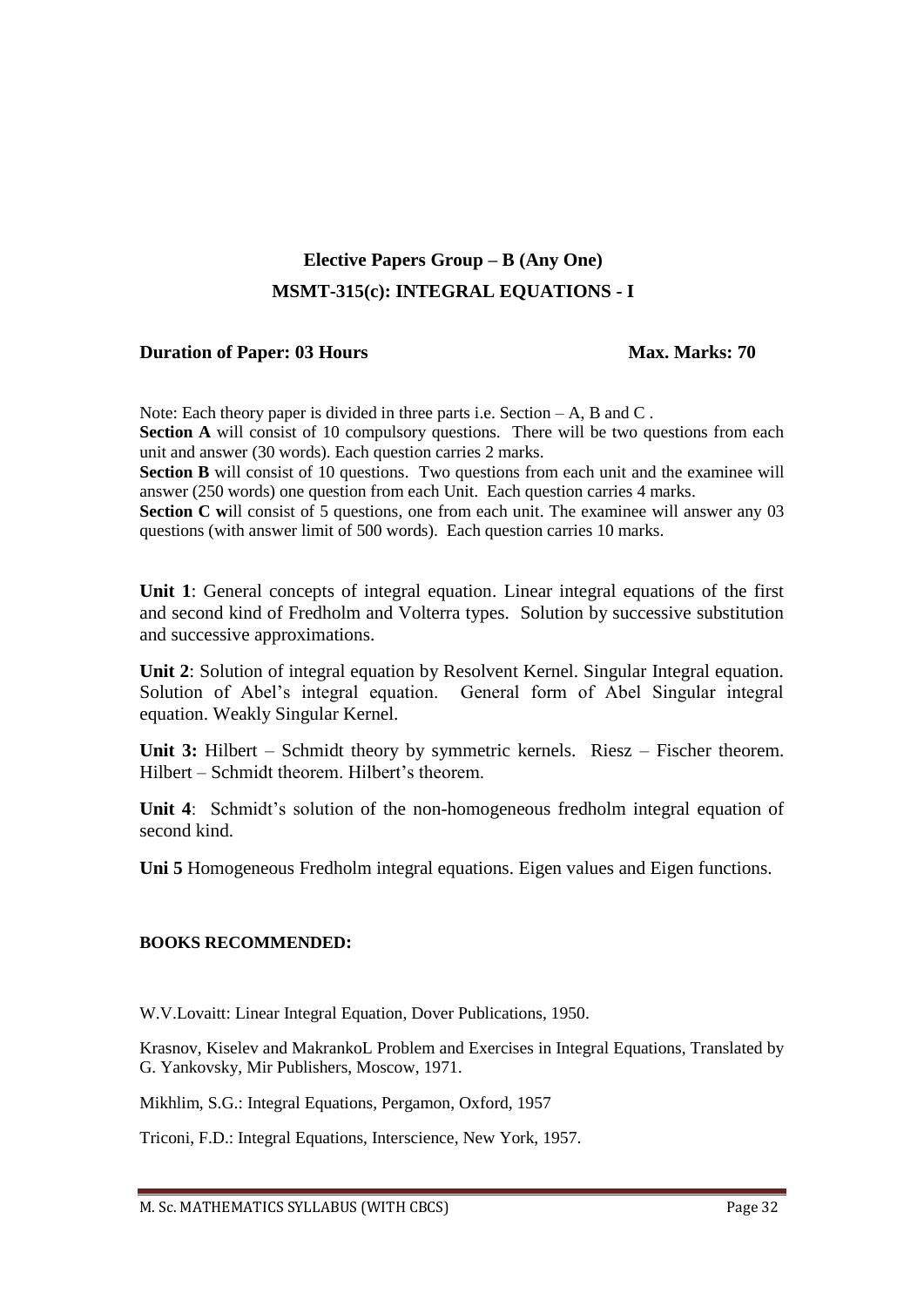Pundir, S.K. and Pundir, R. Integral equations and Boundary Value Problems, Pragati Prakashan, Meerut (U.P.)

Chandramouli, A.B.: Integral Equations with Boundary Value Problems, Shiksha Sahitya Prakashan, Meerut (U.P.)

# **Elective Papers Group – B (Any One) MSMT-315(d): ADVANCED NUMERICAL ANALYSIS - I**

# **Duration of Paper: 03 Hours Max. Marks: 70**

Note: Each theory paper is divided in three parts i.e. Section – A, B and C. **Section A** will consist of 10 compulsory questions. There will be two questions from each unit and answer (30 words). Each question carries 2 marks. **Section B** will consist of 10 questions. Two questions from each unit and the examinee will answer (250 words) one question from each Unit. Each question carries 4 marks. **Section C will consist of 5 questions, one from each unit. The examinee will answer any 03** 

questions (with answer limit of 500 words). Each question carries 10 marks.

**Unit 1 :** Solution of Algebraic and Transcendental Equations: Newton-Raphson method for real multiple roots, Newton-Raphson method for complex roots and Newton-Raphson method for system of non-linear equations.

**Unit 2:** Synthetic Division, Birge-Vieta, Bairstow and Graefre's root squaring methods for Numerical solution of polynomial equations.

**Unit 3 :** Solution of simultaneous Linear Equations: Direct methods: Gauss-elimination, Gauss-Jordan, Cholesky and Partition method. Iterative Methods: Jacobi iteration, Gaussseidel iteration and Successive Relaxation method.

**Unit 4:** Eigen value Problems: power method, Jacobi Method and Givin's Method for finding Eigen values of a matrix.

Unit 5 : Curve fitting and Function Approximation: Least square Method, Fitting a straight line, Second Degree Polynomials, Exponential Curves and Logarithmic Curves.

### **BOOKS RECOMMENDED:**

Jain, M.K.,Iyenger, SRK, Jain R.K.: Numerical Methods for Scientists & Engineering Computations, Wiley Eastern Ltd.,

Shastry, S.S.: Introductory Methods of Numerical Analysis, Prentice Hall India Pvt., Ltd.,

Grewal, B.S. : Numerical Methods in Engineering & Science, Khanna Publishers.

Collatz, L.: Numerical Solution of Differential Equations, Tata McGraw-Hill.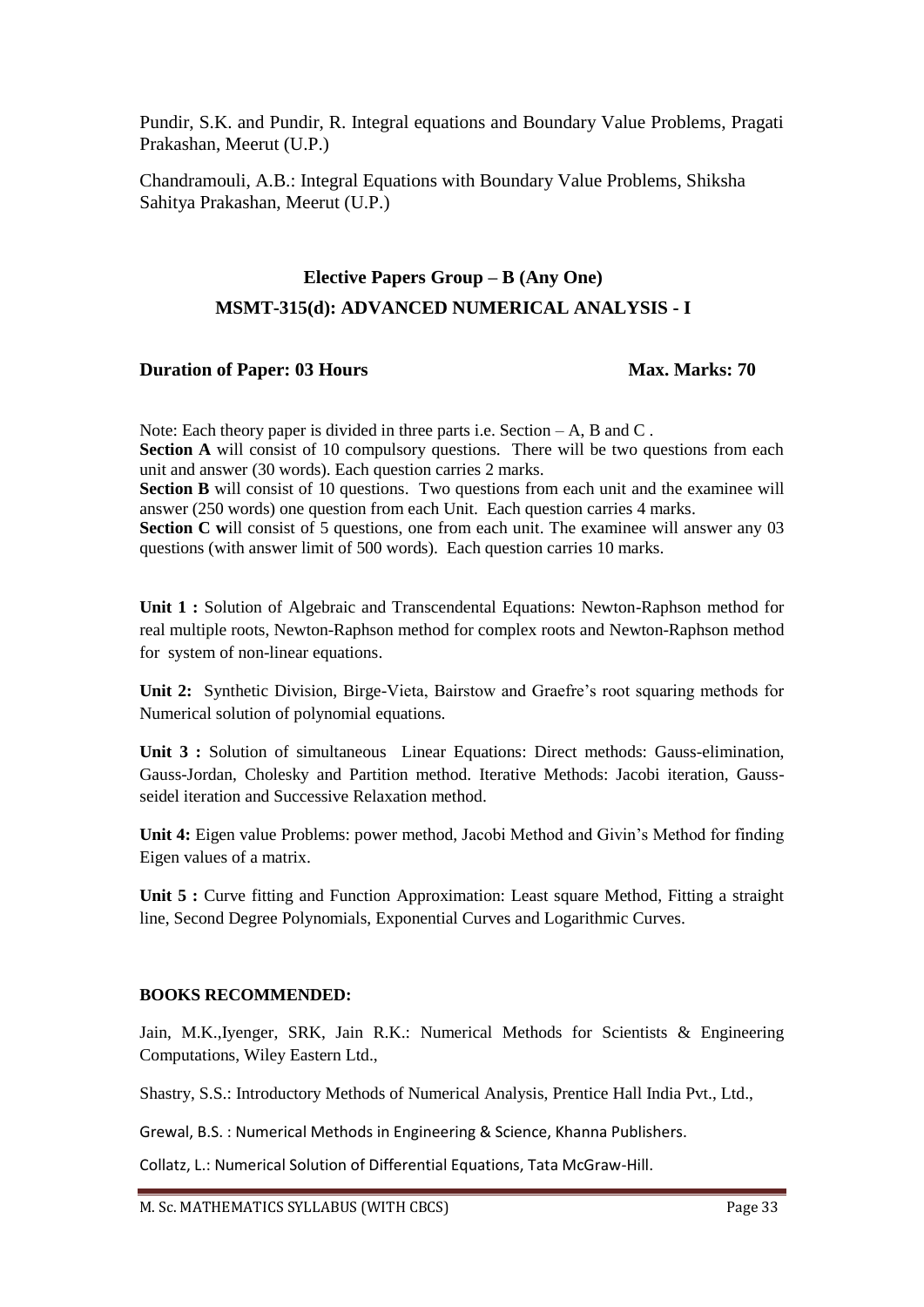D.S. Chouhan: Numerical Methods, JPH.

# **SEMESTER – IV**

# **MSMT-411: TOPOLOGY**

# **Duration of Paper: 03 Hours Max. Marks: 70**

Note: Each theory paper is divided in three parts i.e. Section  $-A$ , B and C. **Section A** will consist of 10 compulsory questions. There will be two questions from each unit and answer (30 words). Each question carries 2 marks. **Section B** will consist of 10 questions. Two questions from each unit and the examinee will answer (250 words) one question from each Unit. Each question carries 4 marks. **Section C will consist of 5 questions, one from each unit. The examinee will answer any 03** 

questions (with answer limit of 500 words). Each question carries 10 marks.

**Unit 1 :** Definition of topological spaces by using open sets, Characterization in terms of closed sets. Interior, closure and neighborhood operators.

**Unit 2:** Frontier of a set, Sub-space. Bases and sub-bases, dense subsets. Connected spaces.

**Unit 3 :** Continuous functions, closed and open functions. Homomorphism, First and Second axioms of countability.

**Unit 4:** Separable spaces. Lindeloff spaces.  $T_0$ ,  $T_1$  and  $T_2$  spaces. Regular and normal spaces.

**Unit 5:** Compact spaces: Compactness, properties of Compact spaces, locally Compact spaces, one point compactification.

### **BOOKS RECOMMENDED**:

1. B.D. Gupta: Topology; Kedar Nath Ram Nath; Delhi; Meerut.

2. Colin Adams and Robert Franzosa: Introduction to Topology; Dorling Kindersley India Pvt. Ltd., Pearson Prentice Hall (2009), Delhi.

3. K.P. Gupta: Topology: Pragati Prakashan, Meerut.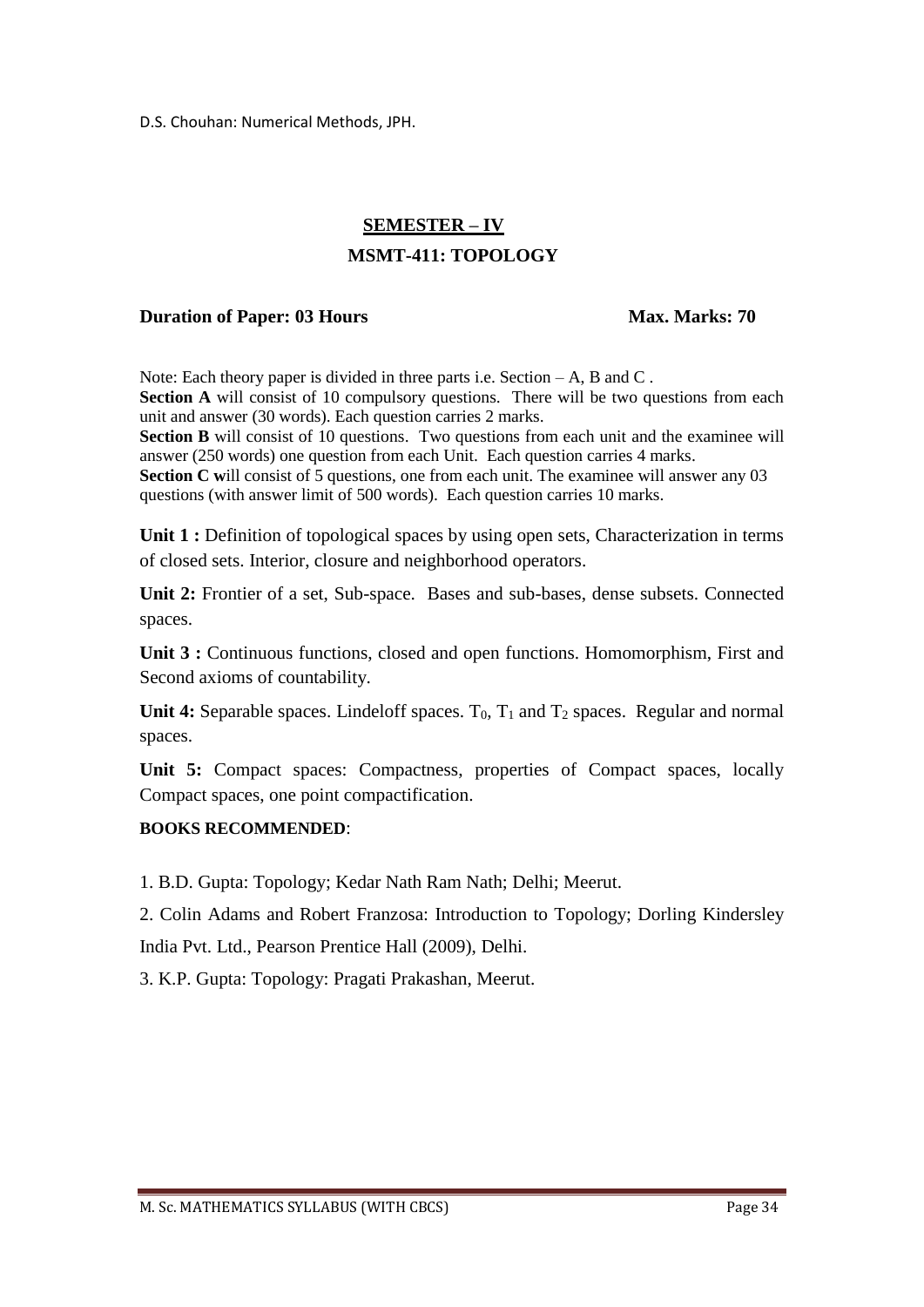# **MSMT-412: DIFFERENTIAL GEOMETRY**

### **Duration of Paper: 03 Hours Max. Marks: 70**

Note: Each theory paper is divided in three parts i.e. Section – A, B and C. **Section A** will consist of 10 compulsory questions. There will be two questions from each unit and answer (30 words). Each question carries 2 marks.

**Section B** will consist of 10 questions. Two questions from each unit and the examinee will answer (250 words) one question from each Unit. Each question carries 4 marks.

**Section C** will consist of 5 questions, one from each unit. The examinee will answer any 03 questions (with answer limit of 500 words). Each question carries 10 marks.

**Unit 1:** Curves in Space: Definition of unit tangent vector, tangent line, Normal line and Normal plane. Contact of a curve and a surface. Equation of osculating plane. Fundamental unit vectors, equations of fundamental planes.

**Unit 2:** Curvature, Torsion and skew curvature vectors. Serret-Frenet formulae and their applications. Definition and properties of the osculating circle and osculating spheres. Bertrand curves and their properties. Involute and evolute of space curves.

**Unit 3:** Envelope of family of surfaces. Ruled surfaces: Definition and properties of developable and skew surfaces. Parametric representation of a surface. First and Second fundamental forms and magnitudes of various surfaces.

**Unit 4:** Definition and Differential equation of lines of curvature (Excluding theorms). Definition and equation of curvature and torsion of asymptotic lines. Beltrami-Enneper Theorem.

**Unit 5:** Fundamental equations of Surface Theory: Gauss equations, Gauss Characteristic equations, Weingarten equations and Mainardi-Codazai equations.

### **BOOKS RECOMMENDED:**

Bansal, J.l. and Sharma, P.R.: Differential Geometry: Jaipur Publishing House (2004).

Thorpe, J.A.: Introduction to Differential Geometry, Springer-verlag.

Slemberg, S.: Lectures on Differential Geometry, P.H.I. (1964).

Docarmo, M.: Differential Geometry of Curves and surfaces, P.H.I. (1976).

Gupta, P.P. and Malik, G.S.: Three Dimensional Differential Geometry, Pragati Prakashan, Meerut.

M. Sc. MATHEMATICS SYLLABUS (WITH CBCS) Page 35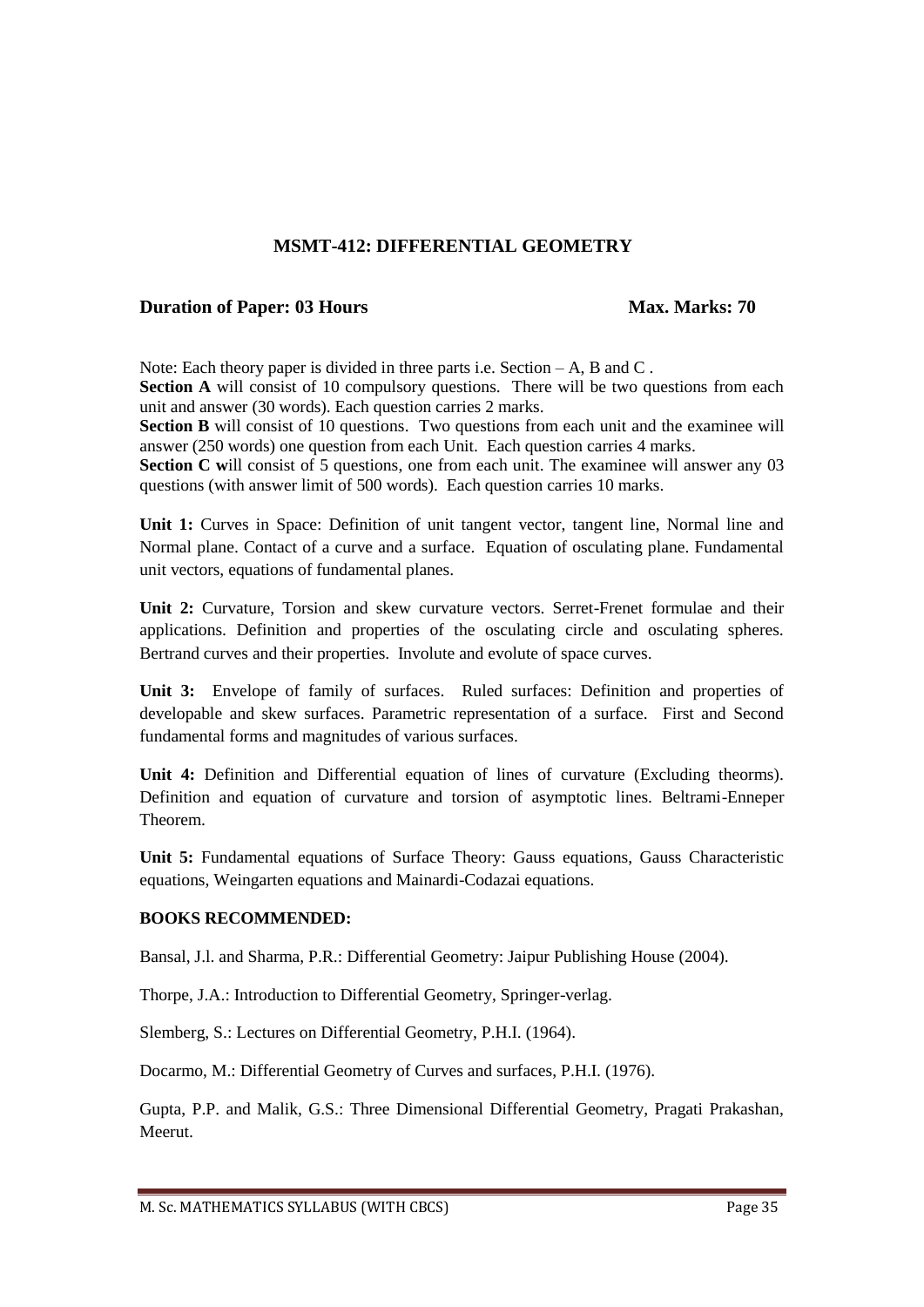# **MSMT-413: FUNCTIONAL ANALYSIS - II**

### **Duration of Paper: 03 Hours Max. Marks: 70**

Note: Each theory paper is divided in three parts i.e. Section – A, B and C.

**Section A** will consist of 10 compulsory questions. There will be two questions from each unit and answer (30 words). Each question carries 2 marks.

**Section B** will consist of 10 questions. Two questions from each unit and the examinee will answer (250 words) one question from each Unit. Each question carries 4 marks.

**Section C will consist of 5 questions, one from each unit. The examinee will answer any 03** questions (with answer limit of 500 words). Each question carries 10 marks.

**Unit 1**: Convergence of sequences of operators and functional. Inner spaces: Hilbert spaces: Orthogonality, Euclidean space  $\mathbb{R}^n$ , Unitary space  $\mathbb{C}^n$ , Space  $\mathbb{L}^2$  [a,b].

Unit 2: Hilbert sequence space  $l^2$ . Space  $l^p$  and space C [a,b], Properties of inner product spaces, Orthogonal sets and sequences, Representation of functional on Hilbert spaces, Hilbert adjoint operator.

**Unit 3**: Spectral theory of linear Operators in Normed Spaces: Bounded self-adjoint linear operator, Definitions : Eigenvalues, Eigenvectors,Eigenspaces and Spectrum, Resolvent set of a matrix.

**Unit 4**: Theorems: Eigenvalues of an operator,Adjoint operator, Closed spectrum theorem, Representation theorem. Hilbert adjoint operator.

**Unit 5**: Eigenvalue and Eigenvector Theorems, Norm theorem, Theorem on product of positive operators, monotone sequence, positive square root, Projection, Product of projection.

### **BOOKS RECOMMENDED :**

1. Kreyszig, E. Introductory Functional Analysis with Applications, John Wiley & Sons (1978).

2.Somasundaram, D.A. First Course in Functional Analysis, Narosa Publishing House, Delhi (2006).

3.Taylor, A.E. Introduction to Functional; Analysis, John Wiley & Sons (1958).

4.Choudhary, B. and Nanda, S. Functional Analysis with Applications, Wiley Eastern Limited, Delhi (1989).

5.Rudin, W. Functional Analysis, Tata McGraw-Hill Publ. Co. Ltd., Delhi (1977).

6.Jain, P.K. and Ahmad, Khalil, Metric Spaces, Narosa Publishing House (1996).

7.Copson, E.T. Metric Spaces, Universal Book Stal, Delhi (1989).

8.Berberian, S. Introduction to Hilbert Space, Oxford University Press, Oxford (1961).

9.Edwards, R.E. Functional Analysis Theory and Applications, Dover Publications, Inc. (1995).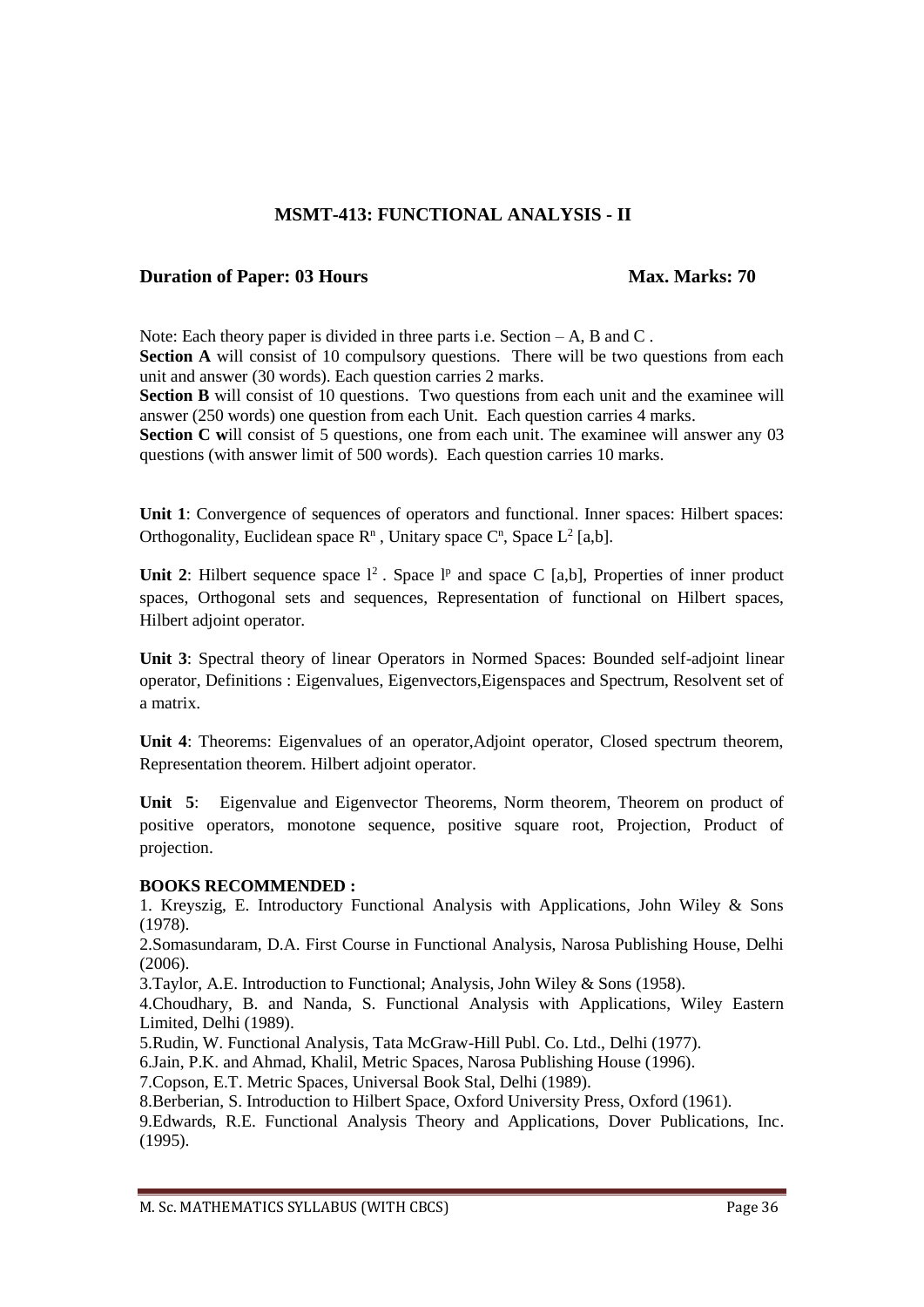### **MSMT-414(a): MAGNETO FLUID DYNAMICS - II**

### **Duration of Paper: 03 Hours Max. Marks: 70**

Note: Each theory paper is divided in three parts i.e. Section – A, B and C.

**Section A** will consist of 10 compulsory questions. There will be two questions from each unit and answer (30 words). Each question carries 2 marks.

**Section B** will consist of 10 questions. Two questions from each unit and the examinee will answer (250 words) one question from each Unit. Each question carries 4 marks.

**Section C** will consist of 5 questions, one from each unit. The examinee will answer any 03 questions (with answer limit of 500 words). Each question carries 10 marks.

- **Unit 1:** Two dimensional MHD boundary layer equations for flow over a plane surface for fluids of large electrical conductivity. MHD boundary lawyer flow past a semi infinite rigid flat plate in an aligned and Transverse magnetic field. Two-dimensional thermal boundary layer equations for flow over a plane surface.
- **Unit 2:** MHD waves, waves in an infinite fluid of infinite electrical conductivity, Alfven waves. Reflection and Refraction of Alfven waves. MHD waves in a compressible fluid.
- **Unit 3:** MHD waves in the presence of dissipative effects. Hydromagnetic shock waves, stationary plane shock waves in the absence of a magnetic field.
- **Unit 4:** Plane hydromagnetic shock waves, plane shock waves advancing into a stationary gas. MFD Applications: MFD ejectors, MFD accelerators, MFD Lubrication, MFD thin Airfoil, MFD Power generation.
- **Unit 5:** Motion of a charged particle in uniform static electric and magnetic fields. Motion of a charged particle in crossed electric and magnetic fields. Magnetic moment, Particle drifts in an inhomogeneous magnetic field. Drifts produced by a field of force.

### **BOOKS RECOMMENDED :**

1.Bansal, J.L.: Magnetofluiddynamics of Viscous fluids, Jaipur Publishing House, Jaipur, India

2.Farraro, V.C.A. and Plumpton, C.: Magnetofluidmecbanics Jeffereys, A.; Magnetohydrodynamics

3.Cowing, T.G.: Magnetohydrodynamics

4.Cramer, K.R. and Pai S.I.: Magnetofluiddynamics for Engineers and Physicists, Scripta Publishing Company, Washington, D.C., 1973.

5.Pai, S.I.: Magneto Geodynamics & Plasma Dynamics, Springer-Verlag, New York, 1962.

6.Shereliff, J.A.: Magnetohydrodynamics, Pergamon Press, London, 1965.

M. Sc. MATHEMATICS SYLLABUS (WITH CBCS) Page 37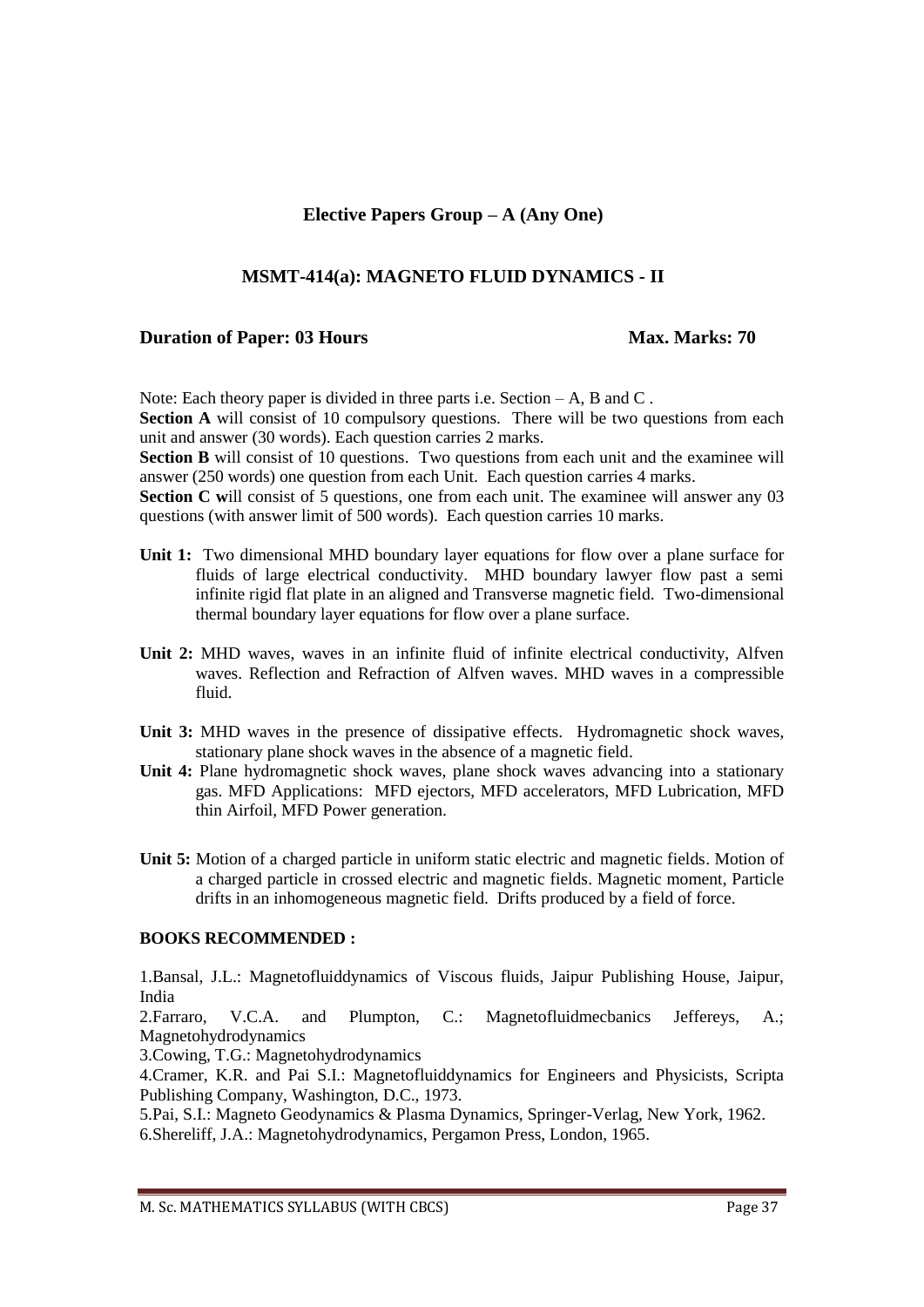### **MSMT-414(b): LINEAR OPERATORS IN HILBERT SPACE - II**

### **Duration of Paper: 03 Hours Max. Marks: 70**

Note: Each theory paper is divided in three parts i.e. Section – A, B and C. **Section A** will consist of 10 compulsory questions. There will be two questions from each unit and answer (30 words). Each question carries 2 marks.

**Section B** will consist of 10 questions. Two questions from each unit and the examinee will answer (250 words) one question from each Unit. Each question carries 4 marks.

**Section C** will consist of 5 questions, one from each unit. The examinee will answer any 03 questions (with answer limit of 500 words). Each question carries 10 marks.

**Unit 1:** Definition of a projection operator. Properties of projection operators. Operations involving projection operators, Monotone sequences of projection operators.

**Unit 2:** The aperture of two linear manifolds. Unitary operators, Isometric operators. The Fourier-Plan-Cherel operator. Closed operators.

**Unit 3:** The general definition of an adjoint operator. Eigen vectors. Invariant subspaces and reducibility of linear operators. Symmetric operators.

Unit 4: **:** The concept of the spectrum. The resolvent conjugation operators. The graph of an operator.

**Unit 5:** Matrix representation of unbounded symmetric operators. The operation of multiplication by the independent variable

### **BOOKS RECOMMENDED :**

Akhiezer, N.I. and Glazman, I.M.: Theory of Linear Operation in Hilberts Space.

Translated from the Russian by Merlyind Nestell, Vingar Pub. Co., New York.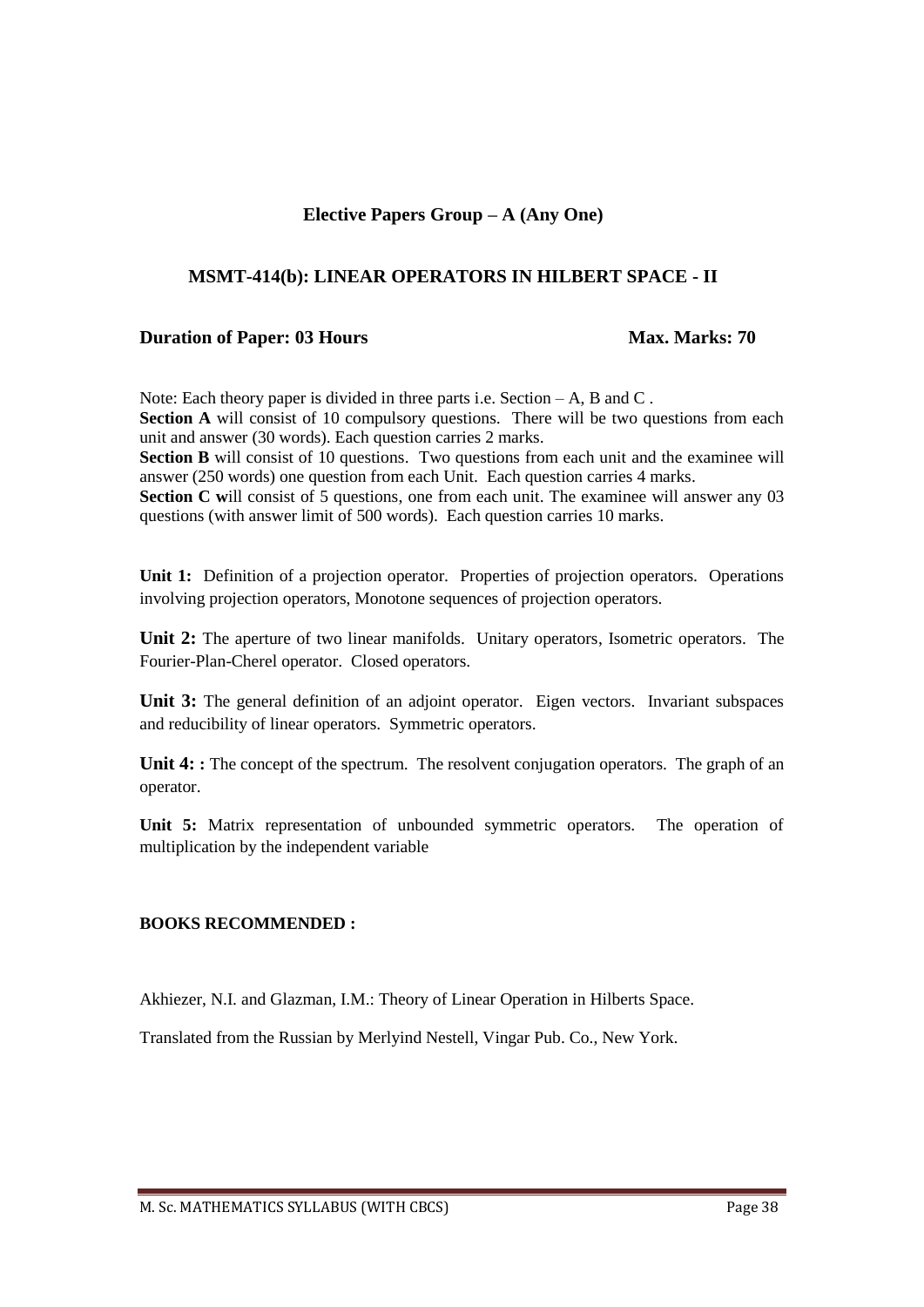# **MSMT-414(c): LAMINAR VISCOUS FLOW THEORY - II**

### **Duration of Paper: 03 Hours Max. Marks: 70**

Note: Each theory paper is divided in three parts i.e. Section – A, B and C. **Section A** will consist of 10 compulsory questions. There will be two questions from each unit and answer (30 words). Each question carries 2 marks. **Section B** will consist of 10 questions. Two questions from each unit and the examinee will answer (250 words) one question from each Unit. Each question carries 4 marks. **Section C** will consist of 5 questions, one from each unit. The examinee will answer any 03

**Unit 1:** Laminar Boundary layers.Two dimensional incompressible boundary layer equations. The boundary layer on a flat plate (Blasuis-Topfer-solution), boundary layer parameters.

questions (with answer limit of 500 words). Each question carries 10 marks.

**Unit 2:** Similar Solutions of boundary layer equations. Wedge flow, Flow in a convergent channel. Flow in the wake of flat plate. Two dimensional Plane jet flow. Prandtl-Mises transformation and its application to plane jet flow.

**Unit 3:** Boundary layer separation. Boundary layer on a symmetrically placed cylinder (Blasius series solution) Gortler new series method. Axially symmetrical boundary layer. Mangler's transformation.

Unit 4: Three dimensional boundary layers; boundary layer on yawed cylinder. Non-steady boundary layer formation (i) after impulsive start of motion (two dimensional case) and (ii) in accelerated motion.

**Unit 5:** Thermal boundary layers in two dimensional incompressible flow, Crocco's integrals. Forced convection in a laminar boundary layer on a flat plate. Free convection from a heated vertical plate.

### **BOOKS RECOMMENDED:**

Schliching H.: Boundary Layer Theory, McGraw Hill.

Pai, S.I.: Viscous Flow Theory, Vol.I, Laminar Flow, D.Van Nostrand Company, New York, 1956.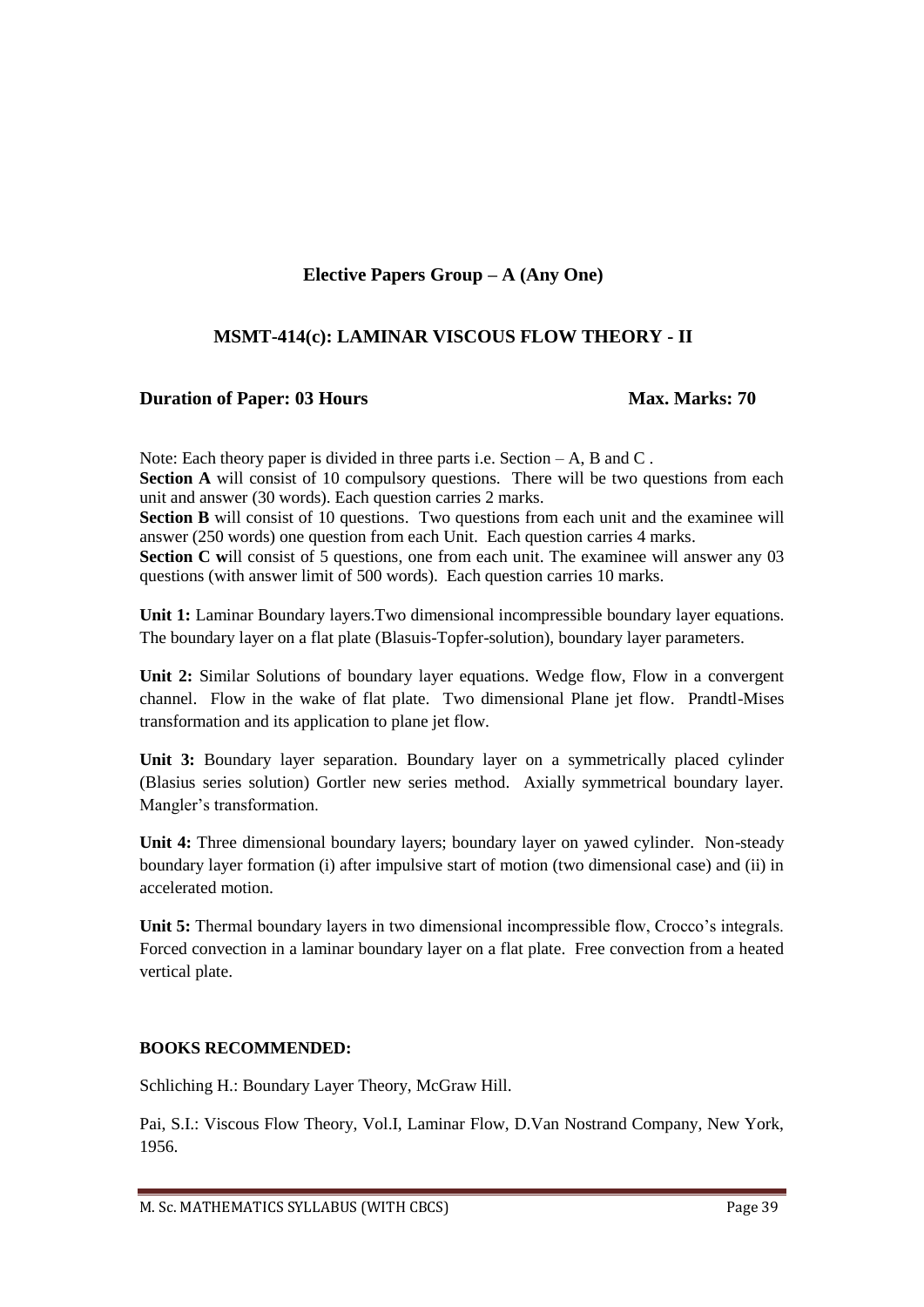Bamal, J.L.: Viscous Fluid Dynamics, Oxford and IBH, 2004.

Charlton, P.: Text Book on Fluid Dynamics, CBS Publications, Delhi, 1985.

Rathy, R.K.: An Introduction to fluid dynamics Oxford & IBH Publishing Company, New Delhi, 1976.

# **Elective Papers Group – A (Any One)**

### **MSMT-414(d): PROBABILITY AND STATISTICAL DISRIBUTIONIS-II**

### **(Only for Non-Statistics students of B.Sc. Final)**

### **Duration of Paper: 03 Hours Max. Marks: 70**

Note: Each theory paper is divided in three parts i.e. Section – A, B and C. **Section A** will consist of 10 compulsory questions. There will be two questions from each unit and answer (30 words). Each question carries 2 marks. **Section B** will consist of 10 questions. Two questions from each unit and the examinee will

answer (250 words) one question from each Unit. Each question carries 4 marks. **Section C** will consist of 5 questions, one from each unit. The examinee will answer any 03 questions (with answer limit of 500 words). Each question carries 10 marks.

**Unit 1: :** Poisson distribution. Geometrical distribution. Negative Binomial Distribution,the Power series distribution. The properties and interrelation of these distribution.

**Unit 2:** Continuous distributions: Continuous uniform distribution, exponential distribution, Gamma distribution, Beta I and II kind distributions, Cauchy distribution, Normal distribution and Double exponential distribution.

**Unit 3:** Probability distribution of functions of random variables: Moment generating, cumulative distribution and transformation techniques to find distribution of function of random variables.

**Unt 4:** Truncated distributions, Compound (or composite) distributions and Sampling distributions:

Truncated distribution: Definition of Truncated distribution, Truncated Binomial, Poisson and Normal distributions.

Compound distributions: Definition, practical situation and applications of compound distributions.

**Unit 5:**Sampling distributions: Random sample, parameter and statistic, standard error, Sampling Distribution of sample mean  $x$  and variance  $s^2$  from normal population. Chisquare, t and F distributions.

Methods of estimation of parameters: Method of Maximum Likelihood, Method of Moments and Method of Least squares.

### **BOOKS RECOMMENDED:**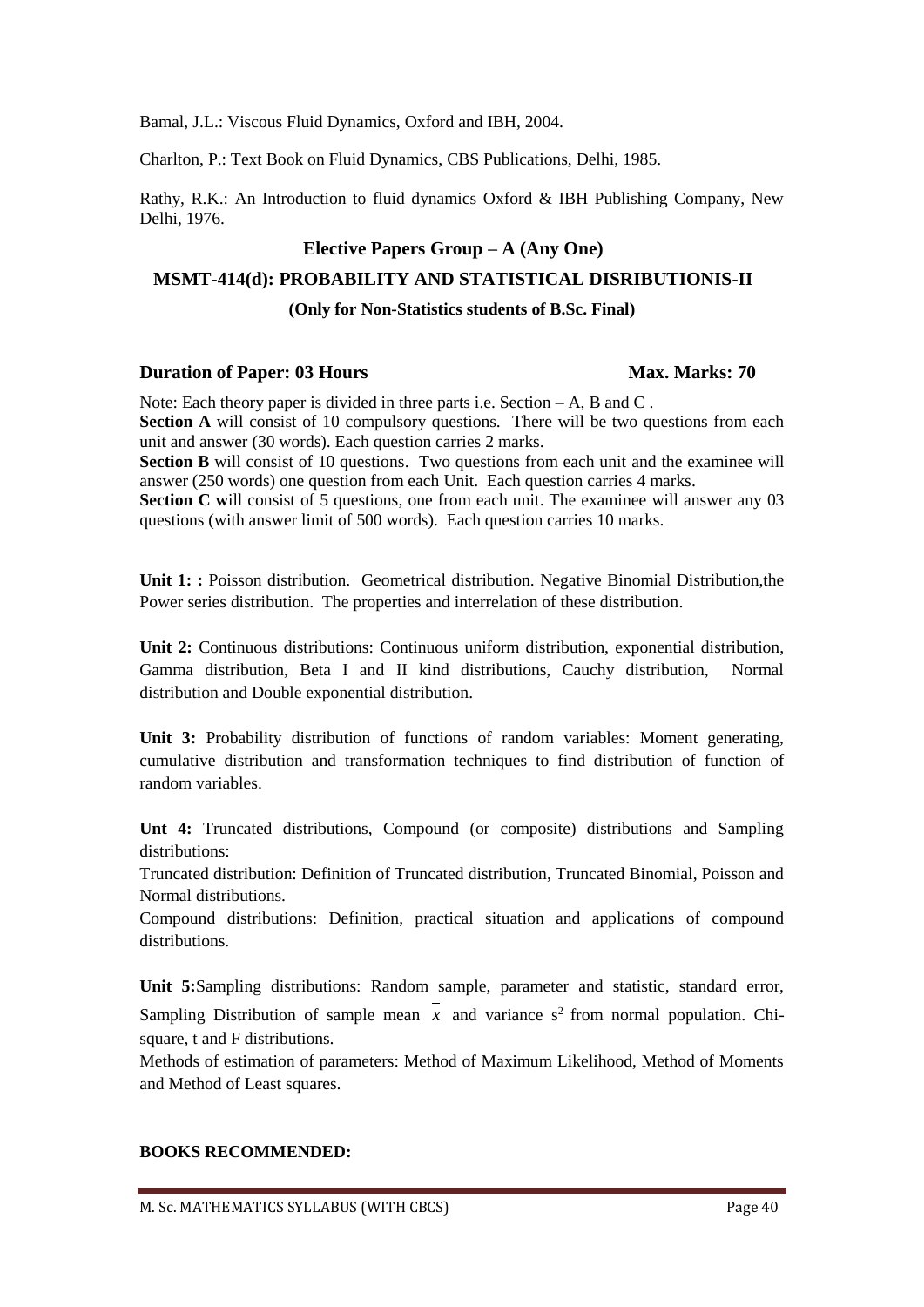- 01. Mathematical Statistics By Parimal Mukhopadhyay (Books and Allied (P.) Ltd.,
- 02. An Introduction to Probability and Statistics By Vijay K. Rophtgi & A.K. Mod. Ehsanes Saleh.
- 03. Fundamental of Mathematical Statistics By S.C.Gupta and V.K. Kapoor (Sultan Chand & Sons).

# **MSMT-415(a): GENERALIZED FUNCTIONS - II**

### **Duration of Paper: 03 Hours Max. Marks: 70**

Note: Each theory paper is divided in three parts i.e. Section – A, B and C. **Section A** will consist of 10 compulsory questions. There will be two questions from each unit and answer (30 words). Each question carries 2 marks. **Section B** will consist of 10 questions. Two questions from each unit and the examinee will answer (250 words) one question from each Unit. Each question carries 4 marks. **Section C** will consist of 5 questions, one from each unit. The examinee will answer any 03 questions (with answer limit of 500 words). Each question carries 10 marks.

**Unit 1:** Elementary solutions of differential equations with constant coefficients.

**Unit 2:** Fourier Transforms of generalized functions. Fourier transform of test function,

Unit 3: Bourier transforms of generalized functions of several variables. Fourier transform and Differential Equations.

**Unit 4:** Generalized functions concentrated on smooth monifolds of lower dimension. Generalized functions associated with Quadratic form.

**Unit 5:** Generalized Homogeneous functions, Arbitrary functions raised to a power.

### **BOOKS RECOMMENDED :**

Gellifand, I.M. and Shilvo, G.C.: Generalized functions, Vol. I. Acad. Press. 1964.

Fredman, A.: Generalized Functions and Partial Differential Equations,

Prentice Hall. Inc., Englewood Cliffs, N.J., U.S.A., 1963.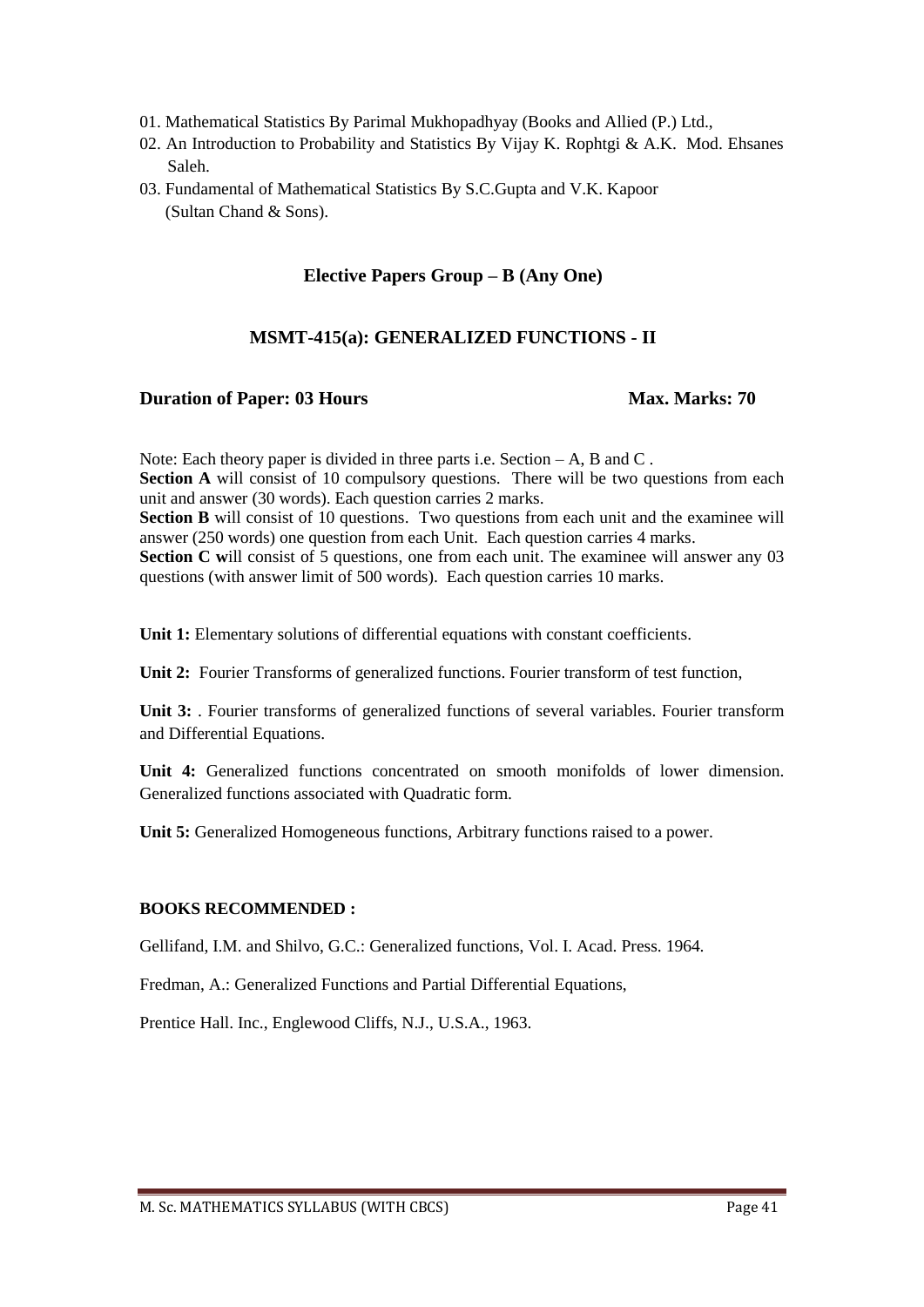# **MSMT-415(b): FUNDAMENTALS OF OPERATIONS RESEARCH - II**

### **Duration of Paper: 03 Hours Max. Marks: 70**

Note: Each theory paper is divided in three parts i.e. Section – A, B and C. **Section A** will consist of 10 compulsory questions. There will be two questions from each unit and answer (30 words). Each question carries 2 marks. **Section B** will consist of 10 questions. Two questions from each unit and the examinee will answer (250 words) one question from each Unit. Each question carries 4 marks. **Section C** will consist of 5 questions, one from each unit. The examinee will answer any 03 questions (with answer limit of 500 words). Each question carries 10 marks.

Unit 1: Inventories: Economic lot-size model with known demand and its extension allowing backlogging of demand concept of price break, simple probabilistic models.

**Unit 2:** Replacement problems: Replacement of item that deteriorate, replacement of items that fail completely.

**Unit 3:** Replacement Problems: Group replacement policy, individual replacement policy, mortality tables, staffing problems.

Unit 4: Queing theory-Ques with Poisson input and exponential service time, the queue length, waiting time and busy period in steady state case.

**Unit 5:** Queing theory: Model with service in phase, multiserver queueing models.

### **BOOKS RECOMMENDED:**

Kanti Swaroop, Gupta, Man Mohan: Operations Research, Sultan Chand and Sons.

Goel and Mittal: Operations Research, Pragati Prakashan

Mittal, K.V.: Optimizadon Methods in O.R. and S. Analysis

Sharma, S.D.: Operations Research

Loomba, N.P.: Linear Programming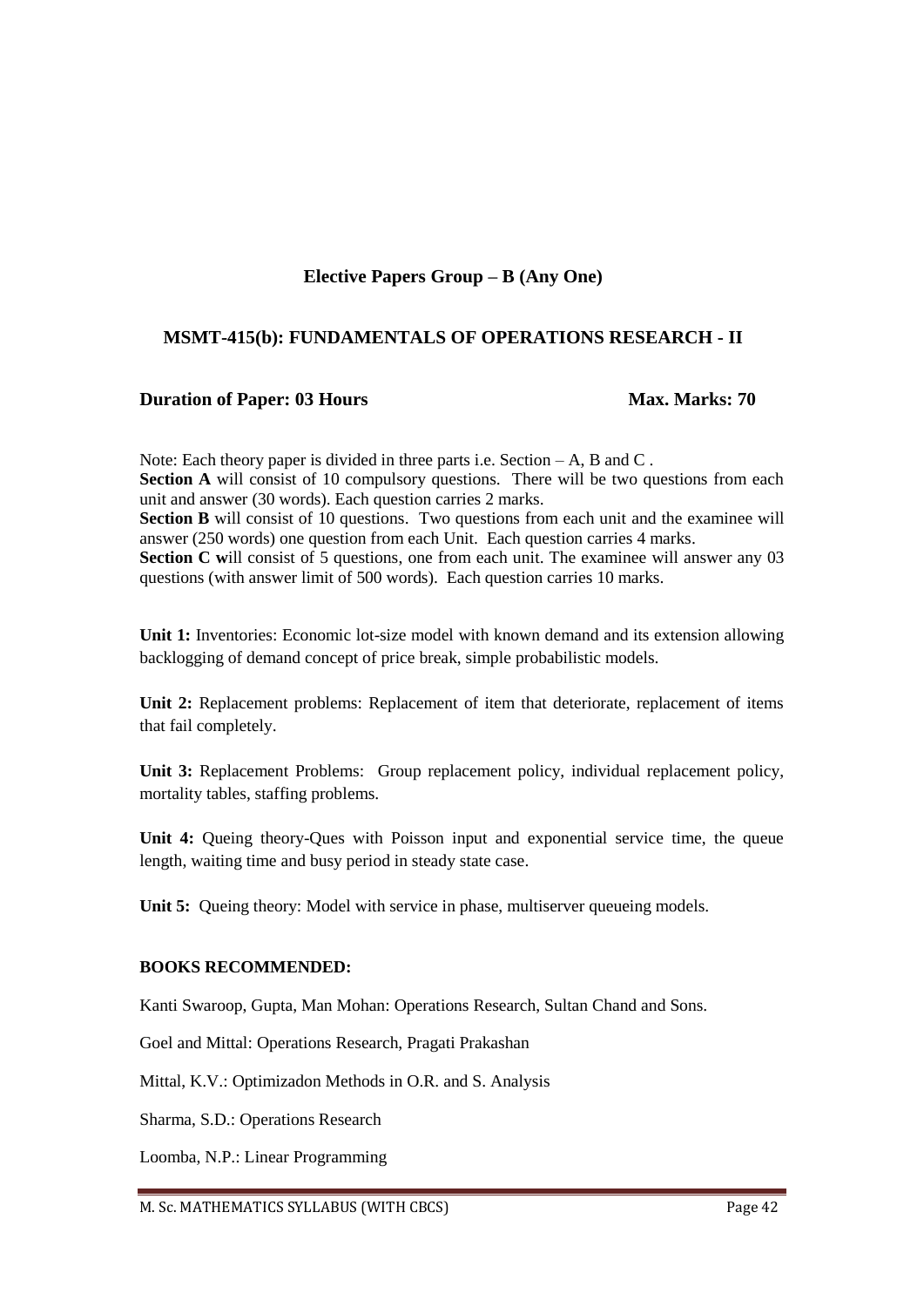Satty, T.L.: Mathematical Methods of Operations Research.

# **Elective Papers Group – B (Any One)**

# **MSMT-415(c): INTEGRAL EQUATIONS - II**

# **Duration of Paper: 03 Hours Max. Marks: 70**

Note: Each theory paper is divided in three parts i.e. Section – A, B and C. **Section A** will consist of 10 compulsory questions. There will be two questions from each unit and answer (30 words). Each question carries 2 marks.

**Section B** will consist of 10 questions. Two questions from each unit and the examinee will answer (250 words) one question from each Unit. Each question carries 4 marks.

**Section C** will consist of 5 questions, one from each unit. The examinee will answer any 03 questions (with answer limit of 500 words). Each question carries 10 marks.

**Unit 1:** . Fredholm integral equations with degenerate kernels.

Unit 2: Fredholm's equation as limit of a finite system of linear equations. Fredholm's two fundamental relations. Hadamard's theorem. Fredholm Fundamental theorems.

**Unit 3:** Green's function for Ordinary differential equation. Application of Integral transform in Boundary Value Problems. Applications of Integral Equation.

**Unit 4:** Some special types of integral equations. Application of Laplace Transform to determine the solution of Volterra integral equation with convolution type kernels.

**Unit 5:** Application of Fourier transform to determine the solutions of singular integral equations. Integro-differential equation.

### **BOOKS RECOMMENDED:**

W.V.Lovaitt: Linear Integral Equation, Dover Publications, 1950.

Krasnov, Kiselev and MakrankoL Problem and Exercises in Integral Equations, Translated by G. Yankovsky, Mir Publishers, Moscow, 1971.

Mikhlim, S.G.: Integral Equations, Pergamon, Oxford, 1957

Triconi, F.D.: Integral Equations, Interscience, New York, 1957.

Pundir, S.K. and Pundir, R. Integral equations and Boundary Value Problems, Pragati Prakashan, Meerut (U.P.)

Chandramouli, A.B.: Integral Equations with Boundary Value Problems, Shiksha Sahitya Prakashan, Meerut (U.P.)

M. Sc. MATHEMATICS SYLLABUS (WITH CBCS) Page 43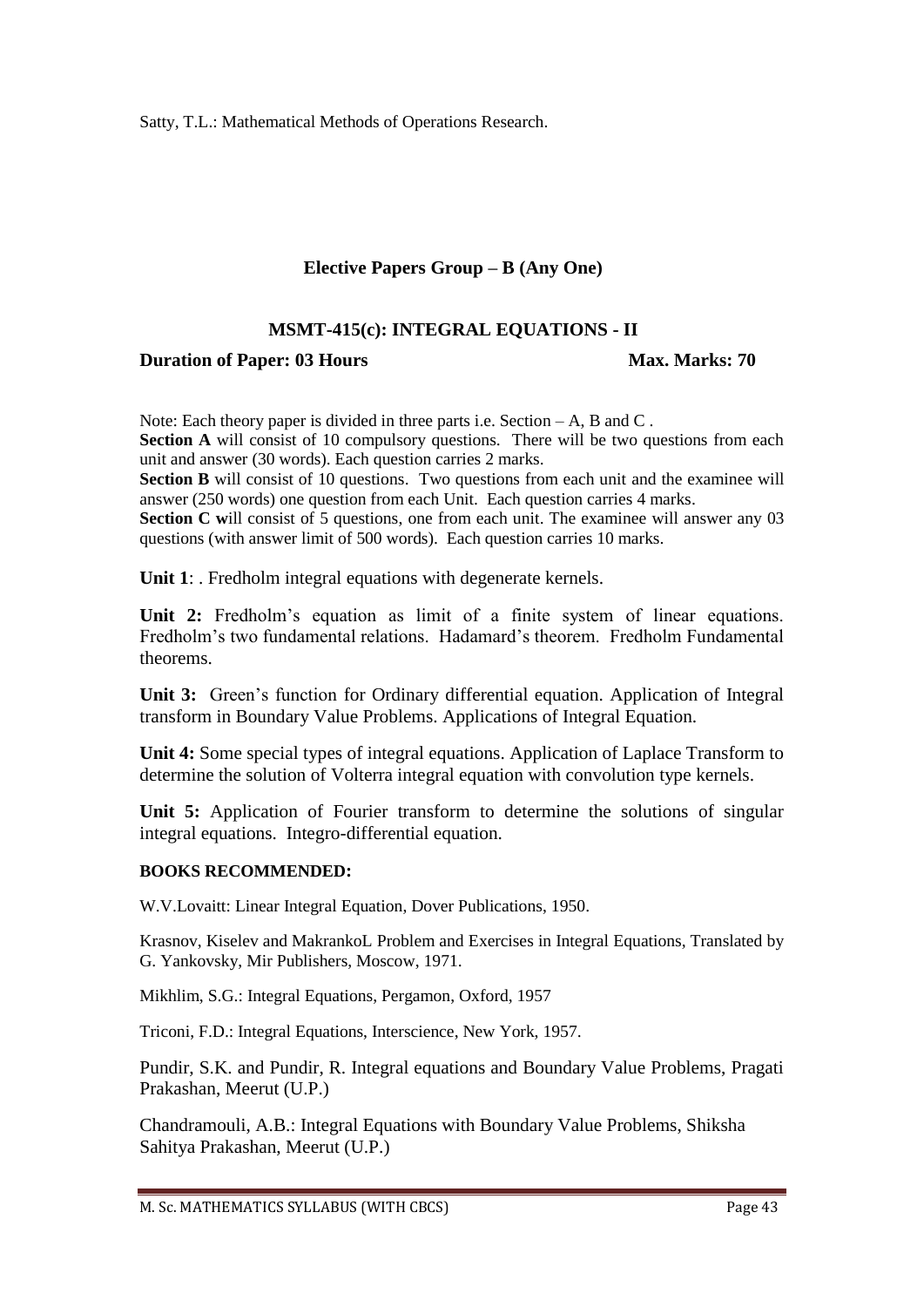### **MSMT-415(d): ADVANCED NUMERICAL ANALYSIS - II**

### **Duration of Paper: 03 Hours Max. Marks: 70**

Note: Each theory paper is divided in three parts i.e. Section – A, B and C. **Section A** will consist of 10 compulsory questions. There will be two questions from each unit and answer (30 words). Each question carries 2 marks.

**Section B** will consist of 10 questions. Two questions from each unit and the examinee will answer (250 words) one question from each Unit. Each question carries 4 marks.

**Section C** will consist of 5 questions, one from each unit. The examinee will answer any 03 questions (with answer limit of 500 words). Each question carries 10 marks.

**Unit 1 :** Uniform minimax polynomial approximation, Chebyshev approximations, Chebyshev Expansion, Chebyshev Polynomials. Economization of Power Series.

**Unit 2: :** Solution of Boundary Value Problem: Finite Difference method. Finite Difference scheme for Linear and Non-Linear Boundary Value Problems. Numerical Solution of boundary value problems of the type  $y'' = f(x, y')$ ,  $y'' = f(x, y, y')$  and  $y'' = f(x, y)$ .

**Unit 3**: Numerical Solution of Partial Differential Equations: Finite difference Approximation to partial derivatives. Numerical solution of linear Partial Differential Equations.

**Unit 4:** Solution of Laplace, poisson, one dimensional heat and wave equation by the method of separation of variables.

Unit 5 :..Shooting method for numerical solution of boundary value problems.

### **Books Recommended:**

Jain, M.K.,Iyenger, SRK, Jain R.K.:: Numerical Methods for Scientists & Engineering Computations, Wiley Eastern Ltd.,

Jain, M.K. : Numerical Solution of Differential Equations, New Age International.

Shastry, S.S.: Introductory Methods of Numerical Analysis, Prentice Hall India Pvt., Ltd.,

Grewal, B.S. : Numerical Methods in Engineering & Science, Khanna Publishers.

Collatz, L.: Numerical Solution of Differential Equations, Tata McGraw-Hill.

D.S. Chouhan: Numerical Methods, JPH.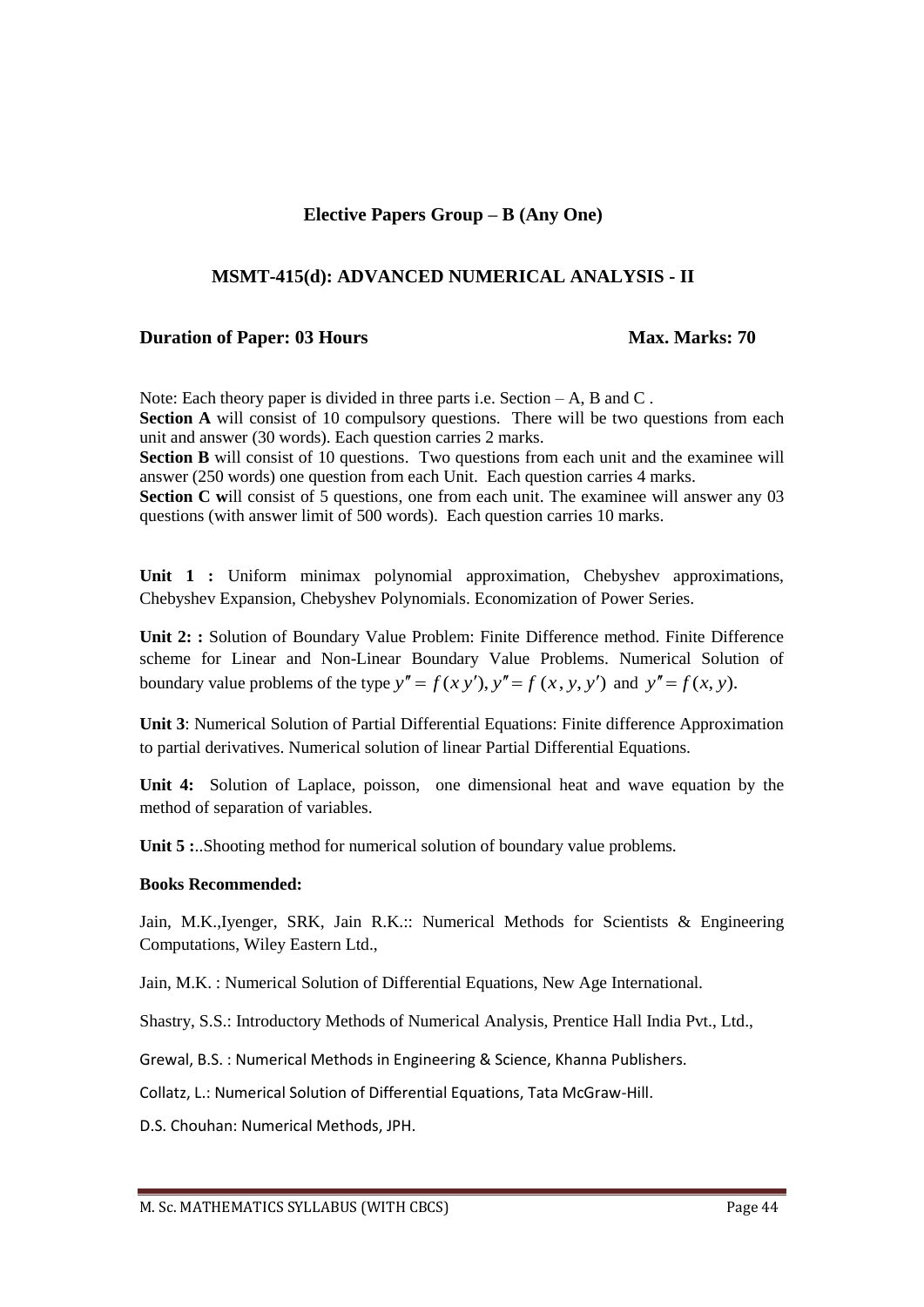### **SKILL DEVELOPMENT COURSE**

### **MSMSC-1**

Knowledge of Basic software- I

Use of Scientific calculator MS82 and MS100 to solve algebraic and transcendental equations, use of MS WORD

# **MSMSC-2**

Knowledge of Basic software- II

Use of MS EXCEL for various functions and plotting of graphs,

Power point presentation: various Functions and applications of PPT

# **MSMSC-3**

# Knowledge of SPSS – I

An overview of SPSS for windows step by step SPSS windows processes: mouse and keyboard processing, frequently used dialogue boxes, editing output, printing result, the options option creating and editing a data file

Managing data: listing cases, replacing missing values, computing new variables, recoding variables, exploring data, selecting cases, sorting cases, merging files Graphs: creating and editing graphs and charts

Frequencies: frequencies, ar charts, histograms, percentiles

Descriptive statistics: measure of central tendencies, variability, deviation from normality, size and stability

# **MSMSC-4**

# Knowledge of SPSS – II

Cross tabulation and chi-square  $(x^2)$  analysis

Bivariate correlation: bivariate correlations, partial correlations and the correlations matrix,

The t-test procedure: independent samples, paired samples and one-sample tests The one-way anova procedure: one way analysis of variance

General linear model: two ways analysis of variance

General linear models: three ways analysis of variance and the influence of covariates, simple linear regression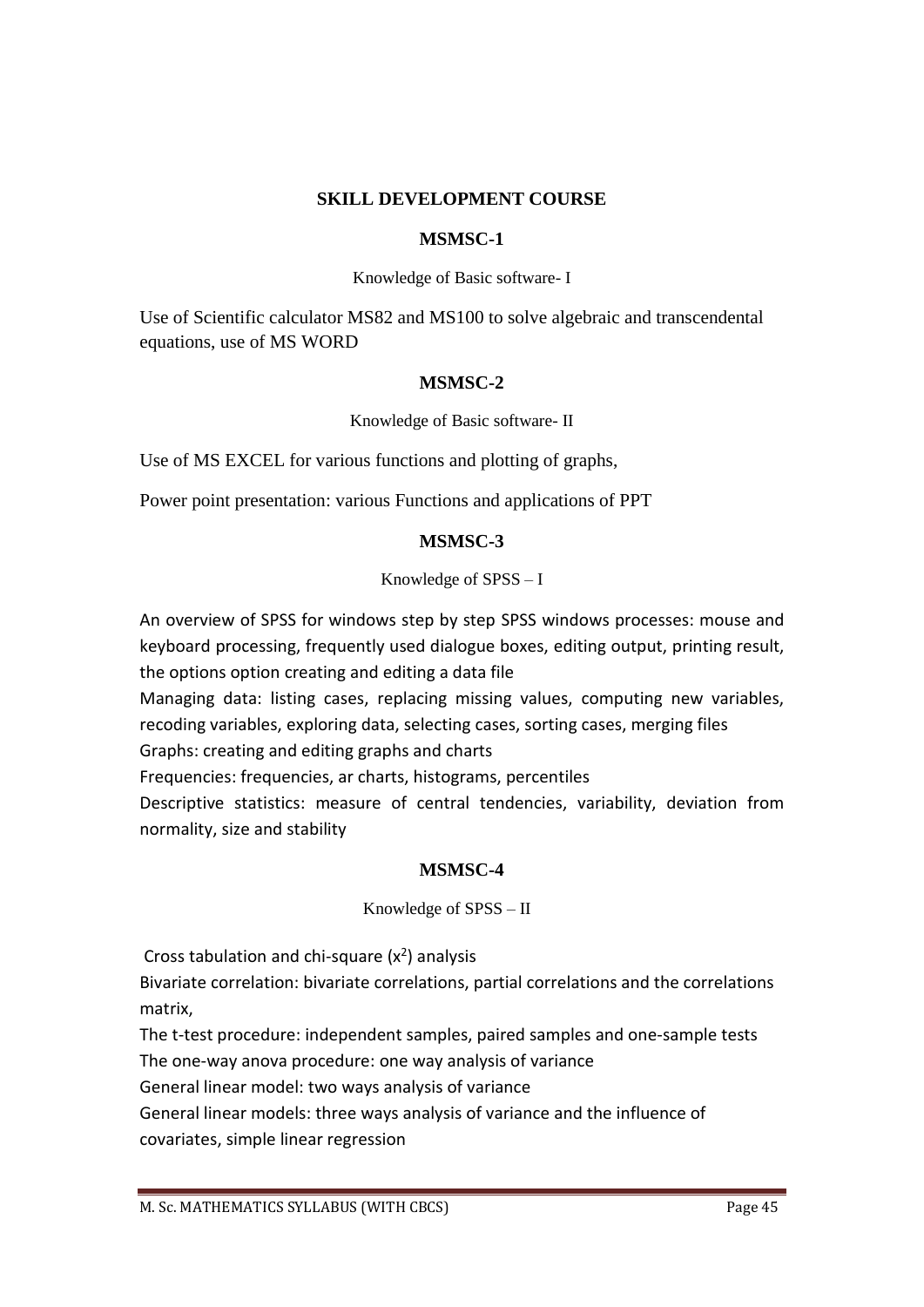# **MSMSC-5**

# **Sampling and Test of Significance-I**

Types of Sampling: Random and non Random sampling.

Test of significance: Null hypothesis, Alternate hypothesis, level of significance, Degree of freedom, test calculation, critical values and conclusion.

Large sample test: Z Test, Standard error, critical values.

Small sample test: Student's t test and  $X^2$  test.